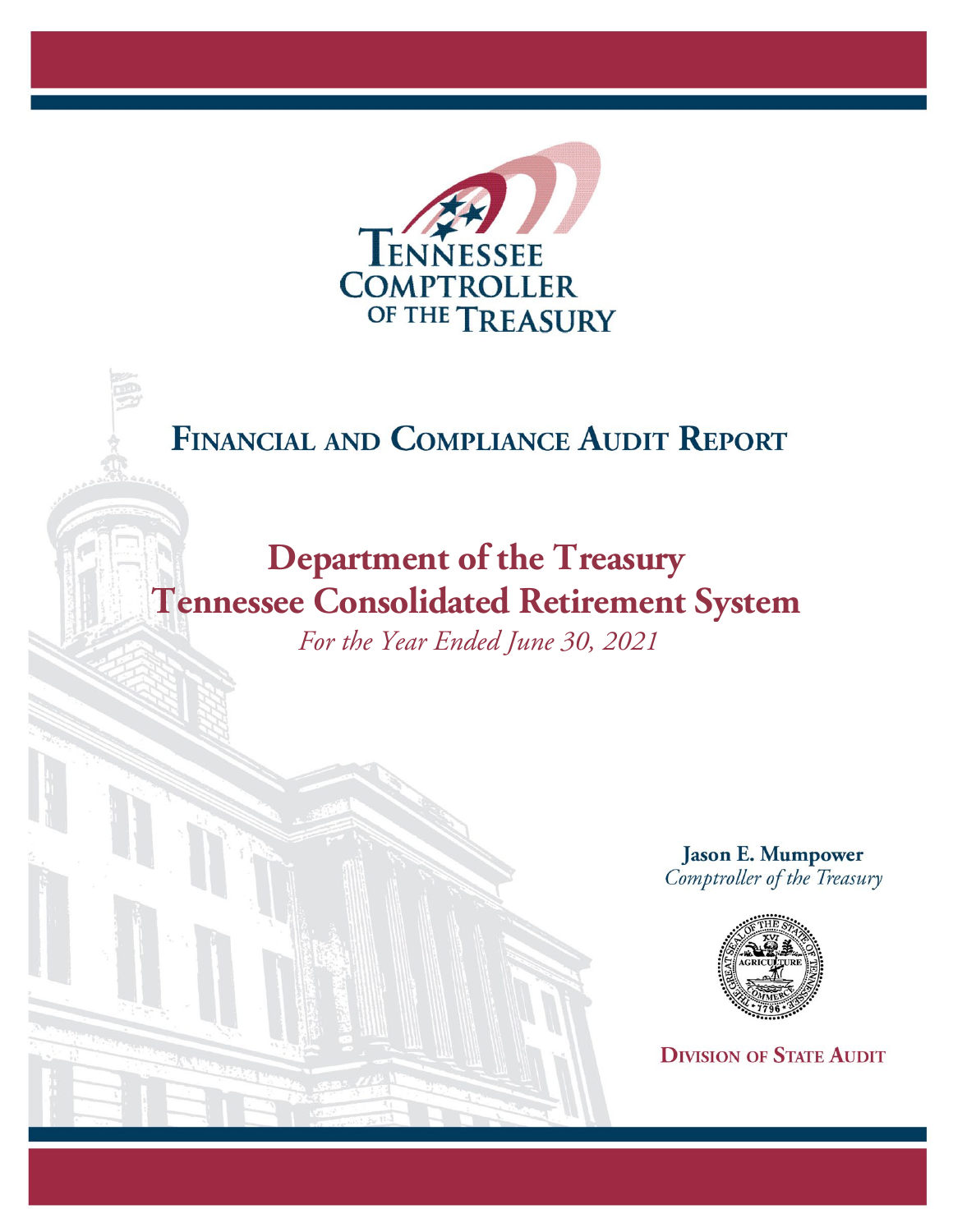#### **Katherine J. Stickel, CPA, CGFM,** *Director*

**Robyn R. Probus, CPA, CFE, CGFM, CGMA**  Assistant Director

> **Gail K. Moses, CPA, CFE, CGFM**  Audit Manager

#### **David Shelton**  In-Charge Auditor

#### **Kaylyn Dillon Sean Durm**  Staff Auditors

#### **Gerry C. Boaz, CPA, CGFM, CGMA David Cook, CPA**  Technical Managers

#### **Amy Brack**  Editor

#### **Amanda Adams**  Assistant Editor

**Comptroller of the Treasury, Division of State Audit**  Cordell Hull Building 425 Rep. John Lewis Way N. Nashville, TN 37243 (615) 401-7897

**Reports are available at**  comptroller.tn.gov/office-functions/state-audit.html

**Mission Statement**  The mission of the Comptroller's Office is to make government work better.

> **Comptroller Website**  comptroller.tn.gov

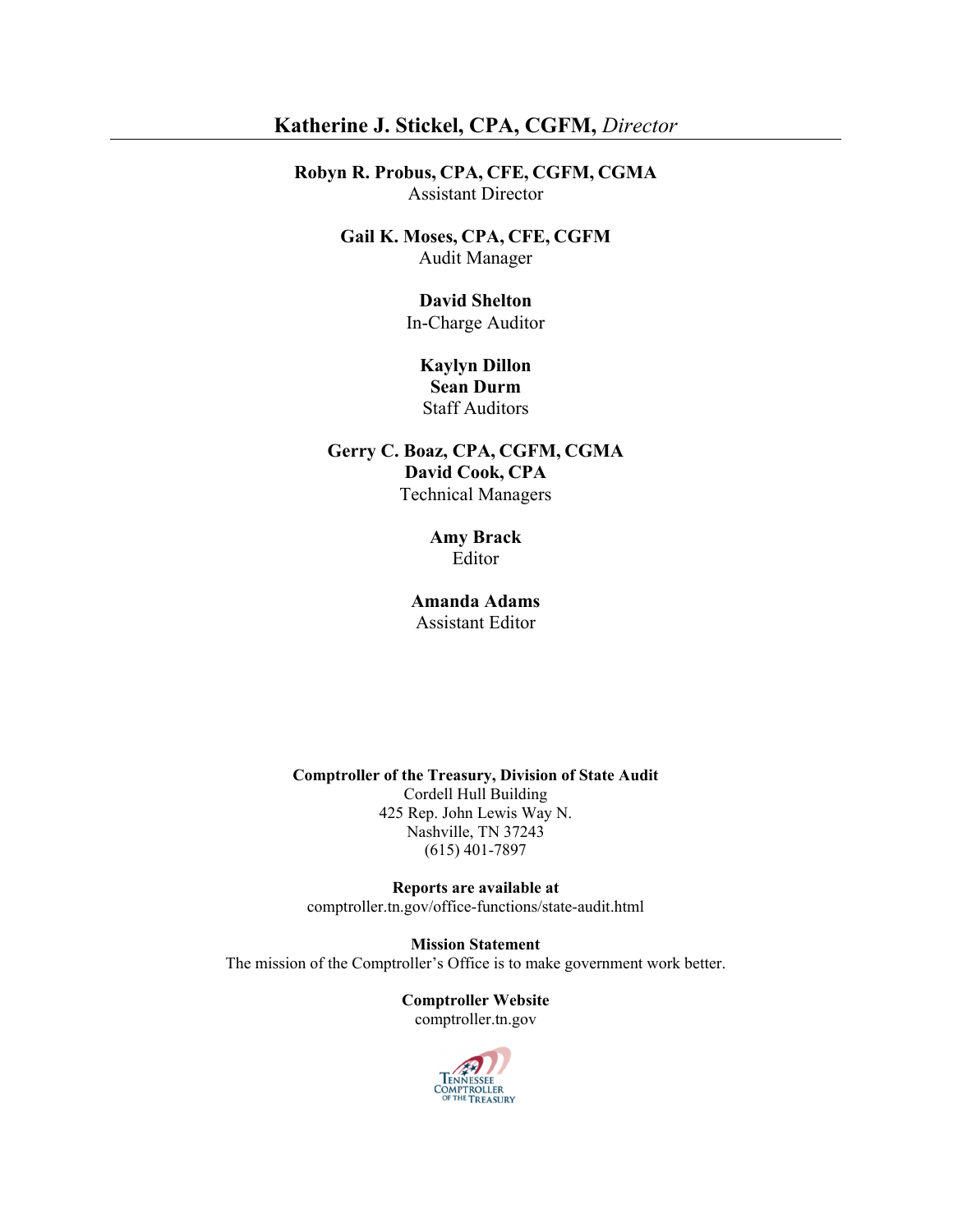

**JASON E. MUMPOWER** Comptroller

February 24, 2022

Members of the General Assembly Members of the Board of Trustees The Honorable David H. Lillard, Jr., Treasurer

Ladies and Gentlemen:

Transmitted herewith is the financial and compliance audit of the Tennessee Consolidated Retirement System for the year ended June 30, 2021. You will note from the independent auditor's report that an unmodified opinion was given on the fairness of the presentation of the financial statements.

Consideration of internal control over financial reporting and tests of compliance resulted in no audit findings.

Sincerely,<br>*(latter 9. Stickel*)

 Katherine J. Stickel, CPA, CGFM, Director Division of State Audit

21/066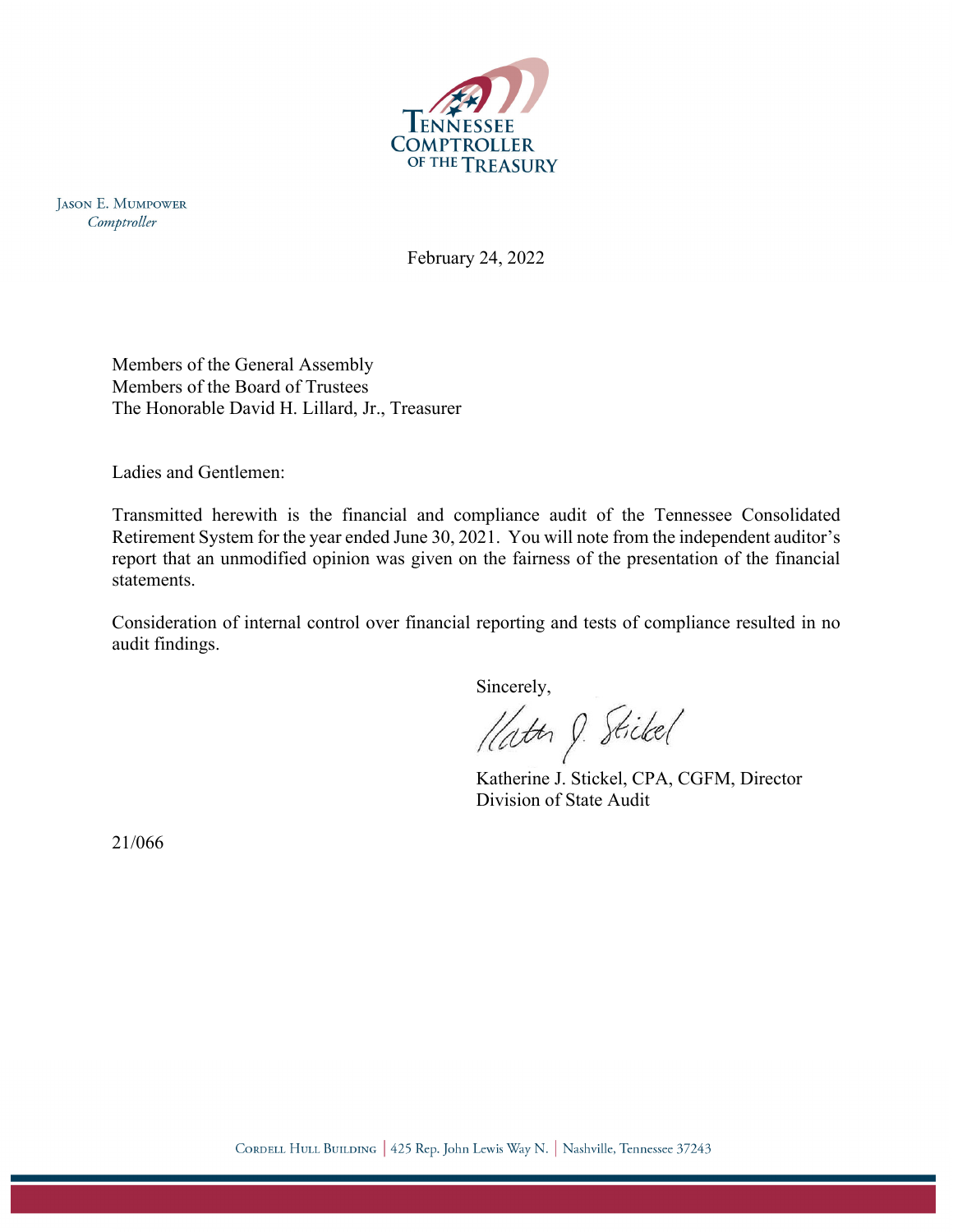# **Audit Report Tennessee Consolidated Retirement System For the Year Ended June 30, 2021**

### **TABLE OF CONTENTS**

|                                                                                                                                         | Page |
|-----------------------------------------------------------------------------------------------------------------------------------------|------|
| <b>Audit Highlights</b>                                                                                                                 | 1    |
| <b>Financial Section</b>                                                                                                                |      |
| Independent Auditor's Report                                                                                                            | 2    |
| Management's Discussion and Analysis                                                                                                    | 5    |
| <b>Basic Financial Statements</b>                                                                                                       |      |
| <b>Statements of Fiduciary Net Position</b>                                                                                             | 9    |
| Statements of Changes in Fiduciary Net Position                                                                                         | 10   |
| Notes to the Financial Statements                                                                                                       | 11   |
| Required Supplementary Information                                                                                                      |      |
| Schedule of Changes in the Teacher Legacy Pension Plan's Net Pension Liability (Asset)                                                  | 29   |
| Schedule of Changes in the Teacher Retirement Plan's Net Pension Liability (Asset)                                                      | 30   |
| Schedule of the Teacher Legacy Pension Plan's Net Pension Liability (Asset)                                                             | 31   |
| Schedule of the Teacher Retirement Plan's Net Pension Liability (Asset)                                                                 | 32   |
| Schedule of the Teacher Legacy Pension Plan's Contributions                                                                             | 33   |
| Schedule of the Teacher Retirement Plan's Contributions                                                                                 | 34   |
| Schedule of the Public Employee Retirement Plan, the Teacher Legacy Pension Plan,<br>and the Teacher Retirement Plan Investment Returns | 35   |
| Notes to the Required Supplementary Information                                                                                         | 36   |
| <b>Internal Control, Compliance, and Other Matters</b>                                                                                  |      |
| Independent Auditor's Report on Internal Control Over                                                                                   |      |

| Independent Auditor's Report on Internal Control Over   |    |
|---------------------------------------------------------|----|
| Financial Reporting and on Compliance and Other Matters |    |
| Based on an Audit of Financial Statements Performed in  |    |
| Accordance With Government Auditing Standards           | 37 |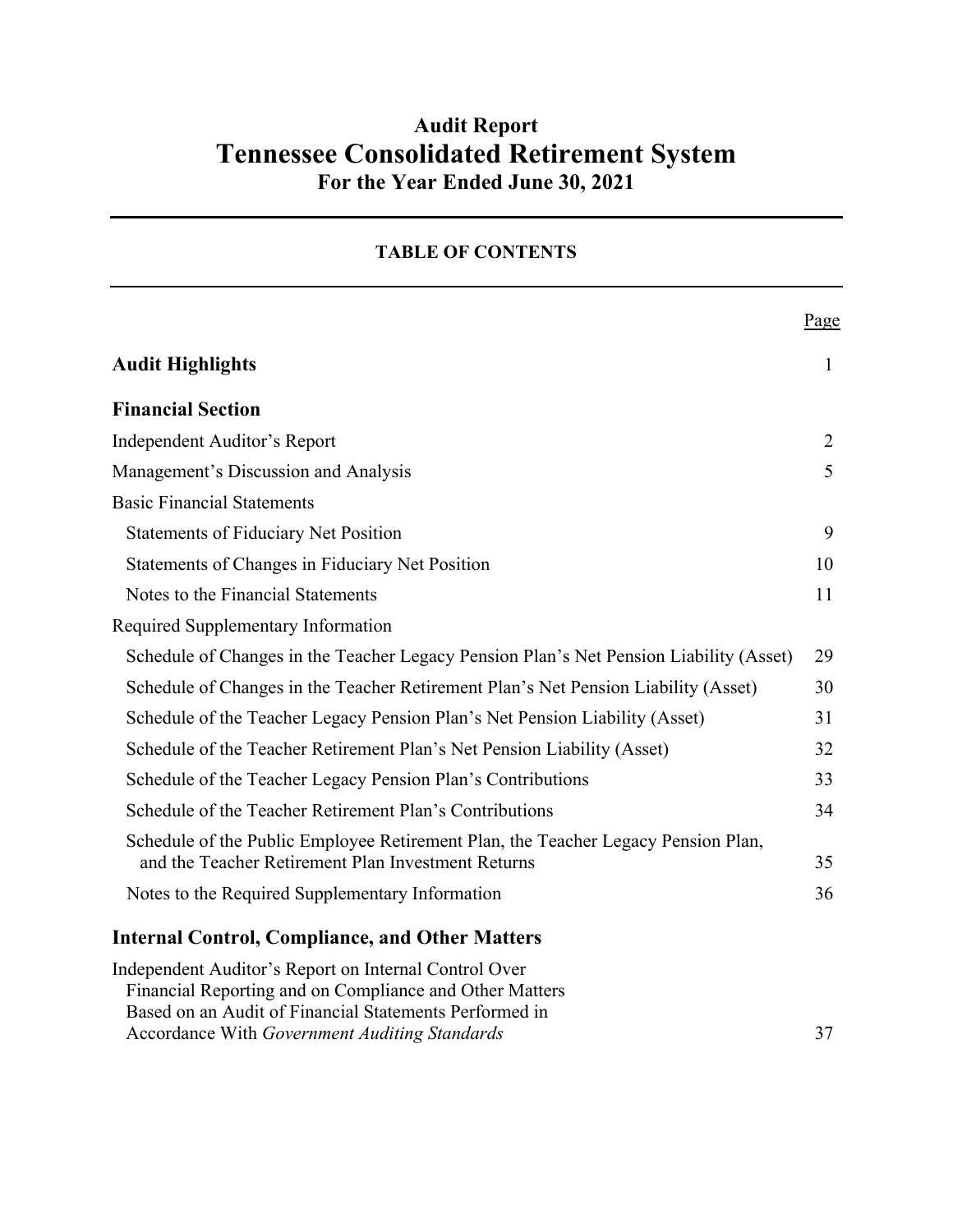State of Tennessee

# Audit Highlights

Comptroller of the Treasury Division of State Audit

# Financial and Compliance Audit **Tennessee Consolidated Retirement System**

For the Year Ended June 30, 2021

# **Opinion on the Financial Statements**

 $\frac{1}{2}$ 

The opinion on the financial statements is unmodified.

# **Audit Findings**

The audit report contains no findings.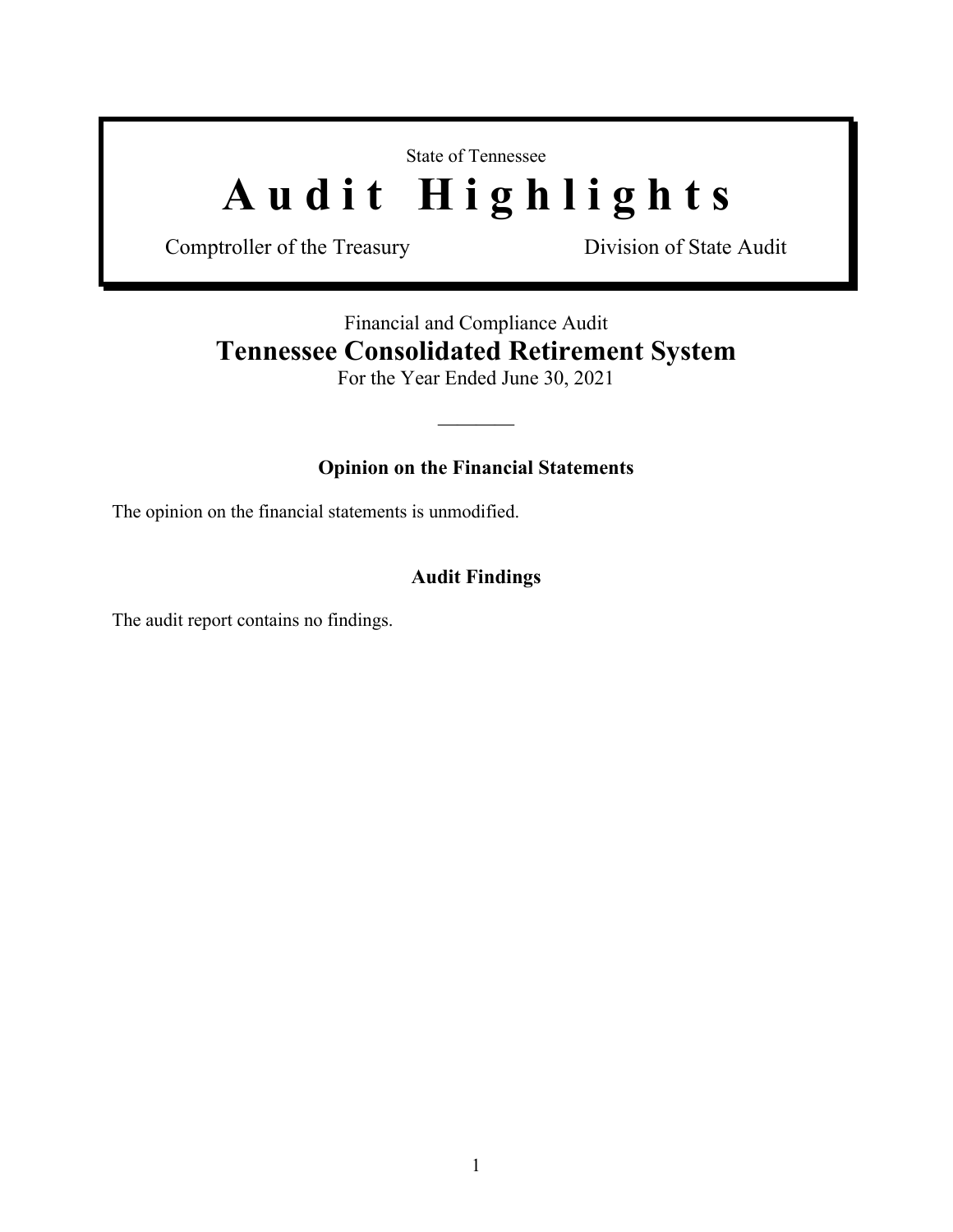

**JASON E. MUMPOWER** Comptroller

# **Independent Auditor's Report**

Members of the General Assembly Members of the Board of Trustees The Honorable David H. Lillard, Jr., Treasurer

#### **Report on the Financial Statements**

We have audited the accompanying financial statements of the Tennessee Consolidated Retirement System, a component unit of the State of Tennessee, as of and for the year ended June 30, 2021, and the related notes to the financial statements, which collectively comprise the Tennessee Consolidated Retirement System's basic financial statements as listed in the table of contents.

#### *Management's Responsibility for the Financial Statements*

Management is responsible for the preparation and fair presentation of these financial statements in accordance with accounting principles generally accepted in the United States of America; this includes the design, implementation, and maintenance of internal control relevant to the preparation and fair presentation of financial statements that are free from material misstatement, whether due to fraud or error.

#### *Auditor's Responsibility*

Our responsibility is to express an opinion on these financial statements based on our audit. We conducted our audit in accordance with auditing standards generally accepted in the United States of America and the standards applicable to financial audits contained in *Government Auditing Standards* issued by the Comptroller General of the United States. Those standards require that we plan and perform the audit to obtain reasonable assurance about whether the financial statements are free from material misstatement.

An audit involves performing procedures to obtain audit evidence about the amounts and disclosures in the financial statements. The procedures selected depend on the auditor's judgment, including the assessment of the risks of material misstatement of the financial statements, whether due to fraud or error. In making those risk assessments, the auditor considers internal control relevant to the entity's preparation and fair presentation of the financial statements in order to design audit procedures that are appropriate in the circumstances, but not for the purpose of expressing an opinion on the effectiveness of the entity's internal control. Accordingly, we express no such opinion. An audit also includes evaluating the appropriateness of accounting principles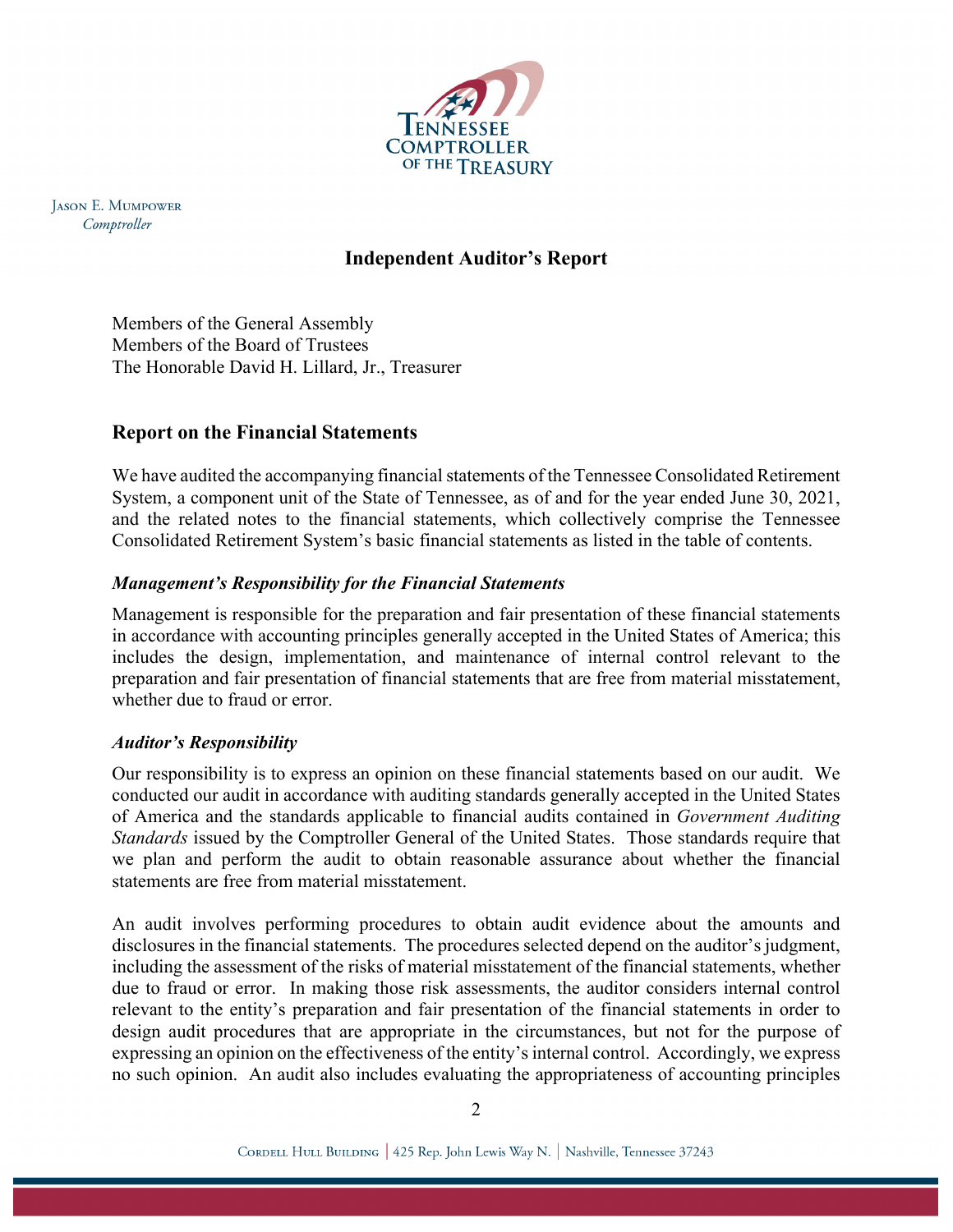used and the reasonableness of significant accounting estimates made by management, as well as evaluating the overall presentation of the financial statements.

We believe that the audit evidence we have obtained is sufficient and appropriate to provide a basis for our audit opinion. Tennessee statutes, in addition to audit responsibilities, entrust certain other responsibilities to the Comptroller of the Treasury. Those responsibilities include serving as a member of the board of trustees of the Tennessee Consolidated Retirement System. We do not believe that the Comptroller's service in this capacity affected our ability to conduct an independent audit of the Tennessee Consolidated Retirement System.

#### *Opinion*

In our opinion, the financial statements referred to above present fairly, in all material respects, the fiduciary net position of the Tennessee Consolidated Retirement System as of June 30, 2021, and the changes in fiduciary net position thereof for the year then ended in accordance with accounting principles generally accepted in the United States of America.

#### *Emphasis of Matter*

As discussed in Note A, the financial statements present only the Tennessee Consolidated Retirement System's pension trust funds and do not purport to, and do not, present fairly the financial position of the State of Tennessee as of June 30, 2021, and the changes in its financial position for the year then ended in accordance with accounting principles generally accepted in the United States of America. Our opinion is not modified with respect to this matter.

#### *Other Matters*

#### *Required Supplementary Information*

Accounting principles generally accepted in the United States of America require that the management's discussion and analysis, the schedules of changes in net pension liability, the schedules of net pension liability, the schedules of pension plan contributions, and the schedule of investment returns be presented to supplement the basic financial statements. Such information, although not a part of the basic financial statements, is required by the Governmental Accounting Standards Board, which considers it to be an essential part of financial reporting for placing the basic financial statements in an appropriate operational, economic, or historical context. We have applied certain limited procedures to the required supplementary information in accordance with auditing standards generally accepted in the United States of America, which consisted of inquiries of management about the methods of preparing the information and comparing the information for consistency with management's responses to our inquiries, the basic financial statements, and other knowledge we obtained during our audit of the basic financial statements. We do not express an opinion or provide any assurance on the information because the limited procedures do not provide us with sufficient evidence to express an opinion or provide any assurance.

#### **Other Reporting Required by** *Government Auditing Standards*

In accordance with *Government Auditing Standards*, we have also issued our report dated December 9, 2021, on our consideration of the Tennessee Consolidated Retirement System's internal control over financial reporting and on our tests of its compliance with certain provisions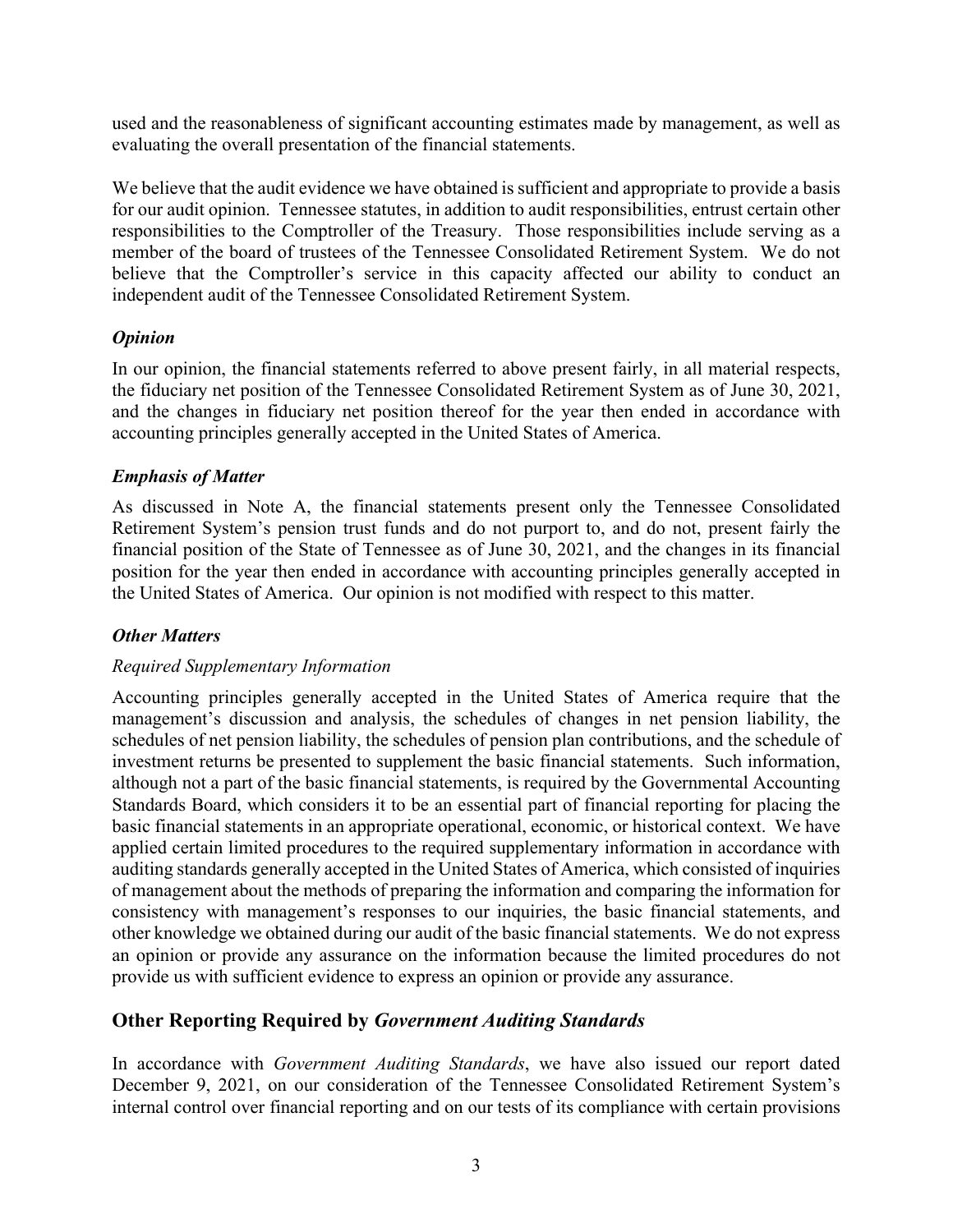of laws, regulations, contracts, and other matters. The purpose of that report is to describe the scope of our testing of internal control over financial reporting and compliance and the results of that testing, and not to provide an opinion on internal control over financial reporting or on compliance. That report is an integral part of an audit performed in accordance with *Government Auditing Standards* in considering the Tennessee Consolidated Retirement System's internal control over financial reporting and compliance.

Hatter J. Stickel

 Katherine J. Stickel, CPA, CGFM, Director Division of State Audit December 9, 2021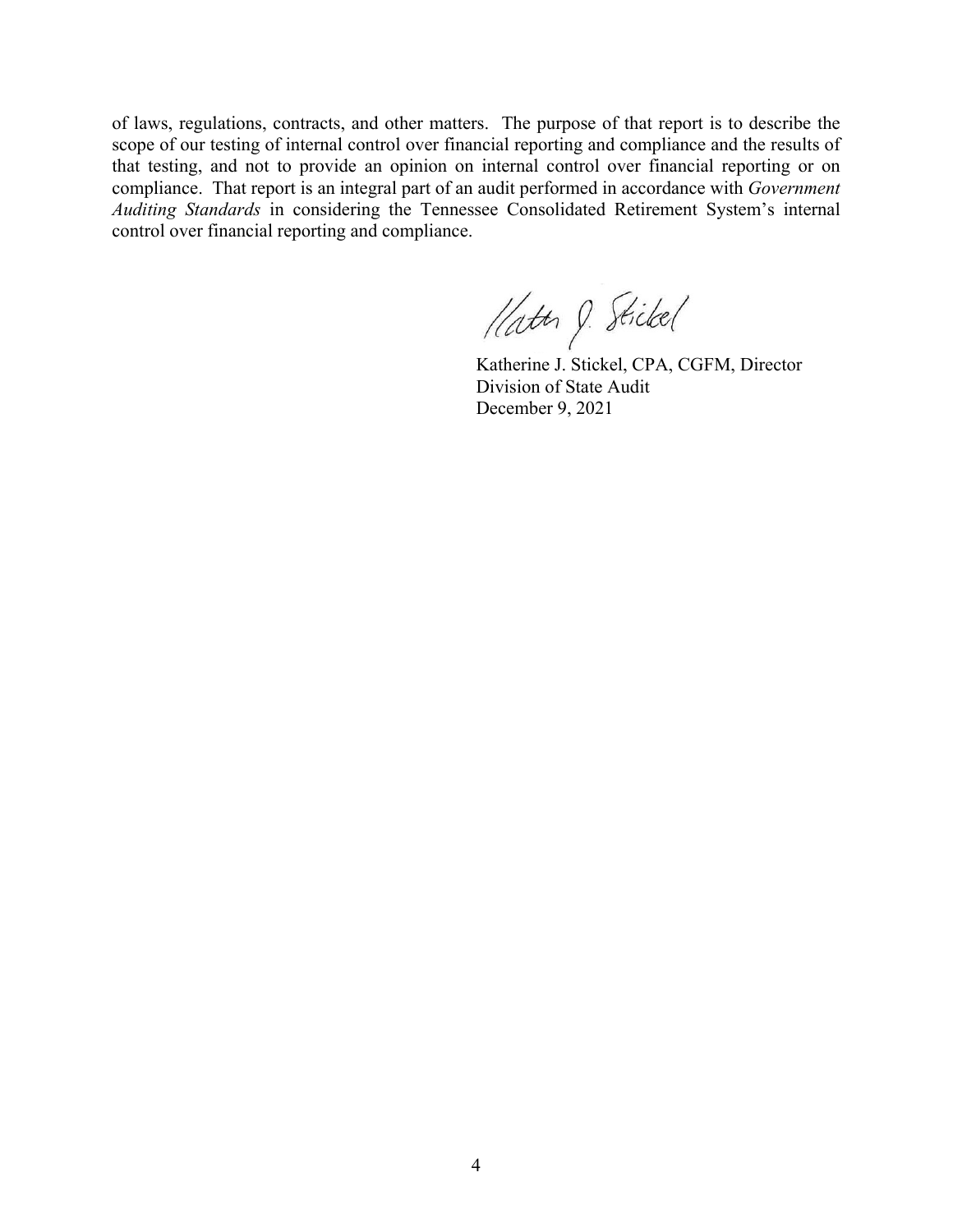# **TENNESSEE CONSOLIDATED RETIREMENT SYSTEM Management's Discussion and Analysis**

The management of the Tennessee Consolidated Retirement System (TCRS) provides this discussion and analysis as an overview of the TCRS' financial activities for the fiscal year ended June 30, 2021. This section should be read in conjunction with the Independent Auditor's Report, the audited financial statements, and the accompanying notes. The financial statements, notes, and this discussion are the responsibility of management.

#### **Financial Highlights**

- The net position for the TCRS plans (total assets minus total liabilities) at June 30, 2021, was \$65.5 billion, increasing \$12.1 billion (22.7%) from the plan net position at June 30, 2020. The net position is restricted for future benefit obligations. This increase in plan net position is mainly due to an increase in net investment income.
- Net investment income for fiscal year 2021 was \$13.6 billion. During fiscal year 2021, the TCRS received a time-weighted rate of return on its portfolio of 25.6%, compared to 4.94% for fiscal year 2020.
- Contribution revenue for fiscal year 2021 totaled \$1.5 billion, representing a decrease of 0.4% compared to fiscal year 2020.
- Total benefits and refunds paid for fiscal year 2021 were \$2.9 billion, representing an increase of 4.1% over fiscal year 2020 total benefits and refunds paid of \$2.8 billion. The growth is primarily due to the retiring members' benefits exceeding the benefits of long-term retired members whose benefits ceased due to death. Additionally, a 2.3% cost-of-living adjustment was given in July 2020.
- Total administrative expenses for fiscal year 2021 were \$19.8 million, representing an increase of 3.2% from fiscal year 2020 administrative expenses of \$19.2 million.

#### **Overview of the Financial Statements**

The TCRS financial statements consist of the statement of fiduciary net position, the statement of changes in fiduciary net position, and the notes to the financial statements. In addition, required supplementary information and the notes to the required supplementary information are presented, which includes this management's discussion and analysis. These financial statements, notes to the financial statements, and required supplementary information were prepared in accordance with GASB Statement No. 67, *Financial Reporting for Pension Plans*. Collectively, this information presents the combined net position held in trust for pensions for each of the plans administered by TCRS as of June 30, 2021.

The statement of fiduciary net position and the statement of changes in fiduciary net position report information about the fiduciary net position (total assets in excess of total liabilities) as of the end of the fiscal year and the changes in the fiduciary net position during the fiscal year. These statements include all assets and liabilities using the accrual basis of accounting. Under the accrual basis of accounting, the current year's revenues and expenses are included in the financial activity, regardless of when cash is received or paid. The difference between the total assets and total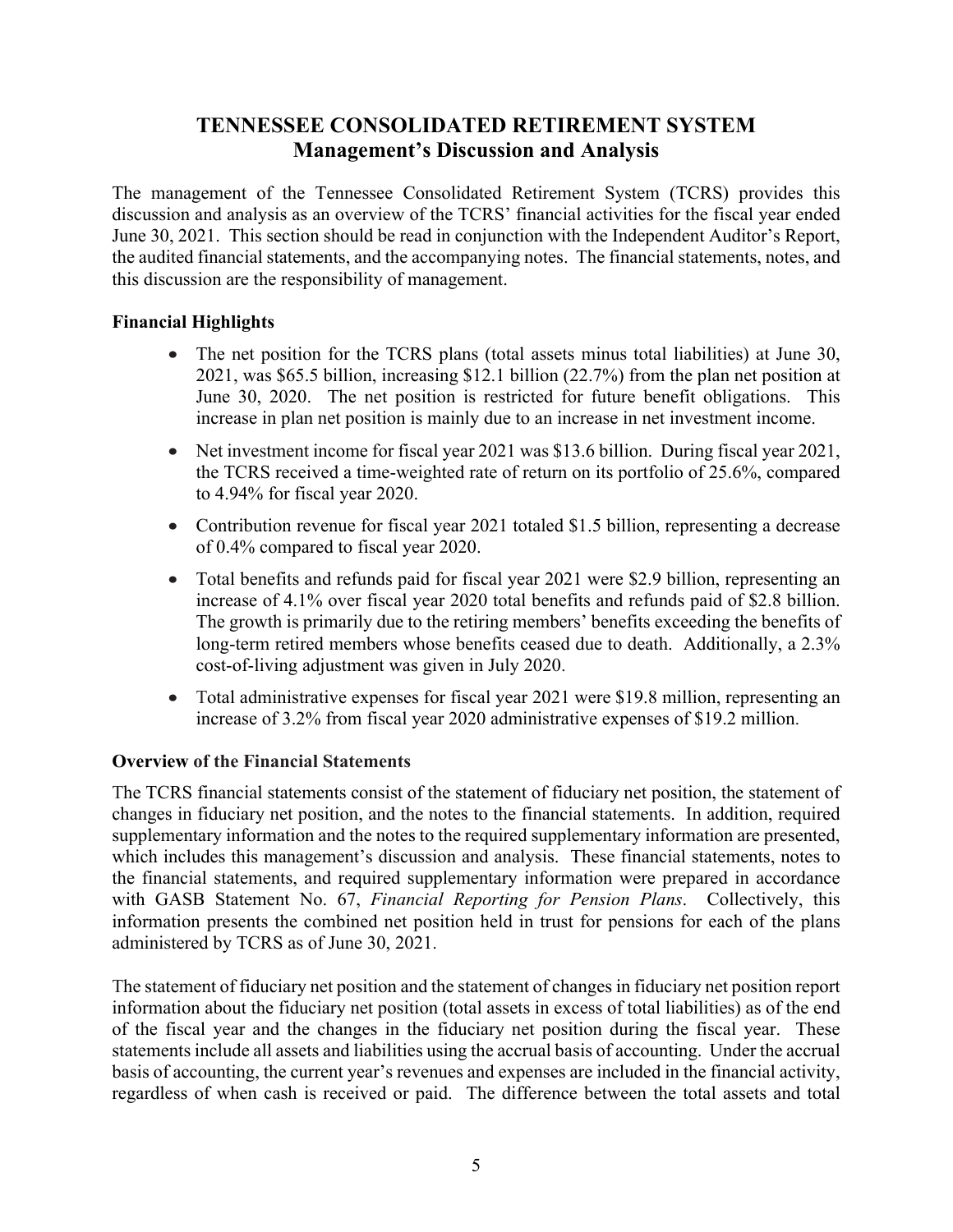liabilities on the statement of fiduciary net position, or net position restricted for pensions, provides a measurement of the financial position of the TCRS as of the end of the fiscal year. The statement of changes in fiduciary net position provides information on the activities that caused the financial position to change during the fiscal year. Over time, increases or decreases in the fiduciary net position of the TCRS are one indicator of whether the system's financial health is improving or deteriorating.

The notes to the financial statements are essential to the reader's understanding of the financial statements and provide additional information regarding the TCRS, such as descriptions of the plans administered by the TCRS, including contribution and benefit provisions, and information about the accounting policies and investment activities.

#### **Analysis of Assets, Liabilities, and Plan Net Position**

At June 30, 2021, the TCRS had a net position (total assets in excess of total liabilities) of \$65.5 billion, an increase of \$12.1 billion (22.7%) from \$53.3 billion at June 30, 2020. The assets of the TCRS consist primarily of investments. Condensed financial information comparing the TCRS' fiduciary net position for the past two fiscal years follows:

#### **Fiduciary Net Position**

|                                                | June 30, 2021      | June 30, 2020                     | Increase<br>(Decrease)<br>Amount | Percentage<br>Change |
|------------------------------------------------|--------------------|-----------------------------------|----------------------------------|----------------------|
| <b>ASSETS</b>                                  |                    |                                   |                                  |                      |
| Cash and cash equivalents                      | S<br>24,211,870 \$ | 24,305,039 \$                     | (93,169)                         | $(0.4\%)$            |
| Cash collateral for securities on loan         | 3,130,122,292      | 1,761,910,539                     | 1,368,211,753                    | 77.7%                |
| Member and employer receivables                | 114,400,094        | 108,359,508                       | 6,040,586                        | 5.6%                 |
| Investments                                    | 65, 363, 262, 412  | 53, 232, 946, 150                 | 12,130,316,262                   | 22.8%                |
| Capital assets                                 | 9,464,569          | 13,178,457                        | (3,713,887)                      | $(28.2\%)$           |
| <b>TOTAL ASSETS</b>                            | 68, 641, 461, 237  | 55,140,699,693                    | 13,500,761,544                   | 24.5%                |
| <b>LIABILITIES</b>                             |                    |                                   |                                  |                      |
| Death benefits, refunds, and other<br>payables | 30,549,380         | 29,235,566                        | 1,313,814                        | $4.5\%$              |
| Cash collateral for securities on loan         | 3,130,122,292      | 1,761,910,539                     | 1,369,211,753                    | 77.7%                |
| <b>TOTAL LIABILITIES</b>                       | 3,160,671,672      | 1,791,146,105                     | 1,369,525,567                    | 24.5%                |
| NET POSITION RESTRICTED FOR<br><b>PENSIONS</b> |                    | \$65,480,789,565 \$53,349,553,588 | \$12,131,235,977                 | 22.7%                |

#### **Analysis of Revenues and Expenses**

Contribution rates for fiscal year 2021 remained steady but a significant change in the investment markets resulted in growth of the fund for fiscal year 2021. Gross investment income for fiscal year 2021 increased \$11.0 billion (426.2%) from fiscal year 2020.

Investment expenses for fiscal year 2021 totaled \$69 million for a 36.0% decrease over fiscal year 2020. These expenses were split between portfolio management investment expenses of \$66.1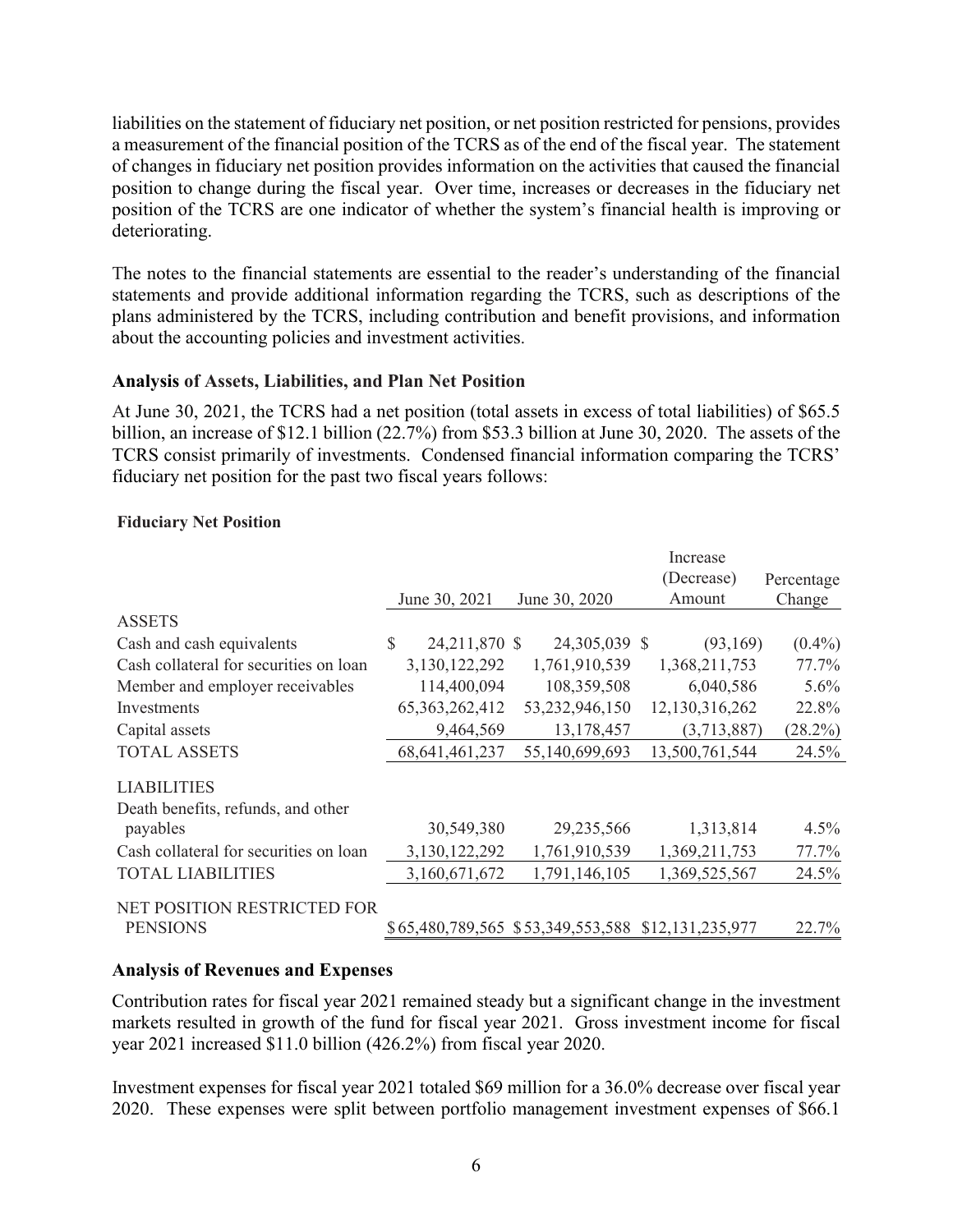million and \$2.5 million in expenses attributed to the securities lending program. The TCRS investment portfolio earned a time-weighted rate of return of 25.60% and net investment income of \$13.6 billion.

Total benefits paid during the year ended June 30, 2021, were \$2.9 billion, an increase of 4.1% over fiscal year 2020 total benefits, which can be attributed to an increase in the number of retirees and a 2.3% cost-of-living adjustment given in July 2020. Total refunds paid decreased \$0.6 million, a decrease of 1.3%, in fiscal year 2021 from fiscal year 2020.

Administrative expenses for the year ended June 30, 2021, were \$19.8 million, an increase of 3.2% from fiscal year 2020 administrative expenses. The increase in administrative costs can be primarily attributed to increased expenses for actuarial and legal services.

Condensed financial information comparing the TCRS' revenues and expenses for the past two fiscal years follows:

#### **Revenue by Type**

*(expressed in thousands)* 

|                               |              | Year ended June 30, 2021 |             | Year ended June 30, 2020 |
|-------------------------------|--------------|--------------------------|-------------|--------------------------|
|                               | Amount       | % of Total               | Amount      | % of Total               |
| <b>Employee Contributions</b> | 399,341      | $2.7\%$                  | 380,167     | $9.4\%$                  |
| <b>Employer Contributions</b> | 1,089,474    | $7.2\%$                  | 1,114,994   | 27.6%                    |
| <b>Other Contributions</b>    | 1,076        | $0.0\%$                  | 1,406       | $0.0\%$                  |
| Net Investment Income         | 13,576,686   | 90.1%                    | 2,539,479   | 62.9%                    |
| Total                         | \$15,066,577 | 100.0%                   | \$4,036,046 | $100.0\%$                |

#### **Expenses by Type**

*(expressed in thousands)* 

|                         |             | Year ended June 30, 2021 |             | Year ended June 30, 2020 |
|-------------------------|-------------|--------------------------|-------------|--------------------------|
|                         | Amount      | % of Total               | Amount      | % of Total               |
| <b>Benefit Payments</b> | \$2,871,323 | 97.8%                    | \$2,757,155 | 97.7%                    |
| Refunds                 | 44,190      | $1.5\%$                  | 44,753      | $1.6\%$                  |
| Administrative          | 19,828      | $0.7\%$                  | 19,215      | $0.7\%$                  |
| Total                   | \$2,935,341 | $100.0\%$                | \$2,821,123 | 100.0%                   |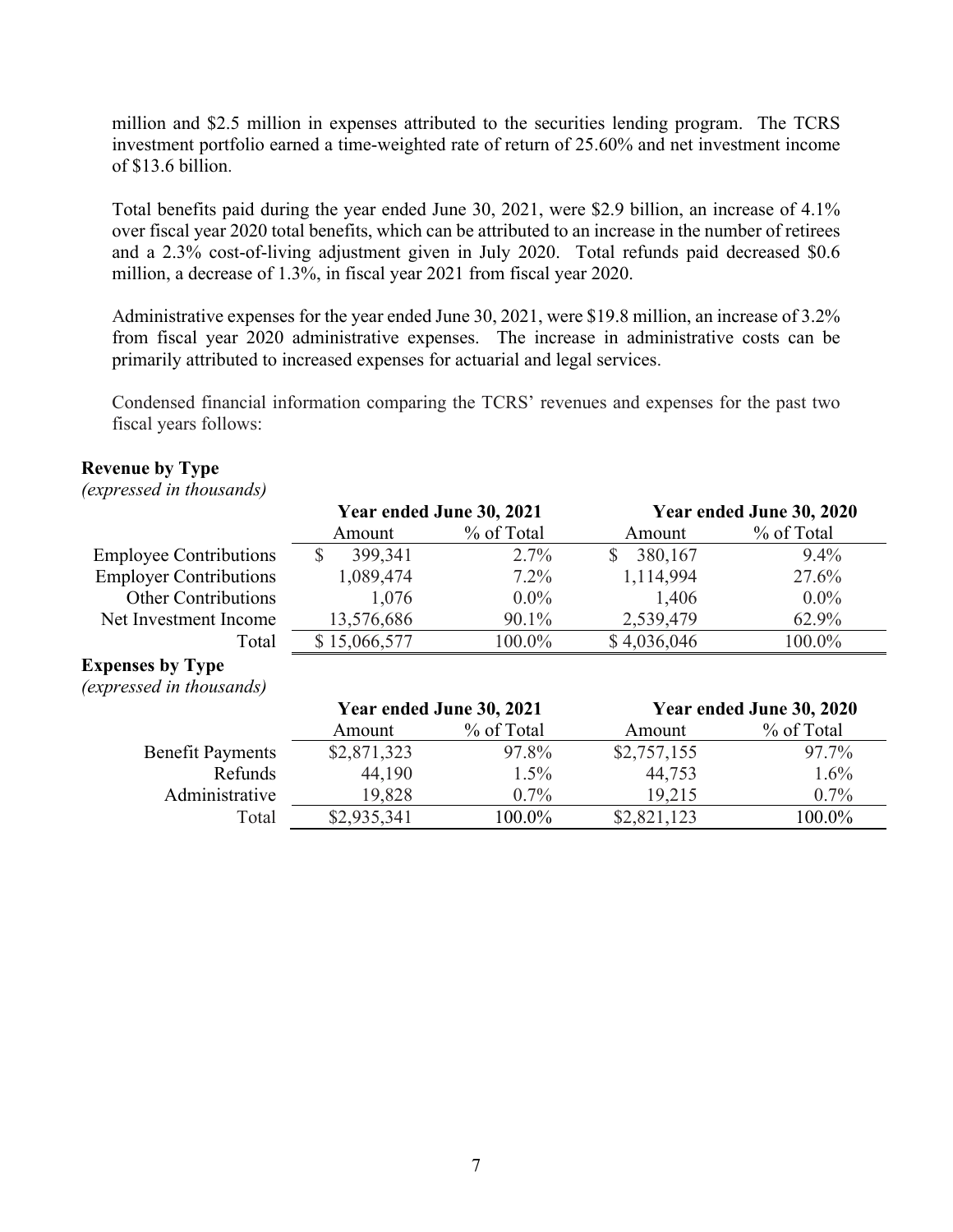#### **Changes in Fiduciary Net Position**

|                                    |                    |                    | $FY21 - FY20$       | $FY21 - FY20$ |
|------------------------------------|--------------------|--------------------|---------------------|---------------|
|                                    | For the Year Ended | For the Year Ended | Increase (Decrease) | Percentage    |
|                                    | June 30, 2021      | June 30, 2020      | Amount              | Change        |
|                                    |                    |                    |                     |               |
| <b>ADDITIONS</b>                   |                    |                    |                     |               |
| Contributions                      | 1,489,890,682      | \$1,496,566,726    | \$<br>(6,676,044)   | $(0.4\%)$     |
| Investment income                  | 13,631,076,224     | 2,590,371,009      | 11,040,705,215      | 426.2%        |
| Less: Investment expense           | (66,090,762)       | (61, 495, 465)     | 4,595,297           | 7.5%          |
| Net income from securities lending |                    |                    |                     |               |
| activities                         | 11,700,714         | 10,603,871         | 1,096,843           | 10.3%         |
| Net investment income              | 13,576,686,176     | 2,539,479,415      | 11,037,206,761      | 434.6%        |
| <b>TOTAL ADDITIONS</b>             | 15,066,576,858     | 4,036,046,141      | 11,030,530,716      | 273.3%        |
|                                    |                    |                    |                     |               |
| <b>DEDUCTIONS</b>                  |                    |                    |                     |               |
| Annuity benefits                   | 2,865,681,520      | 2,752,436,072      | 113,245,448         | 4.1%          |
| Death benefits                     | 5,641,247          | 4,719,352          | 921,895             | 19.5%         |
| Refunds                            | 44,189,614         | 44,753,651         | (564, 037)          | $(1.3\%)$     |
| Administrative expenses            | 19,828,500         | 19,214,635         | 613,865             | 3.2%          |
| <b>TOTAL DEDUCTIONS</b>            | 2,935,340,881      | 2,821,123,710      | 114,217,171         | $4.0\%$       |
| NET INCREASE (DECREASE)            | 12, 131, 235, 977  | 1,214,922,431      | 10,916,313,545      | 898.5%        |
| NET POSITION RESTRICTED FOR        |                    |                    |                     |               |
| <b>PENSIONS</b>                    |                    |                    |                     |               |
| <b>BEGINNING OF YEAR</b>           | 53, 349, 553, 588  | 52, 134, 631, 157  | 1,214,922,431       | 2.3%          |
| <b>END OF YEAR</b>                 | \$65,480,789,565   | \$53,349,553,588   | \$12,131,235,977    | 22.7%         |
|                                    |                    |                    |                     |               |

#### **Economic Factors, Future Funding Provisions, and Overall Outlook**

For the year ended June 30, 2021, the portfolio delivered a return of 25.60%, which was above the actuarial assumed return of 7.25%. The fund gained 12.34% for the trailing three-year period and 9.41% for the trailing ten-year period. Accordingly, according to the Verus performance benchmark, the fund beat 82% of its peers for the trailing three-year period and 80% for the trailing ten-year period.

Strong returns from equities drove the returns for the year. Private Equity led with a return of 64.53%, and this was followed by very strong returns in Emerging Markets (50.70%), Canadian Stocks (46.95%), U.S. Stocks (40.70%), and International Developed Markets Equities (38.48%). Interest rates rose during the year due to the improving economic outlook and this dampened returns for the Fixed Income portfolio (loss of 0.90%).

An actuarial valuation was performed as of June 30, 2019, that determined the employer contribution rates for the period July 1, 2020, through June 30, 2021. An actuarial experience study to establish demographic and economic assumptions was completed effective June 30, 2016, was adopted by the Board of Trustees during fiscal year 2017, and was utilized in the June 30, 2019, actuarial valuation.

#### **Contacting the TCRS**

This report is designed to provide a financial overview of the TCRS to state legislators, members of the Board of Trustees of the TCRS, state officials, participating employers, members of the TCRS and any other interested parties. Questions or requests for additional information regarding the financial information presented in this report may be addressed in writing to the Tennessee Treasury Department, Consolidated Retirement System, 502 Deaderick Street, Nashville, TN 37243-0201.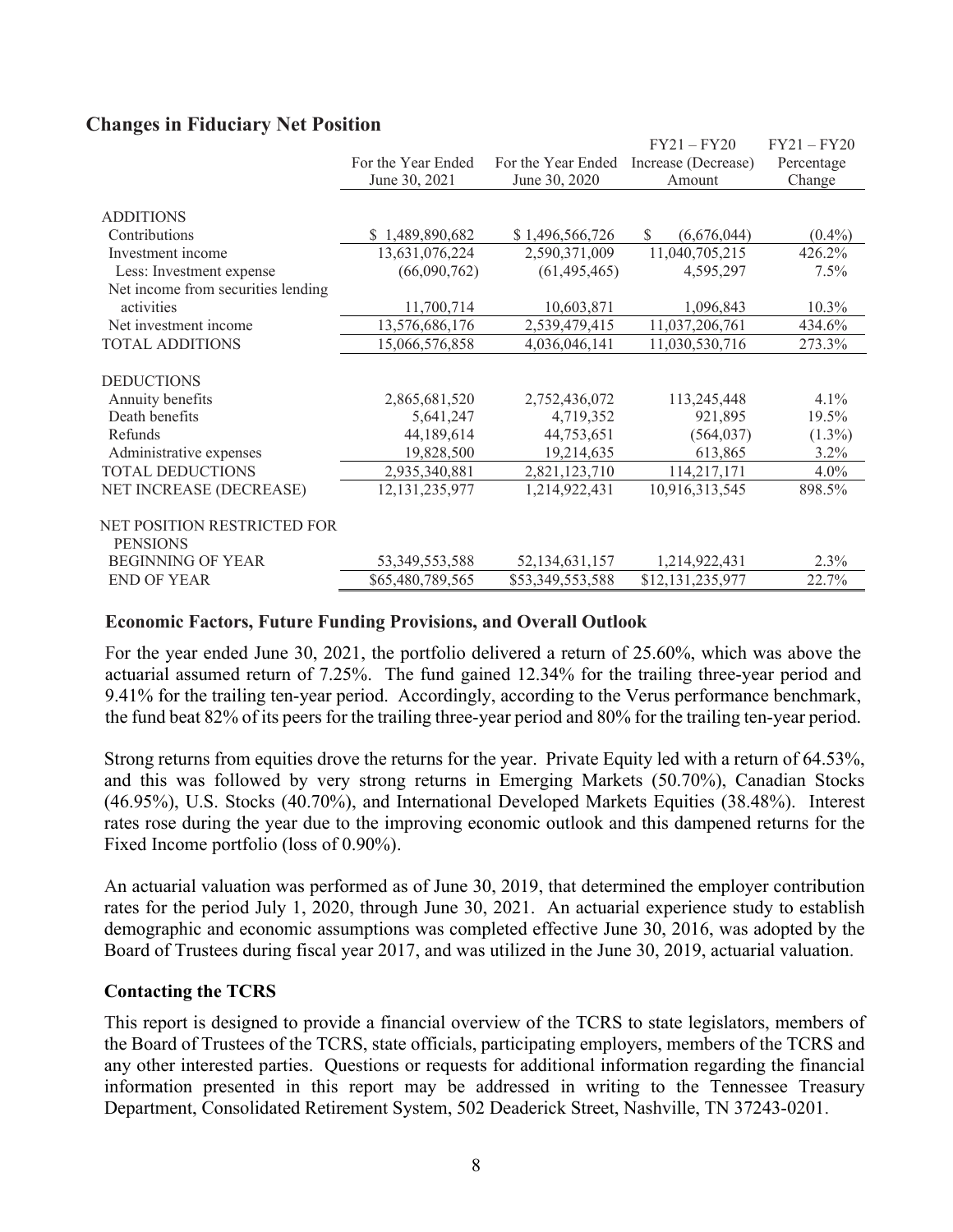# **TENNESSEE CONSOLIDATED RETIREMENT SYSTEM Statements of Fiduciary Net Position June 30, 2021**

*(Expressed in Thousands)* 

|                                                       | Public Employee        | Teacher              | <b>Teacher Legacy</b> |                        |
|-------------------------------------------------------|------------------------|----------------------|-----------------------|------------------------|
|                                                       | Retirement Plan        | Retirement Plan      | Pension Plan          | Total                  |
| <b>ASSETS</b>                                         |                        |                      |                       |                        |
| Cash and cash equivalents                             | $\mathbb{S}$<br>12,508 | $\mathcal{S}$<br>223 | \$<br>11,481          | $\mathbb{S}$<br>24,212 |
| Cash collateral for securities on loan<br>Receivables | 1,617,076              | 28,784               | 1,484,262             | 3,130,122              |
| Member receivable                                     | 10,296                 | 7,393                | 17,980                | 35,669                 |
| Employer receivable                                   | 40,268                 | 2,959                | 35,504                | 78,731                 |
| Total receivables                                     | 50,564                 | 10,352               | 53,484                | 114,400                |
| Investment in Tennessee Retiree                       |                        |                      |                       |                        |
| Group Trust                                           | 33,767,815             | 601,069              | 30,994,378            | 65, 363, 262           |
| Capital assets (net)                                  | 4,890                  | 87                   | 4,488                 | 9,465                  |
| <b>TOTAL ASSETS</b>                                   | 35,452,853             | 640,515              | 32,548,093            | 68,641,461             |
| <b>LIABILITIES</b>                                    |                        |                      |                       |                        |
| Accounts payable                                      |                        |                      |                       |                        |
| Death benefits and refunds payable                    | 1,280                  | 312                  | 698                   | 2,290                  |
| Federal withholding payable                           | 9,715                  | 173                  | 8,918                 | 18,806                 |
| Retiree insurance premium payable                     | 4,884                  | 87                   | 4,482                 | 9,453                  |
| Cash collateral for securities on loan                | 1,617,076              | 28,784               | 1,484,262             | 3,130,122              |
| <b>TOTAL LIABILITIES</b>                              | 1,632,955              | 29,356               | 1,498,360             | 3,160,671              |
| NET POSITION RESTRICTED FOR                           |                        |                      |                       |                        |
| <b>PENSIONS</b>                                       | \$33,819,898           | \$611,159            | \$31,049,733          | \$65,480,790           |

*See accompanying notes to the financial statements.*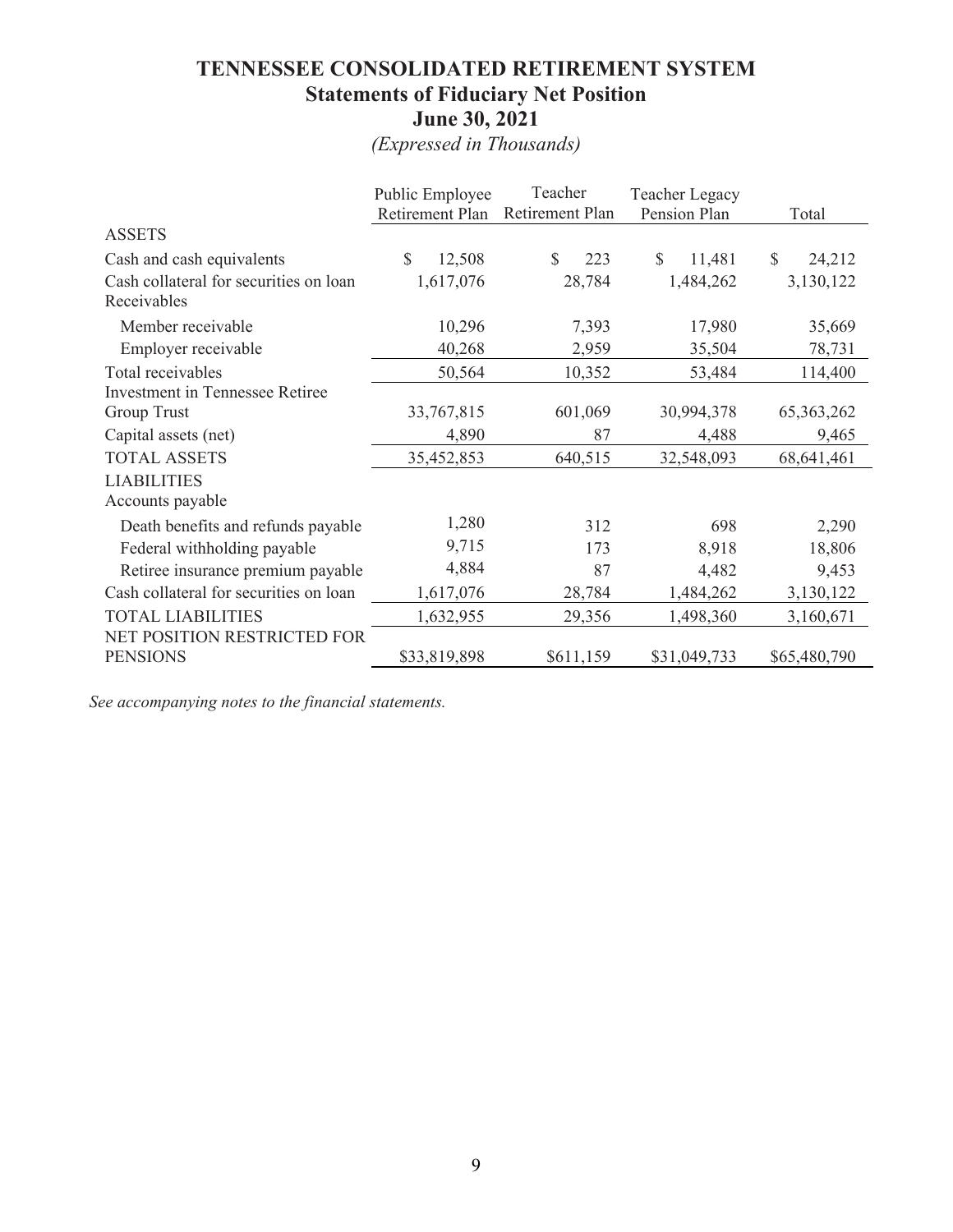# **TENNESSEE CONSOLIDATED RETIREMENT SYSTEM Statements of Changes in Fiduciary Net Position For the Year Ended June 30, 2021**

*(Expressed in Thousands)*

|                                                   | Public          | Teacher    |                       |                         |
|---------------------------------------------------|-----------------|------------|-----------------------|-------------------------|
|                                                   | Employee        | Retirement | <b>Teacher Legacy</b> |                         |
|                                                   | Retirement Plan | Plan       | Pension Plan          | Total                   |
| <b>ADDITIONS</b>                                  |                 |            |                       |                         |
| Contributions                                     |                 |            |                       |                         |
| Member contributions                              | 162,281<br>\$   | \$72,213   | 164,847<br>\$         | 399,341<br>$\mathbb{S}$ |
| <b>Employer contributions</b>                     | 723,255         | 29,153     | 337,066               | 1,089,474               |
| Other contributions                               | 1,076           |            | $\blacksquare$        | 1,076                   |
| Total contributions                               | 886,612         | 101,366    | 501,913               | 1,489,891               |
| Investment income                                 | 7,033,366       | 116,123    | 6,481,587             | 13,631,076              |
| Less: Investment expense                          | (34, 102)       | (563)      | (31, 426)             | (66,091)                |
| Net income from investing activities              | 6,999,264       | 115,560    | 6,450,161             | 13,564,985              |
| Securities lending activities                     |                 |            |                       |                         |
| Securities lending income                         | 7,338           | 121        | 6,762                 | 14,221                  |
| Less: Securities lending expense                  | (1,301)         | (21)       | (1, 198)              | (2,520)                 |
| Net income from securities lending<br>activities  | 6,037           | 100        | 5,564                 | 11,701                  |
| Net investment income                             | 1,306,627       | 16,947     | 1,215,905             | 2,539,479               |
| <b>TOTAL ADDITIONS</b>                            | 7,005,301       | 115,660    | 6,455,725             | 13,576,686              |
| <b>DEDUCTIONS</b>                                 |                 |            |                       |                         |
| Annuity benefits                                  | 1,524,681       | 104        | 1,340,897             | 2,865,682               |
| Death benefits                                    | 2,790           | 80         | 2,771                 | 5,641                   |
| Refunds                                           | 24,240          | 4,069      | 15,881                | 44,190                  |
| Administrative expense                            | 12,679          | 2,560      | 4,589                 | 19,828                  |
| <b>TOTAL DEDUCTIONS</b>                           | 1,564,390       | 6,813      | 1,364,138             | 2,925,341               |
| <b>NET INCREASE</b>                               | 6,327,523       | 210,213    | 5,593,500             | 12, 131, 236            |
| FIDUCIARY NET POSITION<br>RESTRICTED FOR PENSIONS |                 |            |                       |                         |
| <b>BEGINNING OF YEAR</b>                          | 27,492,375      | 400,946    | 25,456,233            | 53,349,554              |
| <b>END OF YEAR</b>                                | \$33,819,898    | \$611,159  | \$31,049,733          | \$65,480,790            |

*See accompanying notes to the financial statements.*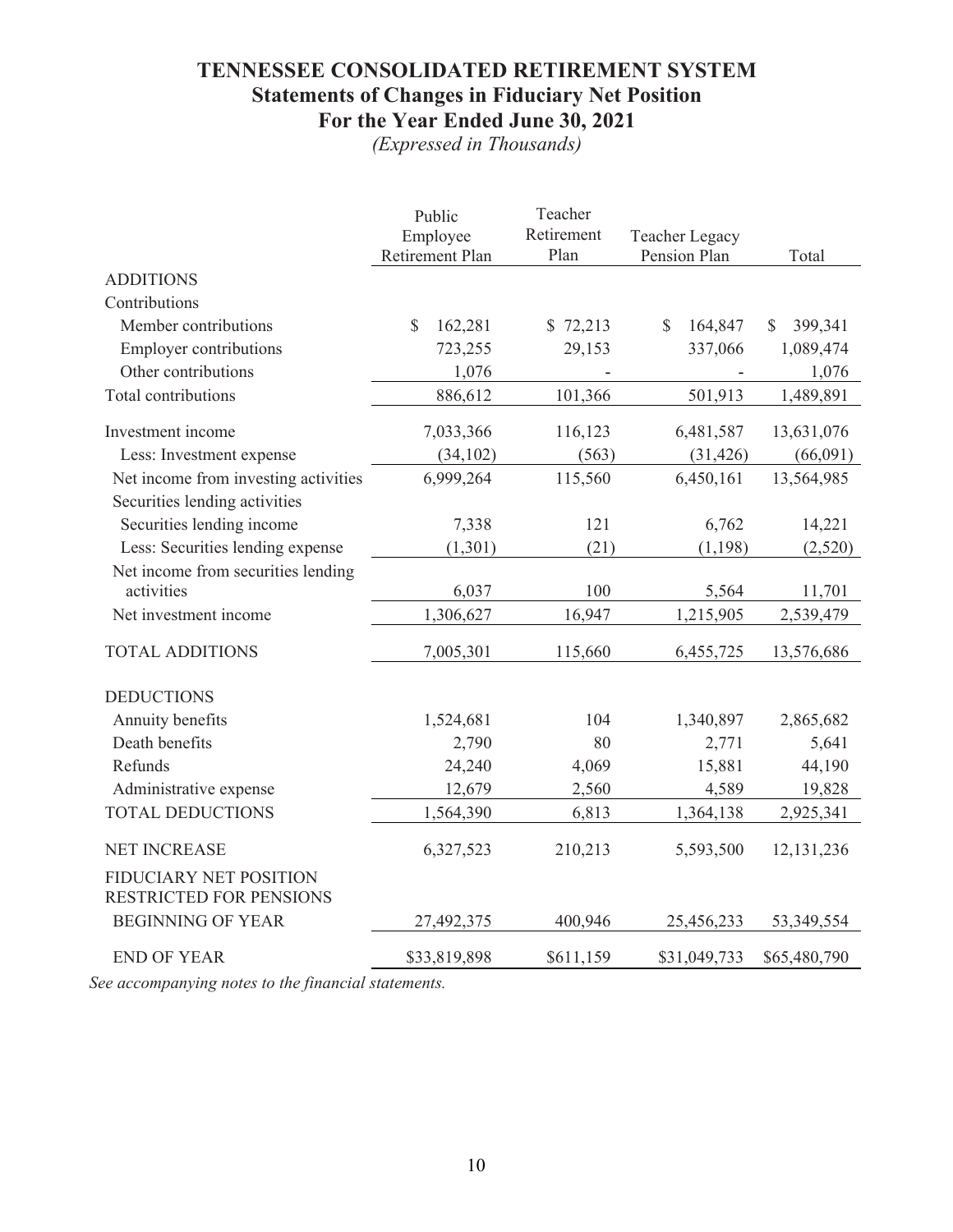# **TENNESSEE CONSOLIDATED RETIREMENT SYSTEM Notes to the Financial Statements June 30, 2021**

The Tennessee Consolidated Retirement System (TCRS) is a public employee retirement system comprised of defined benefit pension plans covering Tennessee state employees, employees of the state's higher education systems, teachers, and employees of political subdivisions in Tennessee. The TCRS was established in 1972 by a statutory enactment of the Tennessee General Assembly. The provisions of the TCRS are codified in Title 8, Chapters 34–37, *Tennessee Code Annotated*. In accordance with Title 8, Chapter 34, Section 202, *Tennessee Code Annotated,* all funds invested, securities, cash, and other property of the TCRS are held in trust and can be expended only for the purposes of the trust. Although the assets for all pension plans within the TCRS are commingled for investment purposes, the assets of each separate plan may legally be used only for the payment of benefits to the members of that plan and for its administration, in accordance with the terms of the plan.

# **A: Summary of Significant Accounting Policies**

*Reporting entity*: The TCRS is included in the State of Tennessee financial reporting entity as a discretely presented component unit. The state appoints the majority of the TCRS Board of Trustees, its governing body, and approves it operating budget. The TCRS is presented as such in Tennessee's *Annual Comprehensive Financial Report.* That report is available on the state's website at [www.tn.gov/finance/rd-doa/fa-accfin-ar.html.](http://www.tn.gov/finance/rd-doa/fa-accfin-ar.html) 

*Measurement focus and basis of accounting*: The accompanying financial statements have been prepared in accordance with generally accepted accounting principles (GAAP) as prescribed by the Governmental Accounting Standards Board (GASB). The financial statements have been prepared using the flow of economic resources measurement focus and the accrual basis of accounting. Under the accrual method, revenues are recorded when earned, and expenses are recorded at the time liabilities are incurred regardless of the timing of related cash flows.

Plan member and employer contributions are recognized in the period of time for which they are due, in accordance with legal provisions. Benefits and refunds are recognized when due and payable in accordance with the terms of each plan.

*Cash and cash equivalents*:Cash and cash equivalents includes cash, cash management pools, and cash invested in a short-term, open-end mutual fund under the contractual arrangement for master custody services. Cash received by the TCRS, that cannot be invested immediately in securities or is needed for operations, is invested in the State Pooled Investment Fund sponsored by the State of Tennessee and administered by the State Treasurer. That report is available on the state's website at [https://treasury.tn.gov.](https://treasury.tn.gov) 

*Method used to value investments*: Assets of the TCRS are invested in the Tennessee Retiree Group Trust (TRGT). A report of TRGT is available on the state's website at [https://treasury.tn.gov. A](https://treasury.tn.gov)s of June 30, 2021, the TCRS owns 99.27% of the net asset value in the TRGT*.* The TRGT is not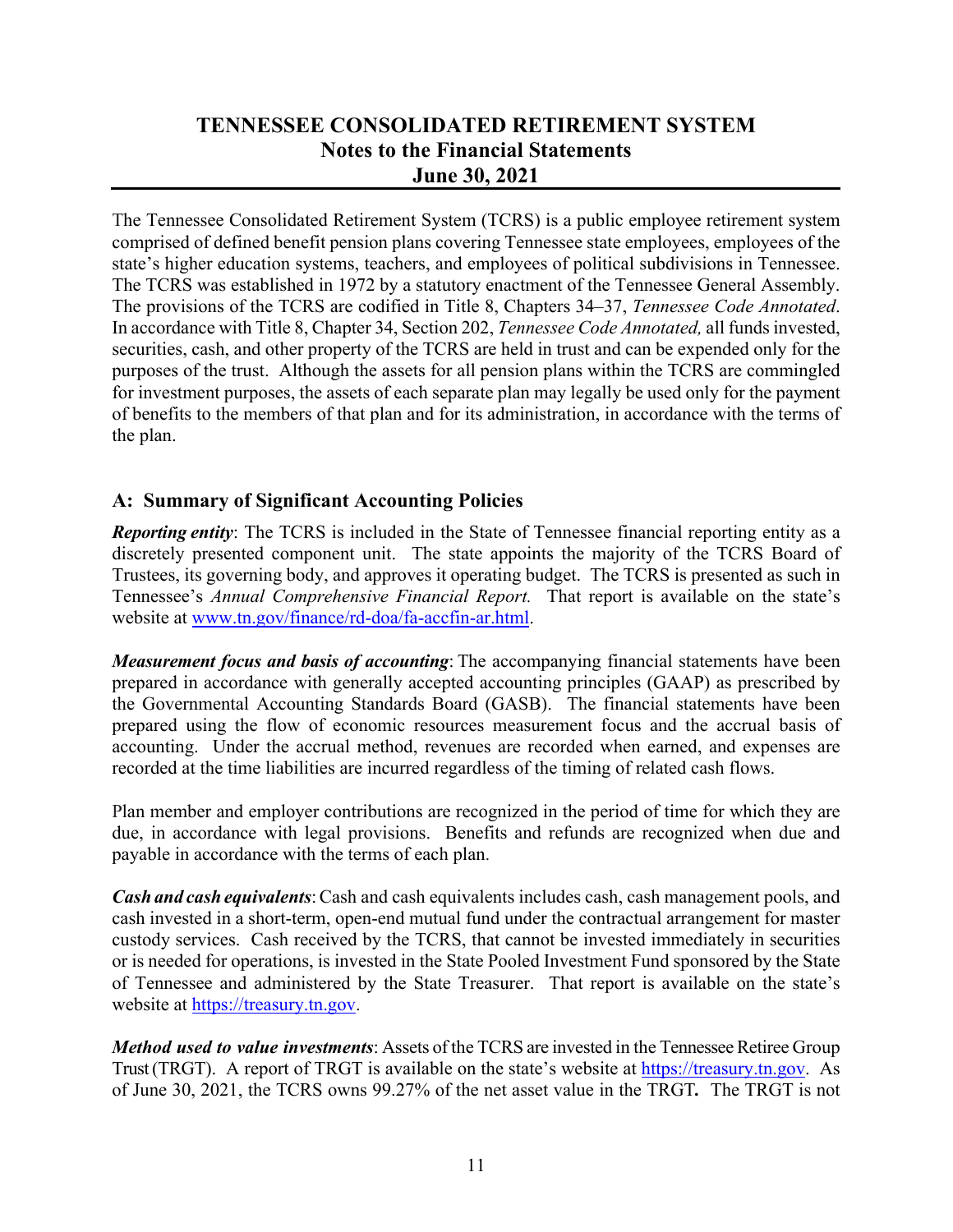registered with the Securities and Exchange Commission (SEC) as an investment company. The State of Tennessee has not obtained a credit quality rating for the TRGT from a nationally recognized credit ratings agency. The fair value of investment positions in the TRGT is determined daily based on the fair value of the pool's underlying portfolio. Furthermore, the state had not obtained or provided any legally binding guarantees to support the value of participant shares during the fiscal year. There are no restrictions on the sale or redemption of shares.

Investments are reported at fair value. Securities traded on a national exchange are valued at the last reported sales price. Investment income consists of realized and unrealized appreciation (depreciation) in the fair value of investments and interest and dividend income. Interest income is recognized when earned. Securities and securities transactions are recorded in the financial statements on trade-date basis.

The fair value of assets of the TRGT held at June 30, 2021, represents the price that would be received to sell an asset or paid to transfer a liability in an orderly transaction between market participants. Assets held are categorized for fair value measurement within the fair value hierarchy established by GAAP. The hierarchy is based on the valuation inputs used to measure the fair value of the asset and give the highest priority to unadjusted quoted prices in active markets for identical assets or liabilities (Level 1 measurements) and the lowest priority to unobservable inputs (Level 3 measurements).

- $\bullet$  Level 1 Unadjusted quoted prices for identical assets or liabilities in active markets that can be accessed at the measurement date.
- $\bullet$  Level 2 Quoted prices for similar assets or liabilities in active markets; quoted prices for identical or similar assets or liabilities in markets that are not active; assets or liabilities that have a bid-ask spread price in an inactive dealer market, brokered market, and principal-to-principal market; and Level 1 assets or liabilities that are adjusted.
- Level 3 Valuations derived from valuation techniques in which significant inputs are unobservable.

Investments where fair value is measured using the net asset value ("NAV") per share have no readily determinable fair value and have been determined to be calculated consistent with FASB principles for investment companies.

Where inputs used in the measurement of fair value fall into different levels of the hierarchy, fair value of the instrument in its entirety are categorized based on the lowest level input that is significant to the valuation. This assessment requires professional judgement and as such management developed a fair value committee that worked in conjunction with our custodian and investment professionals to make these valuations. All assets held were valued individually and aggregated into classes so to be represented in the table below.

Short-term securities generally include investments in money market-type securities reported at cost plus accrued interest.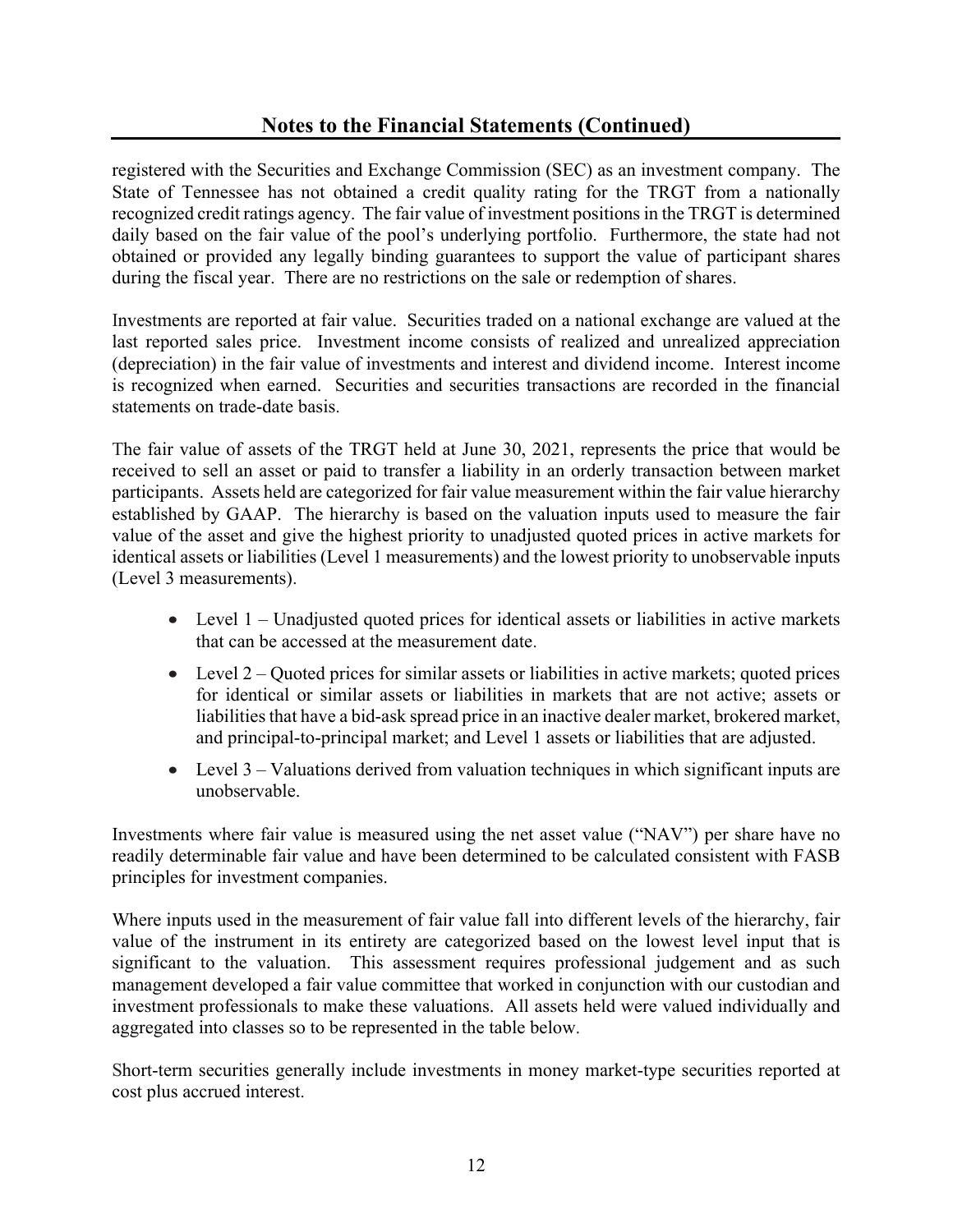Equity and equity derivative securities classified in Level 1 are valued using last reported sales prices quoted in active markets that can be accessed at the measurement date. Equity and equity derivative securities classified in Level 2 are securities whose values are derived daily from associated traded securities. Equity securities classified in Level 3 are valued with last trade data having limited trading volume.

U.S. Treasury bills, bonds, notes, and futures classified in Level 1 are valued using last reported sales prices quoted in active markets that can be accessed at the measurement date. Debt and debt derivative securities classified in Level 2 are valued using a bid-ask spread price from multiple independent brokers, dealers, or market principals, which are known to be actively involved in the market. Level 3 debt securities are valued using proprietary information, a single pricing source, or other unobservable inputs related to similar assets or liabilities.

Real estate investments classified in Level 3 are valued using the last valuations provided by external investment advisors or independent external appraisers. Generally, all direct real estate investments are appraised by a qualified independent appraiser(s) with the professional designation of Member of the Appraisal Institute (MAI), or its equivalent, every three years beginning from the acquisition date of the property. The appraisals are performed using generally accepted valuation approaches applicable to the property type.

Investments in private mutual funds, traditional private equity funds, strategic lending funds, and real estate funds that report using GAAP, the fair value, as well as the unfunded commitments, were determined using the prior quarter's NAV, as reported by the fund managers, plus the current cash flows. These assets were then categorized by investment strategy. In instances where the fund investment reported using non-GAAP standards, the investment was valued using the same method, but was classified in Level 3.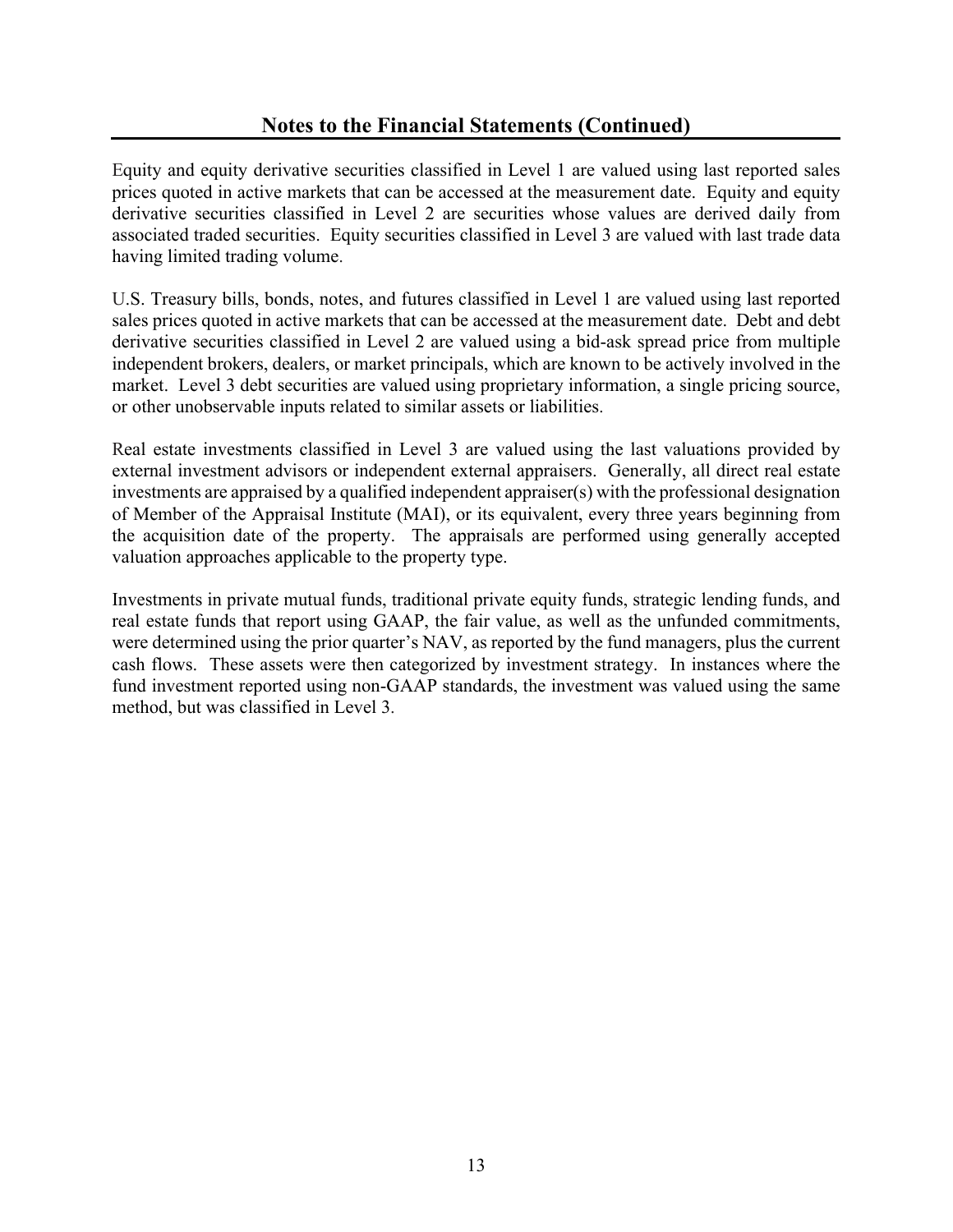#### **INVESTMENTS MEASURED AT FAIR VALUE**

As of June 30, 2021

.

*Expressed in Thousands*

| <b>GAAP</b>  | <b>GAAP</b>              | <b>GAAP</b>      |                          |                    |
|--------------|--------------------------|------------------|--------------------------|--------------------|
| Hierarchy    | <b>Hierarchy</b>         | <b>Hierarchy</b> |                          | <b>Total</b>       |
| Level 1      | Level 2                  | Level 3          | <b>NAV</b>               | <b>Investments</b> |
|              |                          |                  |                          |                    |
| \$           | 112,322<br>\$            | $\mathbb{S}$     | \$                       | \$<br>112,322      |
| 5,672,842    | 119,585                  |                  |                          | 5,792,427          |
| 90,897       |                          |                  |                          | 90,897             |
|              | 3,868,730                | 17,138           | $\overline{\phantom{a}}$ | 3,885,868          |
|              | 74,233                   | 20,188           |                          | 94,421             |
|              | 58,472                   | 8,105            |                          | 66,577             |
|              | 328,395                  | 194,655          |                          | 523,050            |
|              | 94,962                   |                  |                          | 94,962             |
|              | 393,853                  | 713,760          |                          | 1,107,613          |
|              | 4,724,115                | 17,119           |                          | 4,741,234          |
| 32,335,476   |                          | 42,515           |                          | 32,377,991         |
| 53,122       | 32,841                   | 13               |                          | 85,976             |
|              |                          | 1,076,213        | 9,646,997                | 10,723,210         |
|              | $\overline{\phantom{a}}$ | 3,152,911        | 1,958,896                | 5,111,807          |
|              | 374                      |                  |                          | 374                |
|              |                          |                  |                          |                    |
| \$38,152,337 | \$9,807,902              | \$5,242,617      | \$11,605,893             | \$64,808,749       |
|              |                          |                  |                          | 928,042            |
|              |                          |                  |                          | 3,153,034          |
|              |                          |                  |                          | 216,944            |
|              |                          |                  |                          | 205,264            |
|              |                          |                  |                          | 72,742             |
|              |                          |                  |                          | \$69,384,775       |
|              |                          |                  |                          |                    |

The following table sets forth the additional disclosures of the TRGT's investments, which are stated at fair value based on the net asset value (NAV) (expressed in thousands), as a practical expedient, reported by the investment managers or general partners:

| <b>Asset</b><br><b>Classification</b> | <b>Strategy</b>                                           | Number of<br><b>Funds</b> | <b>NAV</b>   | <b>Remaining</b><br>Life | Redemption<br><b>Terms</b> | Redemption<br><b>Restrictions</b>            |
|---------------------------------------|-----------------------------------------------------------|---------------------------|--------------|--------------------------|----------------------------|----------------------------------------------|
| Limited<br>Partnerships               | Traditional<br>Private Equity<br>and Strategic<br>Lending | 169                       | \$9,646,997  | Various                  | N/A                        | Various transfer<br>and sale<br>restrictions |
| <b>Real Estate</b>                    | Real Estate<br>Commingled<br>Investments                  | 38                        | \$1,958,8961 | N/A                      | N/A                        | Various transfer<br>and sale<br>restrictions |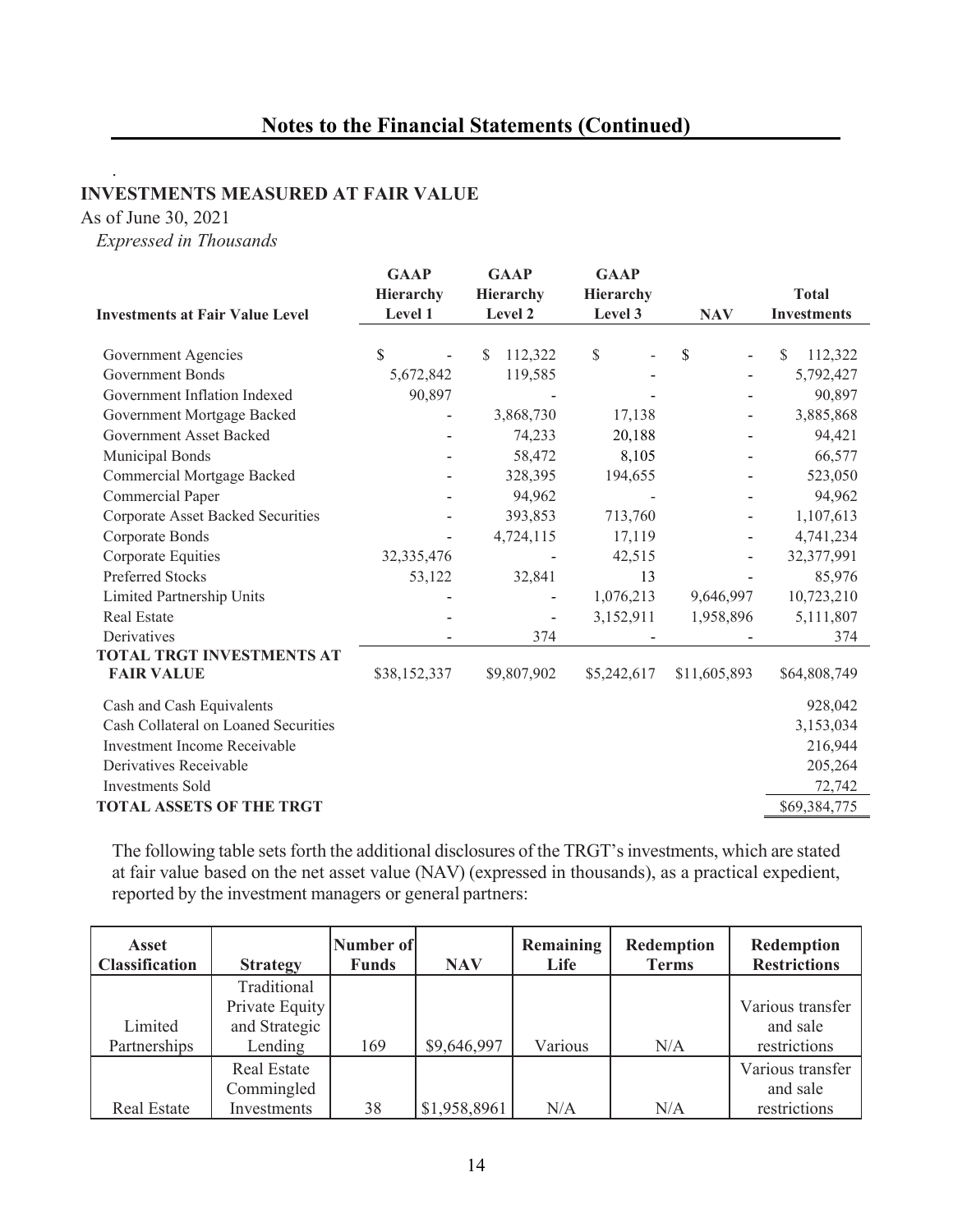### **Notes to the Financial Statements (Continued)**

*Traditional Private Equity and Strategic Lending*: The private equity asset class is categorized into two component portfolios: traditional and strategic lending. Generally speaking, the types of private equity strategies include venture capital, buyout, natural resource, secondary, special situations, tactical, structured credit, and high yield debt. The majority of these investments have an approximate life of 10 years or greater and are considered illiquid. During the life of the partnerships, distributions are received as underlying partnership investments are realized. Transfer or sale of the partnership interest are restricted over the life of the partnership. The TRGT has no plans to liquidate any of these investments.

*Real Estate Commingled Investments*: The real estate asset class is comprised of two different investment types: direct investments and commingled investments. A commingled investment is a pooled investment vehicle comprised of real estate investments that is overseen by an external investment manager or general partner. Generally speaking, the commingled real estate investment strategies include office, retail, industrial, multi-family, and diversified. The majority of these investments have an approximate life of 10 years or greater and are considered illiquid. During the life of the pooled investment vehicle, distributions are received as underlying investments are realized. Transfer or sale of the interest is restricted over the life of the investment. The TRGT has no plans to liquidate any of these investments.

*Capital assets*: Capital assets consist of internally generated computer software, reported at historical cost less any applicable amortization. Capital assets are defined by the state as assets with an initial individual cost of \$5,000 or more and an estimated useful life in excess of two years. The computer software was valued at \$9.5 million at year-end and is being amortized using the straight-line method over the ten-year estimated life of the system. The amortization expense for the current year was \$3.7 million.

# **B: Plan Descriptions**

*Plan administration*: The Tennessee Treasury Department, an agency in the legislative branch of state government, administers the plans of the TCRS.

At June 30, 2021, there were three defined benefit pension plans within the TCRS. The Public Employee Retirement Plan is an agent, multiple-employer defined benefit pension plan for state government employees and for political subdivisions electing to participate in the TCRS. The Teacher Legacy Pension Plan is a cost-sharing, multiple-employer defined benefit pension plan for teachers of local education agencies (LEAs). The Teacher Legacy Pension Plan closed to new membership on June 30, 2014, but will continue providing benefits to existing members and retirees. Beginning July 1, 2014, the Teacher Retirement Plan became effective for teachers employed by LEAs after June 30, 2014. The Teacher Retirement Plan is a separate cost-sharing, multiple-employer defined benefit pension plan.

The general administration and responsibility for proper operation of the TCRS plans are vested in a 20-member Board of Trustees, consisting of 18 voting members and 2 non-voting members. The board has 9 ex-officio members, 2 of whom are non-voting. The 7 voting ex-officio members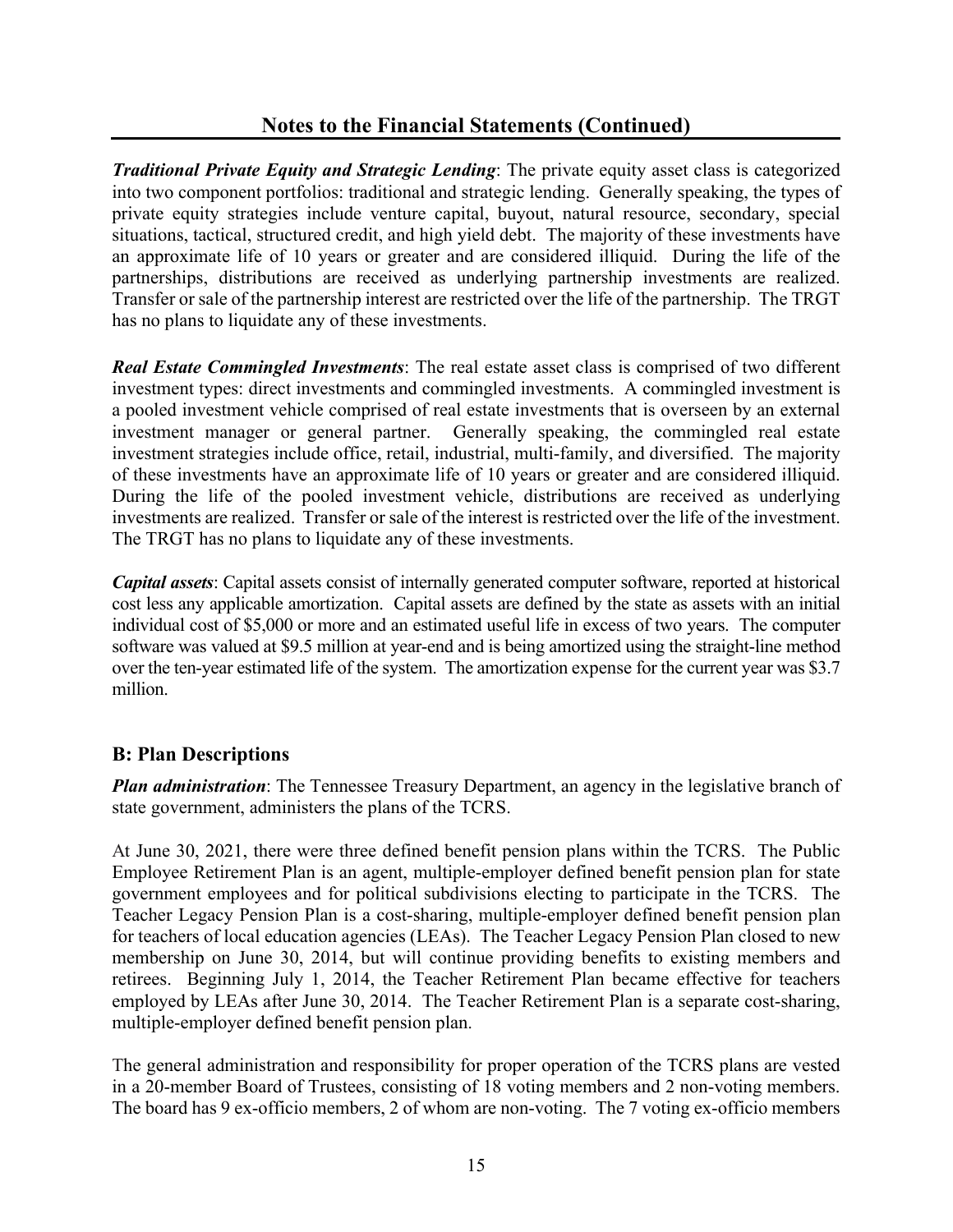are the State Treasurer, Secretary of State, Comptroller of the Treasury, Commissioner of Finance and Administration, Commissioner of Human Resources, Director of the TCRS, and Administrative Director of the Courts. The 2 non-voting ex-officio members are the chair and vice-chair of the Legislative Council on Pensions and Insurance.

Three active teacher members, one from each grand division of the state, and a retired teacher member are selected for three-year terms by the Speaker of the House of Representatives and the Speaker of the Senate. Two active state employee members, who are from departments other than those represented by ex-officio members, are elected by state employees for three-year terms. A board member is appointed for a two-year term by each of the following organizations: Tennessee County Services, Tennessee Municipal League, and Tennessee County Officials Association. Two members, a public safety employee and a retired state employee, are appointed by the Governor for two-year terms. All members must be vested members of the TCRS, except for ex-officio members.

*Plan membership*: At June 30, 2021, the membership of the pension plans consisted of the following:

|                                                         | <b>Public Employee</b> | <b>Teacher</b><br><b>Retirement Plan Retirement Plan</b> | <b>Teacher Legacy</b><br><b>Pension Plan</b> | Total   |
|---------------------------------------------------------|------------------------|----------------------------------------------------------|----------------------------------------------|---------|
| Inactive Plan Members or                                |                        |                                                          |                                              |         |
| Beneficiaries Currently Receiving                       |                        |                                                          |                                              |         |
| <b>Benefits</b>                                         | 116,559                | 53                                                       | 53,785                                       | 170,397 |
| Inactive Employees Entitled<br>to But Not Yet Receiving |                        |                                                          |                                              |         |
| <b>Benefits</b>                                         | 145,670                | 11,630                                                   | 30.951                                       | 188,251 |
| Active Plan Members                                     | 142,448                | 29,203                                                   | 50,944                                       | 222,595 |
| Total Membership                                        | 404,677                | 40,886                                                   | 135,680                                      | 581,243 |
| Number of participating employers                       | 637                    | 144                                                      | 144                                          | 781     |

*Membership above includes all plans whether open or closed.* 

*Benefits provided*: The TCRS provides retirement, disability, and death benefits. The benefits of the TCRS are established by state law (Title 8, Chapters 34–37, *Tennessee Code Annotated*). In general, the benefits may be amended prospectively by the General Assembly for employees becoming members of the TCRS after June 30, 2014. Amendments of benefits for employees becoming members before July 1, 2014, can be restricted by precedent established by the Tennessee Supreme Court.

#### *Teacher Legacy Pension Plan*

Members of the Teacher Legacy Pension Plan are eligible to retire at age 60 with 5 years of service credit or after 30 years of service credit regardless of age. Plan members are entitled to receive unreduced service retirement benefits, which are determined by a formula using the member's highest five consecutive year average compensation and the member's years of service credit. Service-related disability benefits are provided regardless of length of service. Five years of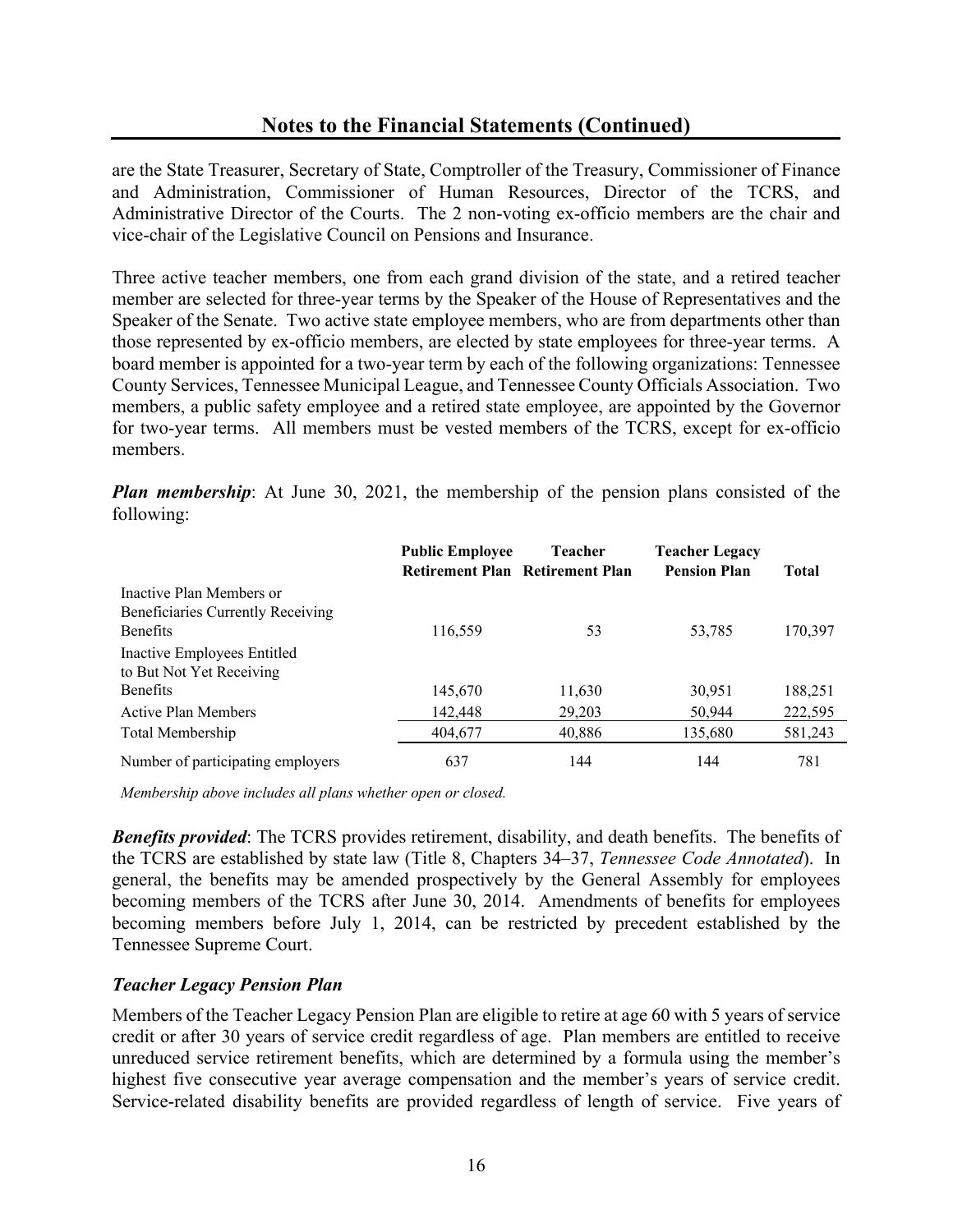service is required for non-service-related disability eligibility. The service-related and nonservice-related disability benefits are determined in the same manner as a service retirement benefit but are reduced 10% and include projected service credits. A variety of death benefits are available under various eligibility criteria. Member and beneficiary annuitants are entitled to automatic costof-living adjustments (COLAs) after retirement. A COLA is granted each July for annuitants retired prior to the  $2<sup>nd</sup>$  of July of the previous year. The COLA is based on the change in the consumer price index (CPI) during the prior calendar year, capped at 3%, and applied to the current benefit. No COLA is granted if the change in the CPI is less than 0.5%. A 1% COLA is granted if the CPI change is between 0.5% and 1%.

#### *Teacher Retirement Plan*

Members of the Teacher Retirement Plan are eligible to retire at age 65 with 5 years of service credit or pursuant to the rule of 90 where age and years of service total 90. Plan members are entitled to receive unreduced service retirement benefits, which are determined by a formula using the member's highest five consecutive year average compensation and the member's years of service credit. Service-related disability benefits are provided regardless of length of service. Five years of service is required for non-service-related disability eligibility. The service-related and non-servicerelated disability benefits are determined in the same manner as a service retirement benefit but are reduced 10% and include projected service credits. A variety of death benefits are available under various eligibility criteria. Member and beneficiary annuitants are entitled to automatic cost-ofliving adjustments (COLAs) after retirement. A COLA is granted each July for annuitants retired prior to the 2<sup>nd</sup> of July of the previous year. The COLA is based on the change in the consumer price index (CPI) during the prior calendar year, capped at 3%, and applied to the current benefit. No COLA is granted if the change in the CPI is less than 0.5%. A 1% COLA is granted if the CPI change is between 0.5% and 1%. The Teacher Retirement Plan includes provisions to control employer contributions and unfunded liabilities. As such, plan provisions are automatically changed when employer contributions and unfunded liabilities exceed statutory limits.

#### *Public Employee Retirement Plan*

For state employees, there are two major tiers of benefits and eligibility requirements. State employees becoming members before July 1, 2014, are eligible to retire at age 60 with 5 years of service credit or after 30 years of service credit regardless of age. State employees becoming members after June 30, 2014, are eligible to retire at age 65 with 5 years of service or pursuant to the rule of 90 where age and years of service total 90. Plan members are entitled to receive unreduced service retirement benefits, which are determined by a formula using the member's highest 5 consecutive year average compensation and the member's years of service credit. Service-related disability benefits are provided regardless of length of service. Five years of service is required for non-service-related disability eligibility. The service-related and non-service-related disability benefits are determined in the same manner as a service retirement benefit but are reduced 10% and include projected service credits. A variety of death benefits are available under various eligibility criteria. Member and beneficiary annuitants are entitled to automatic COLAs after retirement. A COLA is granted each July for annuitants retired prior to the 2<sup>nd</sup> of July of the previous year. The COLA is based on the change in the CPI during the prior calendar year, capped at 3%, and applied to the current benefit. No COLA is granted if the change in the CPI is less than 0.5%. A 1% COLA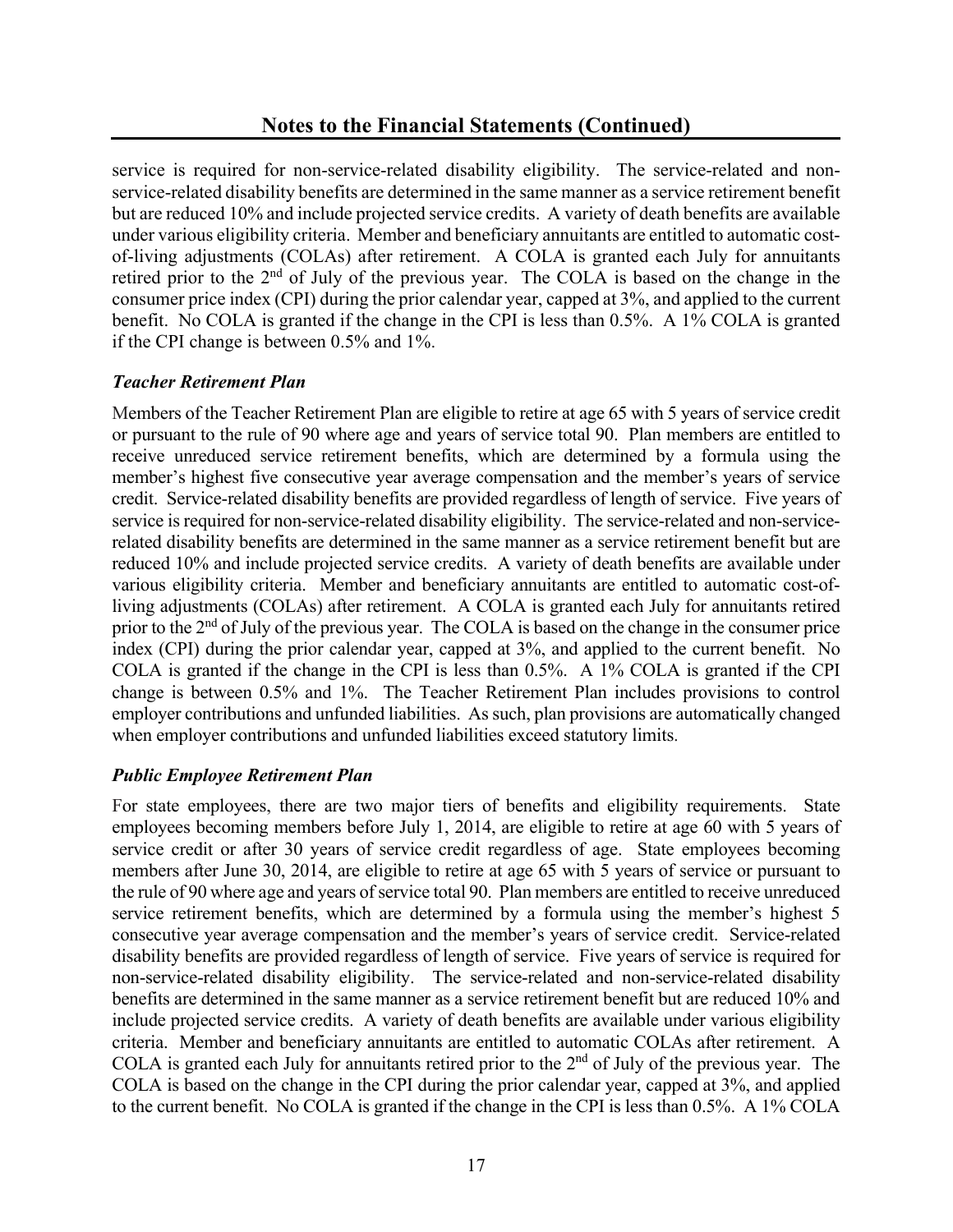is granted if the CPI change is between 0.5% and 1%. There are additional classes of employees that include state judges, elected members of the General Assembly, and public safety officers which have different benefit structures and eligibility requirements. These classifications represent an immaterial percentage of the state employee membership.

For political subdivision employees, there are various tiers of benefits and eligibility requirements. Each political subdivision adopts the benefit structure that the entity provides to its employees. Unreduced service retirement benefits are determined using a multiplier of the member's highest 5 consecutive year average compensation multiplied by the member's years of service credit. Plan members are eligible for service-related disability benefits regardless of length of service. Five years of service is required for non-service-related disability eligibility. The service-related and non-service-related disability benefits are determined in the same manner as a service retirement benefit but are reduced 10% and include projected service credits. A variety of death benefits are available under various eligibility criteria. If adopted as a benefit provision by the political subdivision, member and beneficiary annuitants are entitled to automatic COLAs after retirement. A COLA is granted each July for annuitants retired prior to the  $2<sup>nd</sup>$  of July of the previous year. The COLA is based on the change in the CPI during the prior calendar year, capped at 3%, and applied to the current benefit. No COLA is granted if the change in the CPI is less than 0.5%. A 1% COLA is granted if the CPI change is between 0.5% and 1%. There are additional classes of employees, local judges, elected officials, and public safety officers, which may have different benefit structures and eligibility requirements. These classifications represent an immaterial percentage of the political subdivisions' membership.

*Contributions*: Pursuant to Title 8, Chapter 37, *Tennessee Code Annotated,* the Board of Trustees adopted an actuarially determined contribution (ADC) for each participating employer, as recommended by an independent actuary following an actuarial valuation.

For the Teacher Legacy Pension Plan, LEAs are required by statute to contribute to the ADC. The ADC is the estimated amount necessary to finance the costs of benefits earned by plan members during the year, the unfunded accrued liability, and the cost of administration. Teachers are required by statute to contribute 5% of their salary. For the year ended June 30, 2021, the required ADC for LEAs was 10.27% of covered payroll.

For the Teacher Retirement Plan, LEAs are required by statute to contribute the greater of the ADC or 4%. The ADC is the estimated amount necessary to finance the costs of benefits earned by plan members during the year, the unfunded accrued liability, and the cost of administration. Teachers are required by statute to contribute 5% of their salary. For the year ended June 30, 2021, the required ADC for LEAs was 2.02% of covered payroll while actual contributions were 4% of covered payroll.

For the Public Employee Retirement Plan, each governmental entity is required by statute to contribute to the ADC except that the contribution rate for state employees hired after June 30, 2014, is the greater of the ADC or 4%. The ADC is the estimated amount necessary to finance the costs of benefits earned by plan members during the plan year, the unfunded accrued liability, and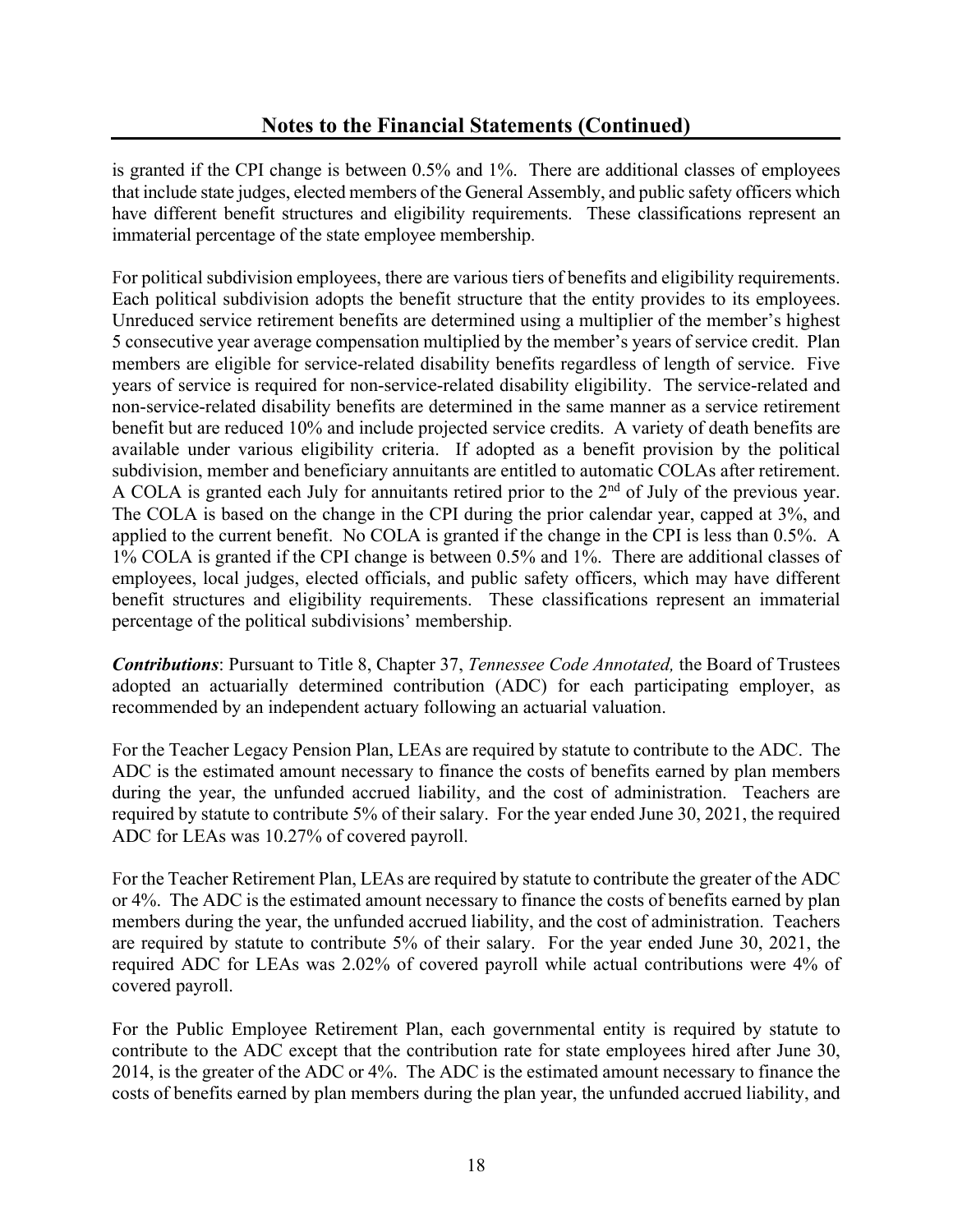the cost of administration. For the year ended June 30, 2021, the required ADC varied for each participating employer, with approximately 96% of all employer rates less than 20%. By statute, state employees hired before July 1, 2014, are noncontributory while employees hired after June 30, 2014, contribute 5% of their salary. As adopted by the governmental entity, political subdivision employees may be noncontributory, contribute 2.5% of their salary, or contribute 5% of their salary.

*Reserves*: The statute governing the Teacher Retirement Plan and certain employers in the Public Employee Retirement Plan provide for a minimum employer contribution rate of 4%. The statute further provides that the amount of the employer contributions in excess of the actuarially determined contribution rate is deposited into a stabilization reserve for each plan. The statute may be amended by the Tennessee General Assembly. Assets in the stabilization reserve are commingled for investment purposes and receive a pro rata share of investment earnings. The amount in the stabilization reserve is not considered in calculating the actuarially determined employer contribution rate for each plan. The statute provides that the assets in the stabilization reserve will be utilized should the actuarially determined contribution rate exceed 4%. In such case, the required employer contribution in excess of 4% will be transferred from the stabilization reserve to the account of the Teachers Retirement Plan or certain Public Employee Retirement Plan employers. By statute, the Board of Trustees may adopt a policy to suspend the deposits into the stabilization reserve in any given year when the stabilization reserve reaches a certain level that is determined by the board. If deposits are suspended, then the employer contribution will be the actuarially determined contribution rate for that year rather than the higher 4%. The board has not adopted a policy at this time.

From July 1, 2014, through June 30, 2018, the funds contributed to the stabilization reserves were held by TCRS in the pension trust fund. As of June 30, 2021, there was \$73,152,014 in the stabilization reserve on behalf of the Teachers Retirement Plan and \$67,245,155 in the various stabilization reserves on behalf of the Public Employee Retirement Plan held by TCRS. Effective July 1, 2018, all future stabilization reserve contributions are held in a separate trust outside of TCRS for the benefit of each employer that participates in the Stabilization Reserve Trust. The amounts reflected in the Stabilization Reserve Trust can only be moved to the entity's pension trust at the direction of the entity (employer) with the approval of the Board of Trustees of the Pension Stabilization Reserve Trusts.

# **C: Deposits and Investments**

*Statutory Authority*: The Tennessee Retiree Group Trust (TRGT) was established in 2015 by a statutory enactment of the Tennessee General Assembly. The provisions of the TRGT are codified in Title 8, Chapters 34–37, *Tennessee Code Annotated*. Pursuant to this statute the Tennessee Consolidated Retirement System (TCRS) and its Board of Trustees with the State Treasurer (Treasurer) as custodian, authorized by Section 8-37-104, *Tennessee Code Annotated,* adopted this group trust for the purpose of pooling funds of TRGT with other assets in the custody of the Treasurer, solely for investment purposes. The assets invested consist exclusively of assets of exempt pension and profit-sharing trusts and individual retirement accounts, custodial accounts, retirement income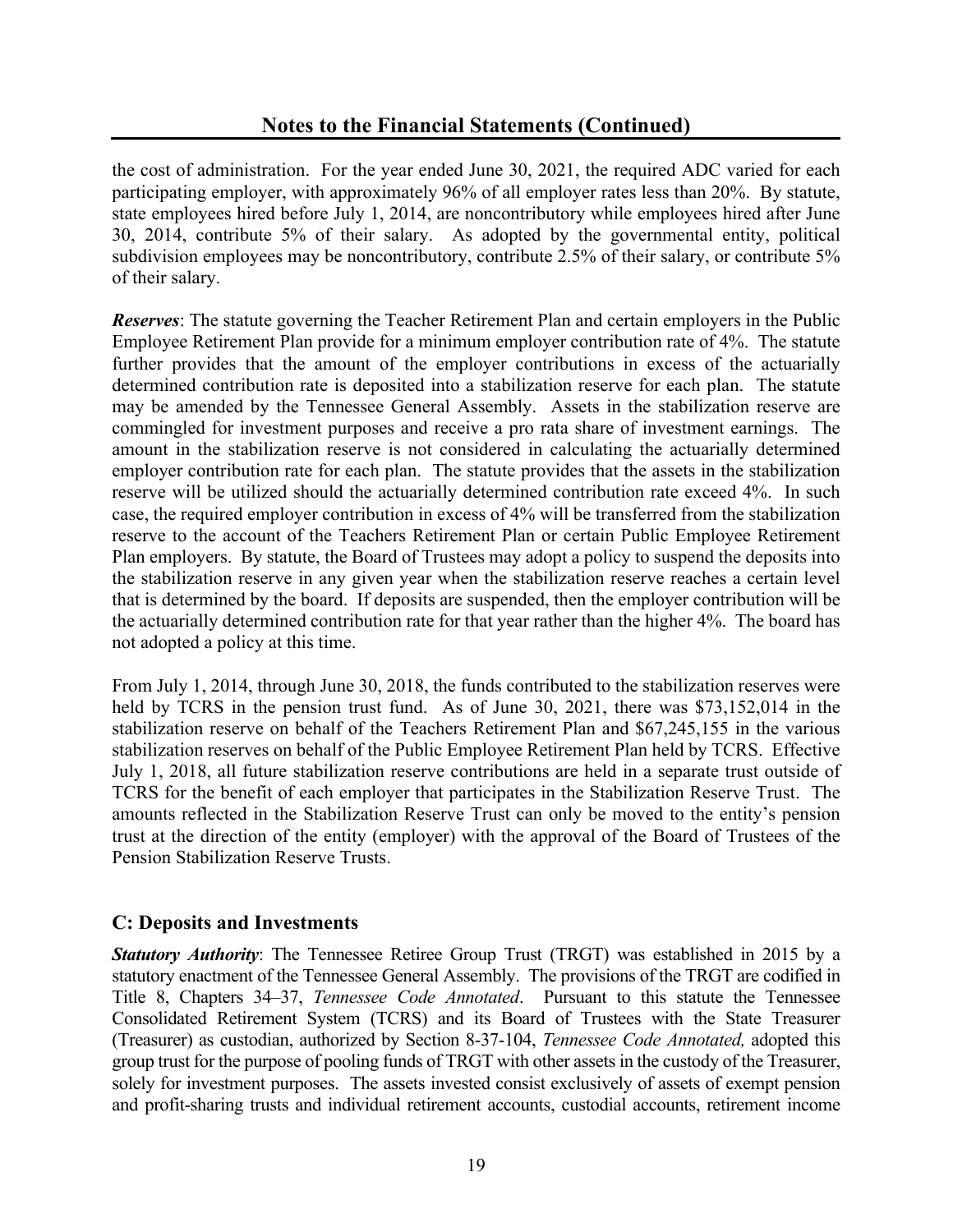accounts, governmental plans, and tax-exempt trusts under the Internal Revenue Code of 1986 and Rev. Rul. 81-100, as modified by Rev. Ruls. 2004-67, 2008-40, and 2011-1 (referred to herein as "Retirement Assets"). The custodian shall be responsible for managing and directing the investment of the Group Trust Funds in the same manner as it invests funds of the TCRS.

The TRGT is authorized to invest in securities in accordance with the investment policy of the TCRS. That policy allows the trust to invest in bonds, debentures, preferred stock and common stock, real estate, and other good and solvent securities subject to the approval of the Board of Trustees, but further subject to the following statutory restrictions and provisions:

- a. The total sum invested in common and preferred stocks shall not exceed 75% of the total of the funds of the trust.
- b. The total sum invested in notes and bonds or other fixed income securities exceeding one year in maturity shall not exceed 75% of the total funds of the trust.
- c. Within the restrictions in (a) and (b) above, 15% of the total of the funds of the retirement system may be invested in securities of the same kinds, classes, and investment grades as those otherwise eligible for investment in various approved foreign countries. However, upon action of the TCRS Board of Trustees with subsequent approval by the Council on Pensions and Insurance, limit has been authorized at an amount not to exceed 25%.
- d. Within the restrictions in (a) and (b) above, funds may be invested in Canadian securities which are substantially of the same kinds, classes, and investment grades as those otherwise eligible for investment.
- e. The total amount of securities loaned under a securities lending program cannot exceed 30% of total assets.
- f. The total sum invested in alternative assets shall not exceed 40% of the market value of total assets.

State statute also authorizes the TRGT to invest in forward contracts to hedge its foreign currency exposure and to purchase or sell domestic equity index futures contracts for the purpose of asset allocation relating to the domestic equity portfolio. The total amount of the financial futures contract obligation shall not exceed 10% of the market value of the TRGT's total assets. Position sizes will be measured by notional amounts. Options will be measured in their notional equivalents.

*Investment policy*: The TRGT investment authority is established pursuant to Title 8, Chapter 37, *Tennessee Code Annotated*. The statute provides the Board of Trustees with the responsibility to establish the investment policy of the TRGT. The investment policy may be amended by the board. The TRGT assets are managed on a total return basis with a long-term objective of achieving and maintaining a fully funded status for the benefits provided by the TCRS. The following was the board's adopted asset allocation policy as of June 30, 2021: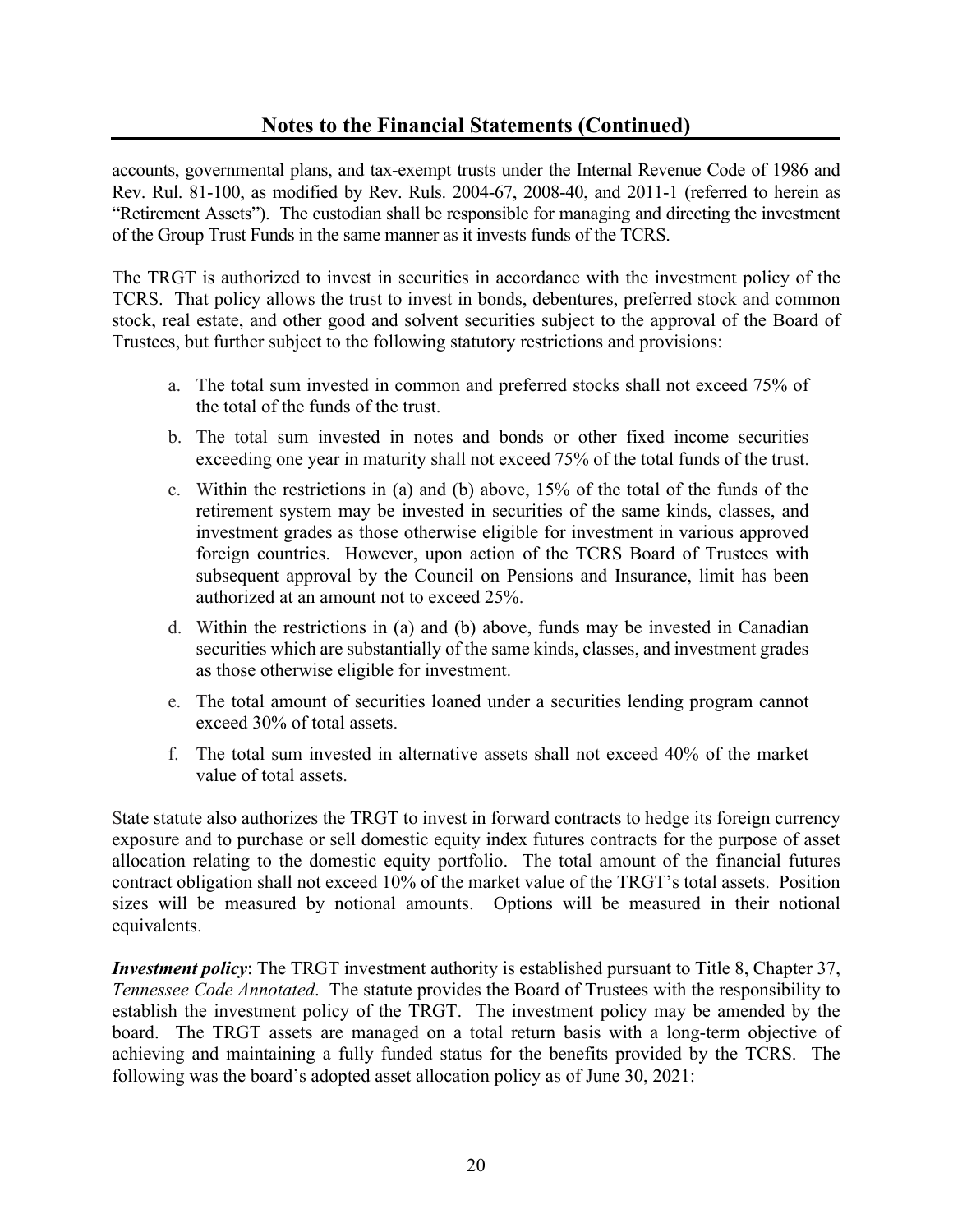| <b>Authorized Asset Class</b>         | <b>Target Allocation</b> |
|---------------------------------------|--------------------------|
| U.S. equity                           | 31%                      |
| Canadian equity                       | $2\%$                    |
| Developed market international equity | $12\%$                   |
| Emerging market international equity  | $4\%$                    |
| Private equity                        | 10%                      |
| U.S. fixed income                     | 20%                      |
| Strategic lending                     | 10%                      |
| Real estate                           | 10%                      |
| Short-term securities                 | $1\%$                    |
| Total                                 | 100%                     |

#### **Notes to the Financial Statements (Continued)**

*Securities Lending*: The TRGT is authorized to engage in securities lending agreements by Section 8-37-104(a)(6), *Tennessee Code Annotated,* with the terms established in the investment policy whereby TRGT loans securities to brokers and dealers (borrower) and in turn, TRGT receives collateral as either cash or securities. TRGT pays the borrower interest on the collateral received and invests the collateral with the goal of earning a higher yield than the interest rate paid to the borrower. Loans are limited to no more than 30% of the market value of the total assets in the TRGT portfolio and provided further that such loans are secured by collateral. Securities received as collateral hereunder shall have a market value equal to at least 102% of the market value of the loaned domestic security or 105% of any foreign security. Cash received as collateral shall equal at least 100% of the market value of the loaned securities and may be invested by or on behalf of the TRGT in any instrument the TRGT may be directly invested. Cash collateral is held in the TRGT name and is not subject to custodial credit risk. During the year there were no violations of legal or contractual provisions by the TRGT.

The TRGT securities lending program is managed by a third-party lending agent, Deutsche Bank AG. The TRGT may loan any debt or equity securities which is owned by TRGT. Our securities lending agent manages the average maturities of securities on loan against the average maturities of securities on collateral invested. The maturity gap has a limit of 33 days. This is monitored by investment staff on a periodic basis to ensure compliance.

At June 30, 2021, the TRGT had the following securities on loan and received the collateral as shown below:

# **Securities Lending As of June 30, 2021**

#### **Fair Value of Securities on Loan**

|                           | <b>Fair Value of</b>      | <b>Cash Collateral</b> |  |  |
|---------------------------|---------------------------|------------------------|--|--|
| <b>Securities on Loan</b> | <b>Securities on Loan</b> | <b>Received</b>        |  |  |
| Fixed                     | \$1,400,886,663           | \$1,427,713,132        |  |  |
| Equity                    | 1,692,902,552             | 1,725,321,019          |  |  |
| Total                     | \$ 3,093,789,215          | \$3,153,034,151        |  |  |

The TRGT has the ability to sell the collateral securities only in the case of a borrower default.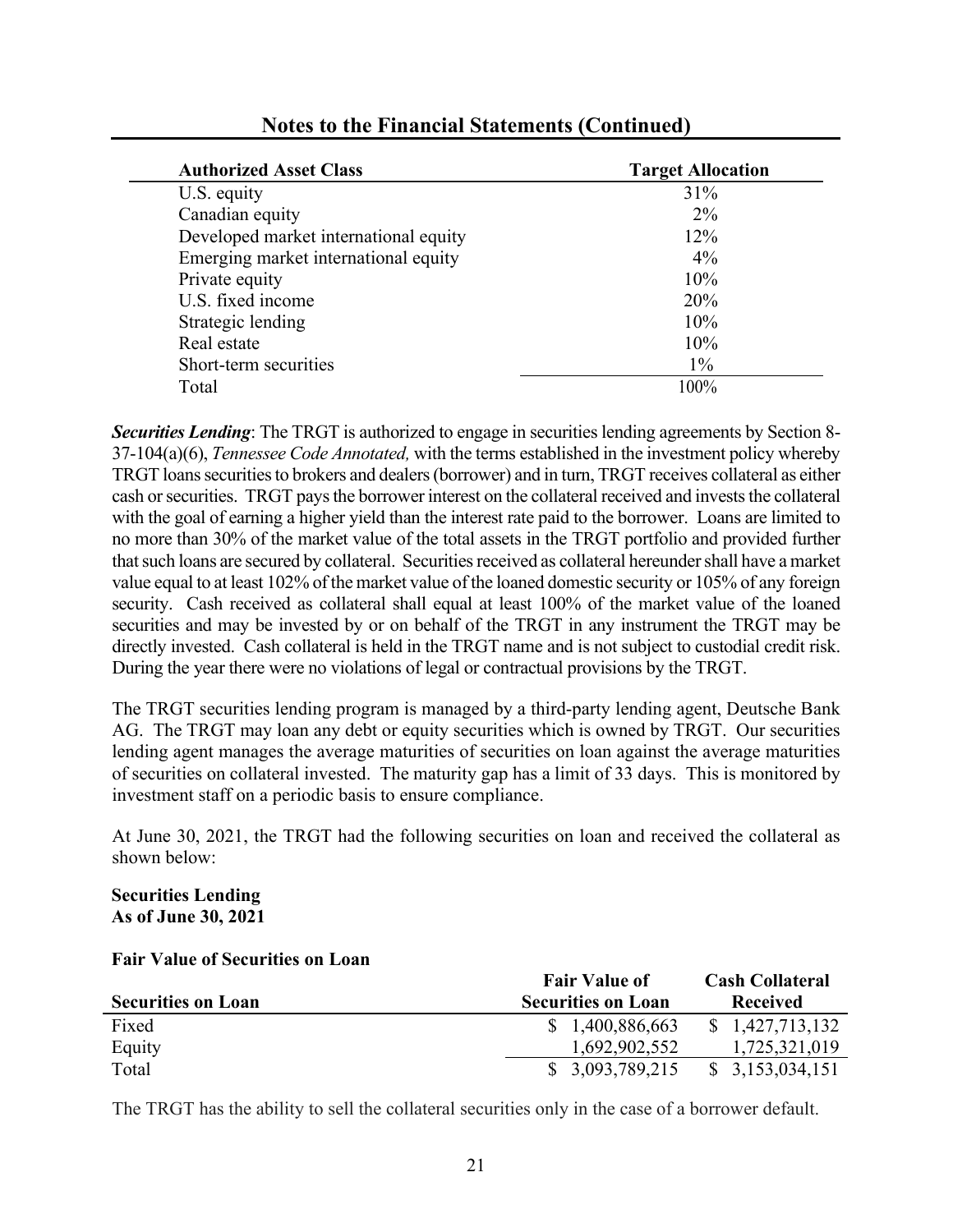*Credit Risk*: Credit risk is the risk that an issuer or other counterparty to an investment will not fulfill its obligations. The credit quality distribution for the TRGT's investments in fixed income securities at year-end is included in the schedule below. Securities are rated using Standard and Poor's and/or Moody's rating scale and are presented below using the Standard and Poor's rating scale. The State Pooled Investment Fund has not obtained a credit quality rating from a nationally recognized credit ratings agency.

TRGT's investment policy specifies that bond issues subject for purchase are investment grade bonds rated by one of the Nationally Recognized Statistical Rating Organizations (NRSROs). There is no requirement to divest an asset if it is downgraded after purchase. For short-term investments, the investment policy provides for the purchase of only the highest quality debt issues. Commercial paper should be rated in the highest tier by all rating agencies which rate the paper, with a minimum of two ratings required. Commercial paper cannot be purchased if a rating agency has the commercial paper on a negative credit watch. The investment policy also requires preparation of a credit analysis report on the corporation prior to purchasing commercial paper.

As noted below, the TRGT does not utilize its own bank accounts but invests in the State Pooled Investment Fund for its operating cash purposes. Required risk disclosures relative to the State Pooled Investment Fund are presented in the *State of Tennessee Treasurer's Report.* That report is available on the state's website at [http://treasury.tn.gov.](http://treasury.tn.gov) 

At June 30, 2021, the TRGT had the following investments:

#### **Credit Quality Distribution for Securities With Credit Exposure as a Percentage of Total Investments As of June 30, 2021**

*Expressed in Thousands* 

|               |                   | Percentage<br>of Total |
|---------------|-------------------|------------------------|
| <b>Rating</b> | <b>Fair Value</b> | <b>Investments</b>     |
| <b>AAA</b>    | \$<br>423,722     | 0.654%                 |
| AA            | 262,908           | 0.406%                 |
| A             | 1,073,516         | 1.656%                 |
| <b>BBB</b>    | 3,520,342         | 5.432%                 |
| <b>BB</b>     | 448,695           | 0.692%                 |
| B             | 154,965           | 0.239%                 |
| <b>CCC</b>    | 66,637            | 0.103%                 |
| CC            | 1,656             | 0.003%                 |
| <b>NR</b>     | 4,130,843         | 6.374%                 |
|               | 10,083,284        |                        |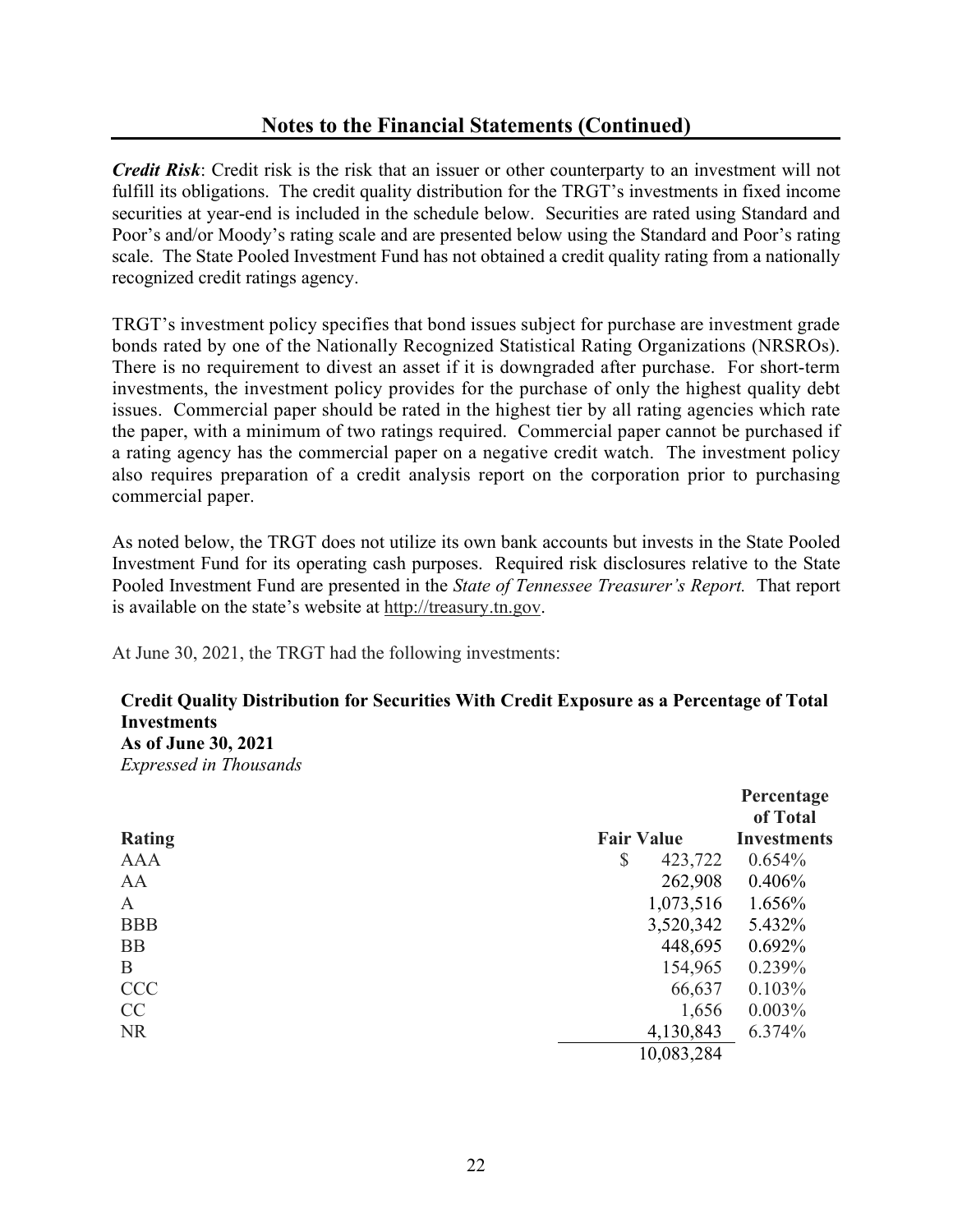| <b>Notes to the Financial Statements (Continued)</b> |  |  |
|------------------------------------------------------|--|--|
|                                                      |  |  |

| Derivative Instruments (not rated)<br>Short Term Investment Fund With Custodian (not rated) | (6,204)       |
|---------------------------------------------------------------------------------------------|---------------|
| Preferred Stock not Classified as Fixed Income                                              | 85,976<br>394 |
| Strategic Lending                                                                           | 4,036,994     |
| <b>Private Equities</b>                                                                     | 6,686,216     |
| <b>Real Estate</b>                                                                          | 5,111,807     |
| Equity                                                                                      | 32,377,991    |
| <b>Total Fixed Income Securities</b>                                                        | 17,406,446    |
| explicitly guaranteed by the U.S. Government                                                | 7,323,162     |
| U. S. Government Agencies and Obligations                                                   |               |

*Interest Rate Risk*: Interest rate risk is the risk that future changes in prevailing market rates of interest will have an adverse effect on the fair value of debt investments. The fair values of securities with long terms to maturity may be highly sensitive to interest rate changes. The investment policy for the TRGT states that the maturity of its debt securities may range from shortterm instruments, including investments in the State Pooled Investment Fund, to long-term bonds, with consideration of liquidity needs. However, the policy does not specifically address limits on investment maturities. Duration is a measure of a debt investment's exposure to fair value changes arising from changing interest rates. It uses the present value of cash flows weighted for those cash flows as a percentage of the investment's full price. The TRGT had the following investments and effective duration at June 30, 2021.

#### Effective Duration of Debt Investments

#### **As of June 30, 2021**

*Expressed in Thousands* 

| <b>Investment Type</b>             | <b>Fair Value</b><br>As of June 30, 2021 | <b>Effective</b><br><b>Duration</b> (years) |
|------------------------------------|------------------------------------------|---------------------------------------------|
|                                    |                                          |                                             |
| Government Agencies                | S.<br>112,322                            | 1.16                                        |
| Government Bonds                   | 5,792,427                                | 15.93                                       |
| Government Inflation Indexed       | 90,897                                   | 4.13                                        |
| Government Mortgage Backed         | 3,885,868                                | 4.45                                        |
| <b>Government Asset Backed</b>     | 94,421                                   | 5.84                                        |
| Municipal Bonds                    | 66,577                                   | 14.43                                       |
| <b>Commercial Mortgage Backed</b>  | 523,050                                  | 1.62                                        |
| Commercial Paper                   | 94,962                                   | 0.00                                        |
| Corporate Asset Backed             | 1,107,613                                | 1.07                                        |
| Corporate Bonds                    | 4,741,234                                | 10.47                                       |
| <b>Short Term Investments</b>      | 897,075                                  | 0.00                                        |
| <b>Total TRGT Debt Investments</b> | \$17,406,446                             | 9.39                                        |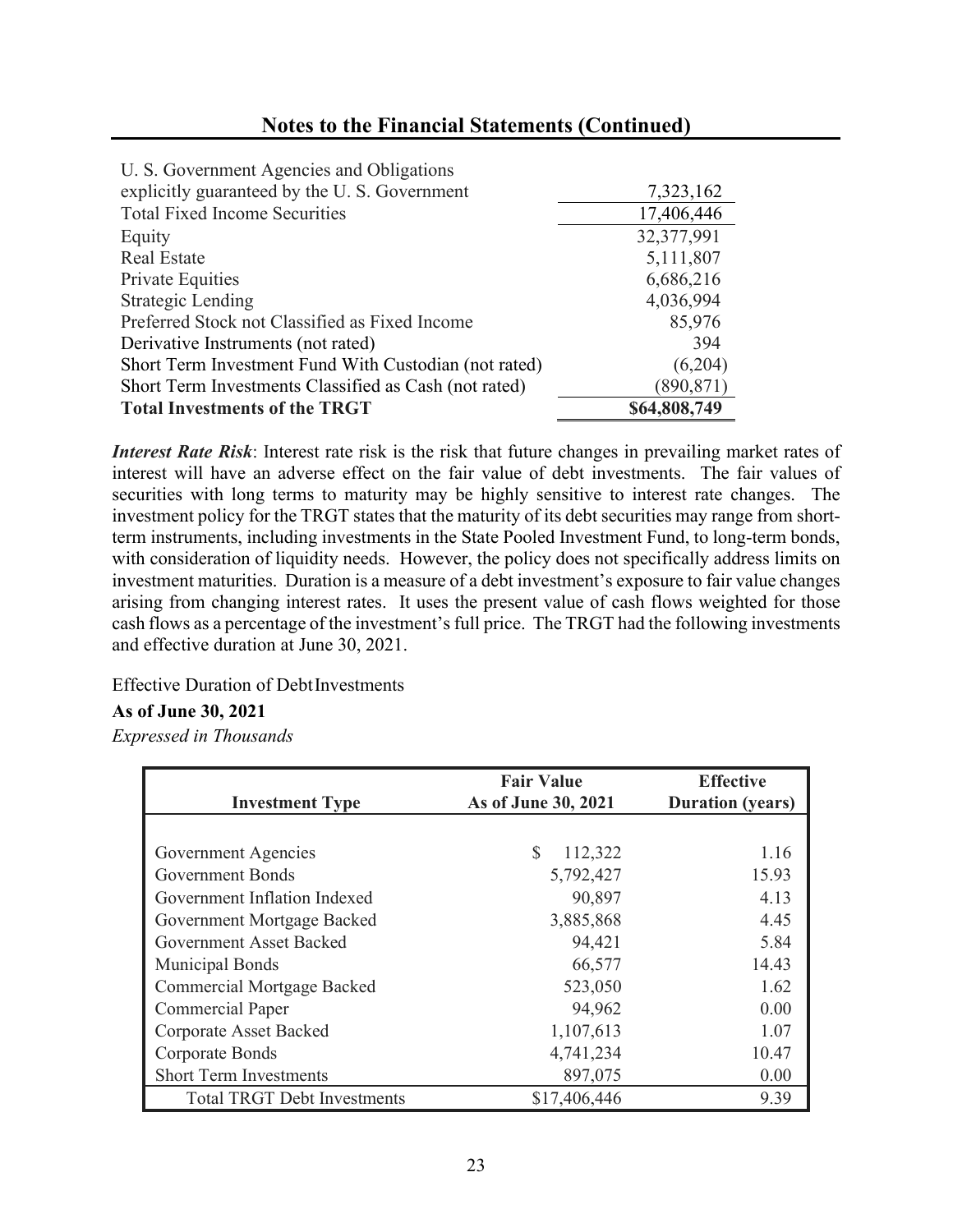# **Notes to the Financial Statements (Continued)**

*Asset-Backed Securities*: The TRGT invests in various collateralized mortgage obligations (CMOs) which are mortgage-backed securities. These securities are based on cash flows from interest and principal payments on underlying mortgages and could therefore be more sensitive to prepayments by mortgagees as a result of a decline in interest rates. The fair value of CMOs at June 30, 2021, was \$523,049,886, of which \$343,877,216 were CMOs that are generally more sensitive to interest rate changes.

*Foreign Currency Risk:* Foreign currency risk is the risk that changes in exchange rates will adversely affect the fair value of an investment or deposit. The investment policy limits the asset allocation for international investments to 25% of total assets. The TRGT's exposure to foreign currency risk was as follows:

# **Foreign Currency-Denominated Investments**

#### **As of June 30, 2021**

*Expressed in Thousands* 

|                               | <b>Total Fair Value</b> |                     |               |                     |
|-------------------------------|-------------------------|---------------------|---------------|---------------------|
| Currency                      | June 30, 2021           | <b>Fixed Income</b> | <b>Equity</b> | Cash                |
| Australian Dollar             | 426,509                 |                     | \$<br>426,385 | 124<br>$\mathbb{S}$ |
| <b>British Pound Sterling</b> | 1,586,369               |                     | 1,583,016     | 3,353               |
| Canadian Dollar               | 1,457,802               | 1,456,641           | 1,456,641     | 1,161               |
| Danish Krone                  | 356,774                 | 356,773             | 356,773       |                     |
| Euro Currency                 | 3,097,399               | 3,096,050           | 3,096,050     | 1,349               |
| Hong Kong Dollar              | 235,445                 | 235,441             | 235,441       | 4                   |
| Japanese Yen                  | 1,713,501               | 1,711,715           | 1,711,715     | 1,786               |
| New Israeli Shekel            | 9,157                   | 9,157               | 9,157         |                     |
| New Zealand Dollar            | 8,540                   | 8,538               | 8,538         | $\overline{2}$      |
| Norwegian Krone               | 59,253                  | 59,252              | 59,252        |                     |
| Singapore Dollar              | 105,222                 | 105,127             | 105,127       | 95                  |
| Swedish Krona                 | 255,629                 | 255,596             | 255,596       | 33                  |
| Swiss Franc                   | 795,949                 | 795,360             | 795,360       | 4                   |
| Total                         | \$10,107,549            | \$<br>585           | \$10,099,051  | \$7,913             |

*Custodial Credit Risk*: Custodial credit risk for deposits is the risk that in the event of a bank failure, the TRGT deposits may not be returned to TRGT. The TRGT does not have an explicit policy with regards to custodial credit risk for deposits. At year-end, the TRGT had uninsured and uncollateralized cash deposits of \$7,913,012 in foreign currency held by our master custodian, State Street Bank, in State Street's name. These deposits were used for investments pending settlement.

*Rate of Return*: For the year, the money-weighted rate of return on investments in the TRGT, net of investment expense, was 25.78%. The money-weighted rate of return expresses investment performance, net of investment expense, adjusted for the changing amounts actually invested.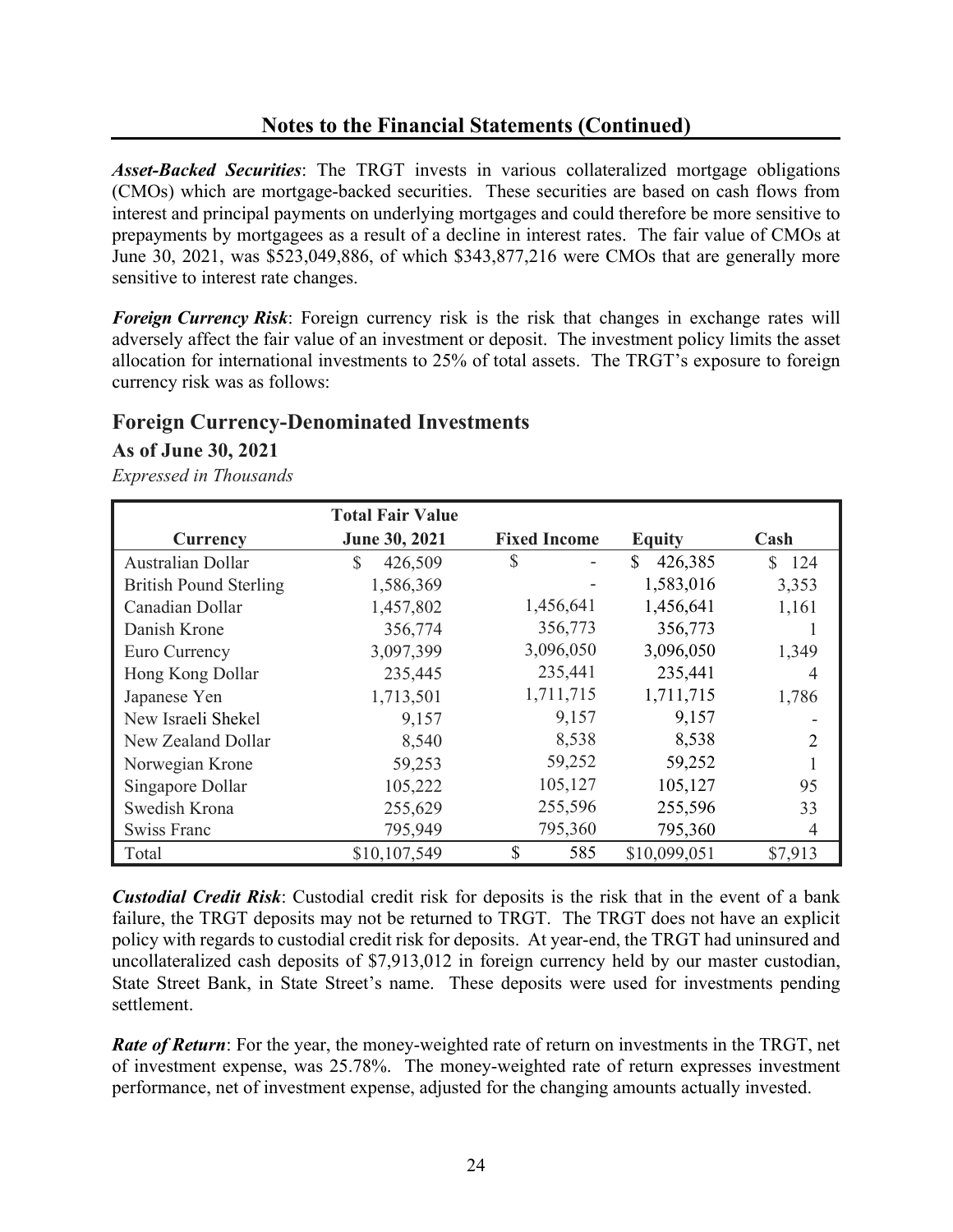#### **Derivatives:**

*Futures*: The TRGT may buy or sell fixed income and equity index futures contracts for the purposes of making asset allocation changes in an efficient and cost-effective manner and to improve liquidity. Gains (losses) on futures hedge losses (gains) produced by any deviation from the TRGT target allocation. The gains and losses resulting from daily fluctuations in the fair value of the outstanding futures contract are settled daily, on the following day, and a receivable or payable is established for any unsettled gain or loss as of the financial statement date. As of June 30, 2021, the TRGT was under contract for fixed income and equity index futures, and the resulting receivable is reflected in the financial statements at fair value.

*Foreign Currency Forward Contracts*: The international securities expose the TRGT to potential losses due to a possible rise in the value of the U.S. dollar. The TRGT investment managers can reduce foreign currency exposure by selling foreign currency forward contracts, at agreed terms and for future settlement, usually within a year. The manager will reverse the contract by buying the foreign currency before the settlement date. A gain (loss) on this transaction pair will hedge a loss (gain) on the currency movement of the international security. Foreign currency forward contracts expose the TRGT to foreign currency risk as they are denominated in foreign currency. Any unrealized gain on foreign currency forward contracts has been reflected in the financial statements as an investment. The notional amount of the foreign currency forward contracts has been reflected in the financial statements as a receivable and a payable. Any unrealized loss on foreign currency forward contracts has been included in the payable established for the contracts. TRGT did not hold any foreign currency forward contracts at June 30, 2021.

*Mortgages*: The TRGT is authorized to invest in to-be-announced (TBA) mortgage-backed securities similar to the foreign currency forward contracts. The TRGT enters into agreements to purchase pools of mortgage-backed securities prior to the actual security being identified. The TRGT will roll this agreement prior to settlement date to avoid taking delivery of the security. Any unrealized gain on TBA mortgage-backed securities has been reflected in the financial statements as an investment. Any unrealized loss on TBA mortgage-backed securities has been included in the payable established for the mortgages. The notional amounts of these agreements have been included in the financial statements as a receivable and a payable. The TRGT invests in these derivatives to adjust its exposure to mortgage coupon risk and to replicate the return on mortgage-backed securities portfolios without actually purchasing the security.

The fair value balances and notional amounts of derivative instruments outstanding at year-end, classified by type, and the changes in fair value of derivative instrument types for the year ended as reported in the financial statements are as follows: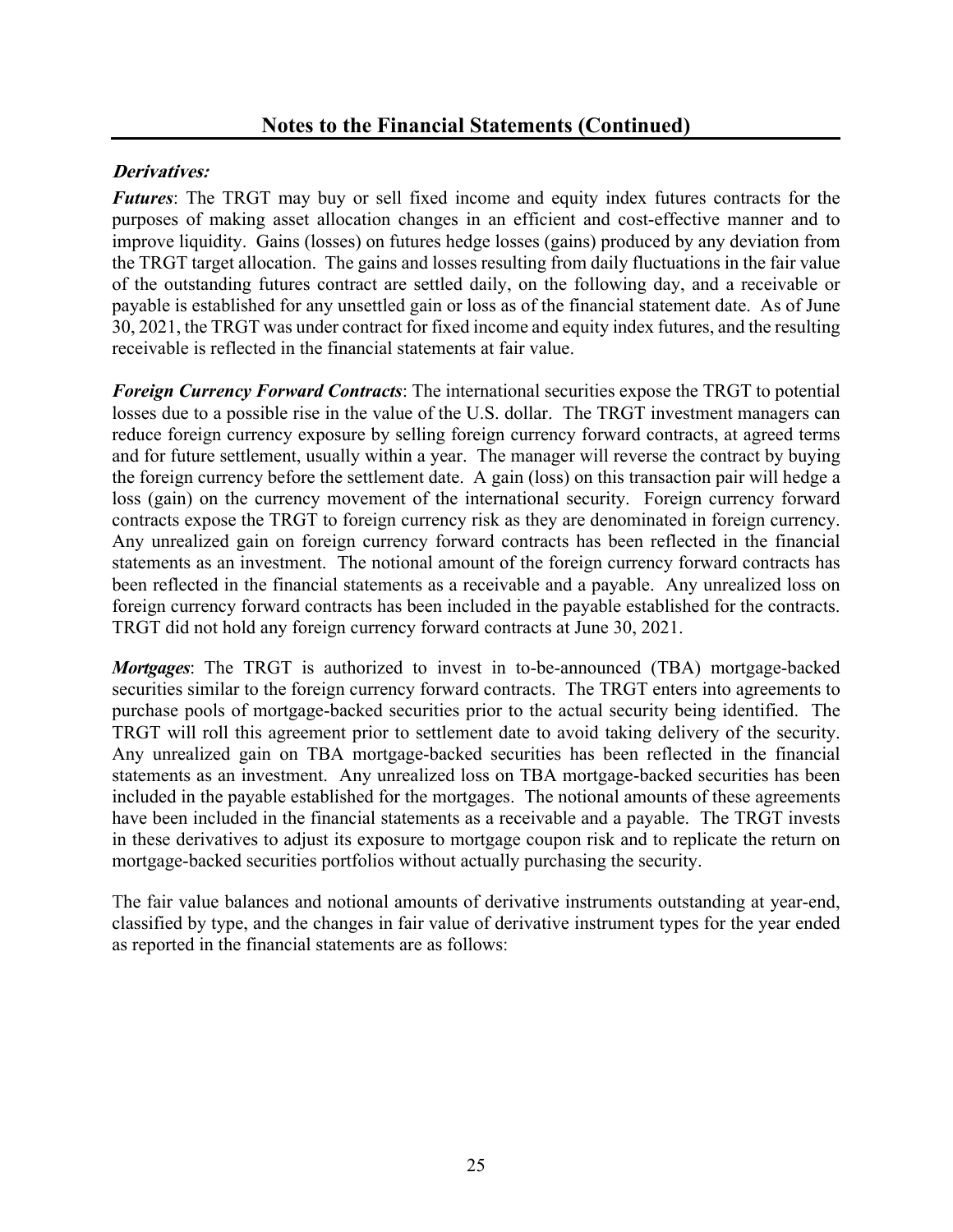# **Notes to the Financial Statements (Continued)**

#### **TRGT Derivative Summary**

#### **As of June 30, 2021**

*Expressed in thousands*

|                                                        | <b>Changes in Fair Value</b>                                         |          | Fair Value at June 30, 2021                         |         |                                  |  |
|--------------------------------------------------------|----------------------------------------------------------------------|----------|-----------------------------------------------------|---------|----------------------------------|--|
|                                                        | <b>Financial</b><br><b>Statement</b><br><b>Classification Amount</b> |          | <b>Financial Statement</b><br><b>Classification</b> | Amount  | <b>Notional</b><br><b>Amount</b> |  |
| <b>Futures Contracts</b>                               | Investment<br>Income                                                 | \$24,617 | Derivative Instruments<br>Receivable                | \$2,954 | \$1,537,238                      |  |
| <b>TBA</b> Mortgage<br><b>Backed Securities</b> Income | Investment                                                           | 394      | Derivative Instruments<br>Assets                    | 394     | 190,388                          |  |

Futures and TBA mortgage-backed securities are exchange traded and their price is based on quoted market prices at year-end. It is the TRGT policy to conduct derivative transactions through the custodian bank and high-quality money center banks or brokerage firms. The credit risk of futures contracts is managed by maintaining a daily variation margin.

*Alternative Investments*: The TRGT has investments in strategic lending, private equity funds, and real estate with an estimated fair value of \$15,835,016,351 at June 30, 2021. Because these investments are not readily marketable, the estimated value is subject to uncertainty and, therefore, may differ from the value that would have been used had a ready market for the investments existed, and such differences could be material. Title to real property invested in by TRGT is held by real estate investment holding companies.

#### *Commitments:*

*Standby Commercial Paper Purchase Agreement*: The TRGT has agreed to serve as standby commercial paper purchaser for commercial paper issued by the Funding Board of the State of Tennessee. By serving as a standby commercial paper purchaser, the TRGT receives an annual fee of 25 basis points on the \$350 million maximum issuance under this agreement during times when both Moody's and Standard and Poor's investment ratings assigned to the State of Tennessee's general obligation bonds are Aaa and AAA respectively; 40 basis points during times when either Moody's or Standard and Poor's has assigned ratings of Aa and AA respectively; or 55 basis points during times when either Moody's or Standard and Poor's has assigned ratings lower than Aa and AA respectively. In the unlikely event that the TRGT would be called upon to purchase the commercial paper, the TRGT would receive interest at a rate equal to prime plus 75 basis points during the first 30 consecutive days, plus an additional 50 basis points for each consecutive 30 days thereafter, up to a maximum rate allowed by state law.

*Alternative Investments*: The TRGT had unfunded commitments of \$9,122,845,003 in private equity, strategic lending, and real estate commitments at year-end.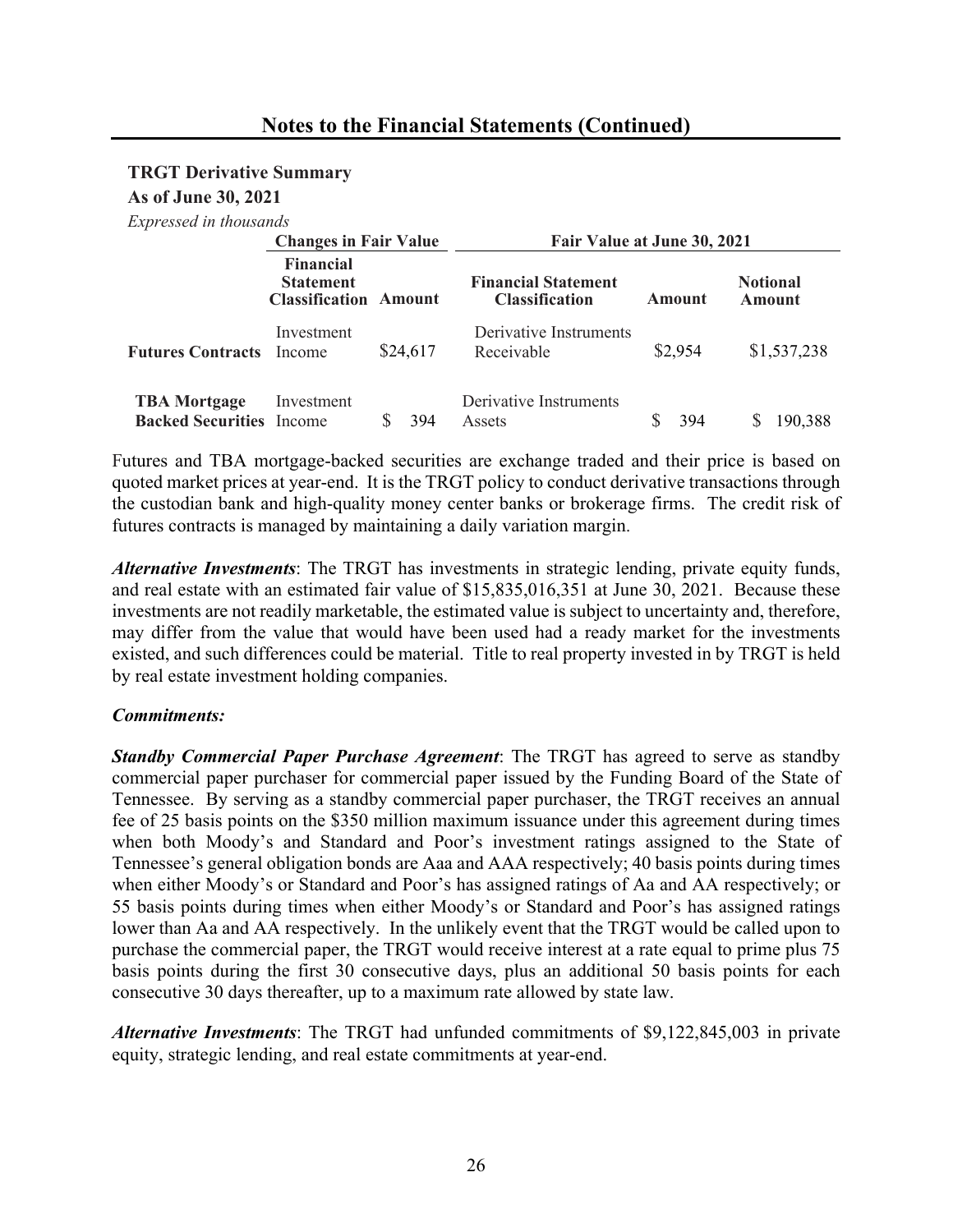#### **D: Net Pension Liability (Asset) for Cost-Sharing Plans**

The components of net pension liability (asset) at June 30, 2021, were as follows:

|                                              | Teacher Legacy    | <b>Teacher Retirement</b> |
|----------------------------------------------|-------------------|---------------------------|
|                                              | Pension Plan      | Plan                      |
| <b>Total Pension Liability</b>               | \$25,420,198,004  | \$466,966,849             |
| Plan Fiduciary Net Position                  | (31,049,732,764)  | (611, 159, 465)           |
| Net Pension Liability (Asset)                | \$(5,629,534,760) | \$(144,192,616)           |
| Percent of Net Position to Pension Liability | 122.15%           | 130.88%                   |

*Actuarial assumptions*: The total pension liability was determined by an actuarial valuation as of June 30, 2020, rolled forward to a measurement date and a reporting date of June 30, 2021, using the following actuarial assumptions applied to all prior periods included in the measurement:

| <b>Inflation</b>                 | $2.5\%$                                                                                       |
|----------------------------------|-----------------------------------------------------------------------------------------------|
| <b>Salary Increases</b>          | Graded salary ranges from 8.72 to 3.46% based on age,<br>including inflation, averaging 4.00% |
| <b>Investment Rate of Return</b> | 7.25%, net of pension plan investment expense, including<br>inflation                         |
| <b>Cost-of-Living Adjustment</b> | $2.25\%$                                                                                      |

The mortality improvement assumption adopted with the 2016 experience study utilizes the most current projection scale published by the Society of Actuaries as of the actuarial valuation date. As of June 30, 2020, the projection scale was updated from Scale MP-2018 to Scale MP-2019. This change lowered the liability and was included with other differences between expected and actual experience.

The actuarial assumptions used in the June 30, 2020, actuarial valuation were based on the results of an actuarial experience study performed for the period July 1, 2012, through June 30, 2016.

The long-term expected rate of return on pension plan investments was established by the TCRS Board of Trustees in conjunction with the June 30, 2016, actuarial experience study. This return was selected from a range of values developed using historical market returns and future capital market projections. The future capital market projections were produced using a building-block method in which a best estimate of expected future real rates of return (expected returns, net of pension plan investment expense and inflation) is developed for each major asset class. These best estimates are combined to produce the future capital market projection by weighting the expected future real rates of return by the target asset allocation percentage and by adding expected inflation of 2.5%. The best estimates of geometric real rates of return and the TCRS investment policy target asset allocation for each major asset class are summarized in the following table: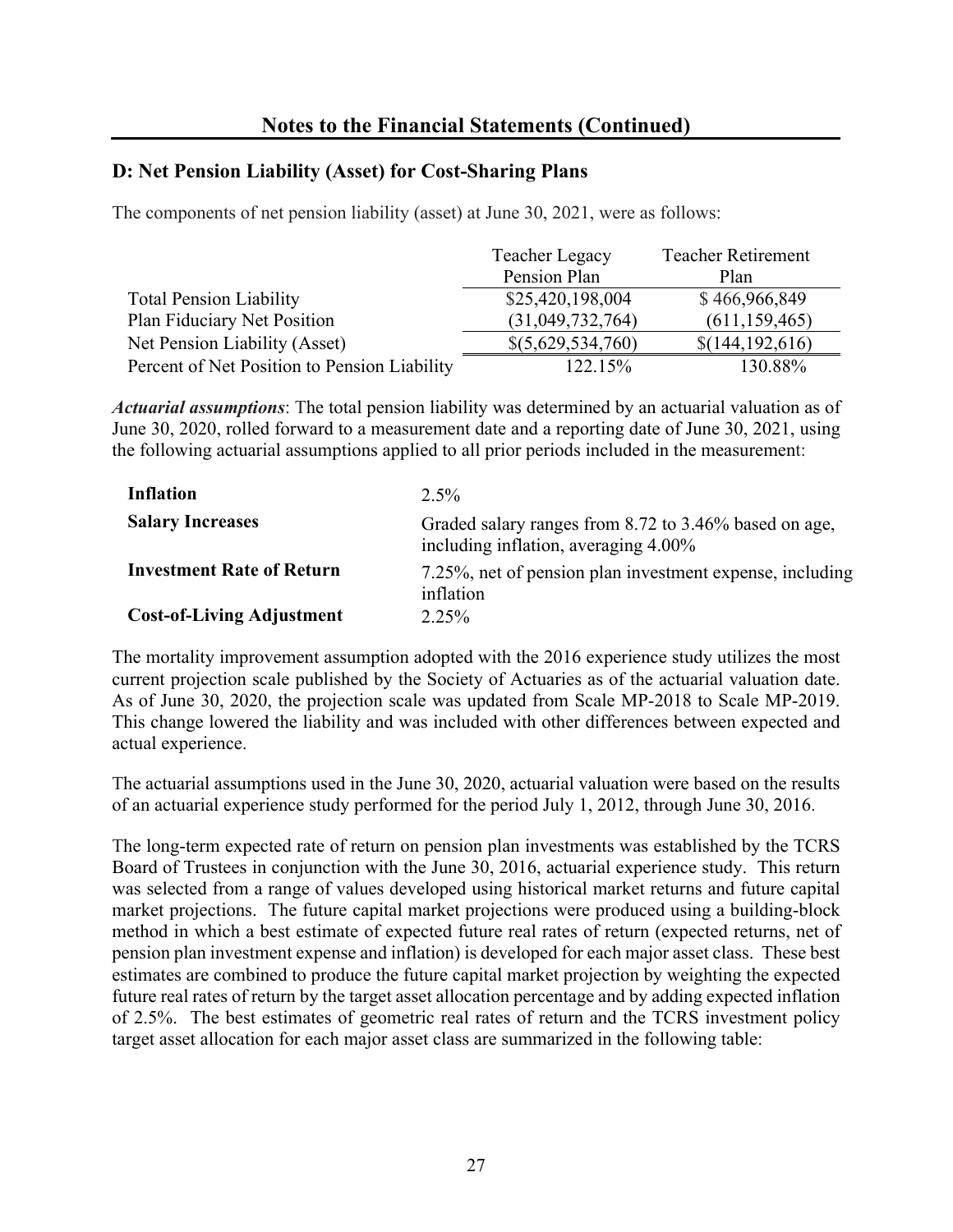| <b>Authorized Asset Class</b>         | <b>Long-Term Expected</b><br><b>Real Rate of Return</b> | <b>Target Allocation</b> |
|---------------------------------------|---------------------------------------------------------|--------------------------|
| U.S. equity                           | 5.69%                                                   | 31%                      |
| Developed market international equity | 5.29%                                                   | 14%                      |
| Emerging market international equity  | $6.36\%$                                                | $4\%$                    |
| Private equity and strategic lending  | 5.79%                                                   | 20%                      |
| U.S. fixed income                     | $2.01\%$                                                | 20%                      |
| Real estate                           | 4.32%                                                   | 10%                      |
| Short-term securities                 | $0.00\%$                                                | $1\%$                    |
|                                       |                                                         | 100%                     |

# **Notes to the Financial Statements (Continued)**

The long-term expected rate of return on pension plan investments was established by the TCRS Board of Trustees as 7.25% based on a comparison of historical market returns and future capital market projections.

*Discount rate*: The discount rate used to measure the total pension liability was 7.25%. The projection of cash flows used to determine the discount rate assumed that employee contributions from plan members will be made at the statutorily required contribution rates and that employer contributions from LEAs will be made at the actuarially determined rate as required by statute. Based on those assumptions, the pension plan's fiduciary net position was projected to be available to make all projected future benefit payments of current plan members. Therefore, the long-term expected rate of return on plan investments was applied to all periods of projected benefit payments to determine the total pension liability.

*Sensitivity of net pension liability (asset) to changes in the discount rate*: The following presents the Teacher Legacy Pension Plan's and Teacher Retirement Plan's net pension liability (asset) for LEAs using the discount rate of 7.25%, as well as what its net pension liability (asset) would be if it were calculated using a discount rate that is one percentage point lower (6.25%) or one percentage point higher (8.25%) than the current rate:

| Plan                          | 1% Decrease       | <b>Current Discount</b> | 1% Increase       |  |
|-------------------------------|-------------------|-------------------------|-------------------|--|
|                               | $(6.25\%)$        | Rate (7.25%)            | $(8.25\%)$        |  |
| <b>Teacher Legacy Pension</b> |                   |                         |                   |  |
| Plan                          | \$(2,444,167,882) | \$(5,629,534,760)       | \$(8,275,360,950) |  |
| Teacher Retirement Plan       | (7,890,591)       | (144, 192, 615)         | $\{(245,092,059)$ |  |

#### **E. Other Accounting Disclosures**

**Subsequent event:** The 112<sup>th</sup> General Assembly of the State of Tennessee appropriated a one-time additional contribution of \$250 million to the Public Employee Retirement Plan for state and higher education employees to be effective July 1, 2021, in accordance with Public Chapter 454, Section 64, Item 56.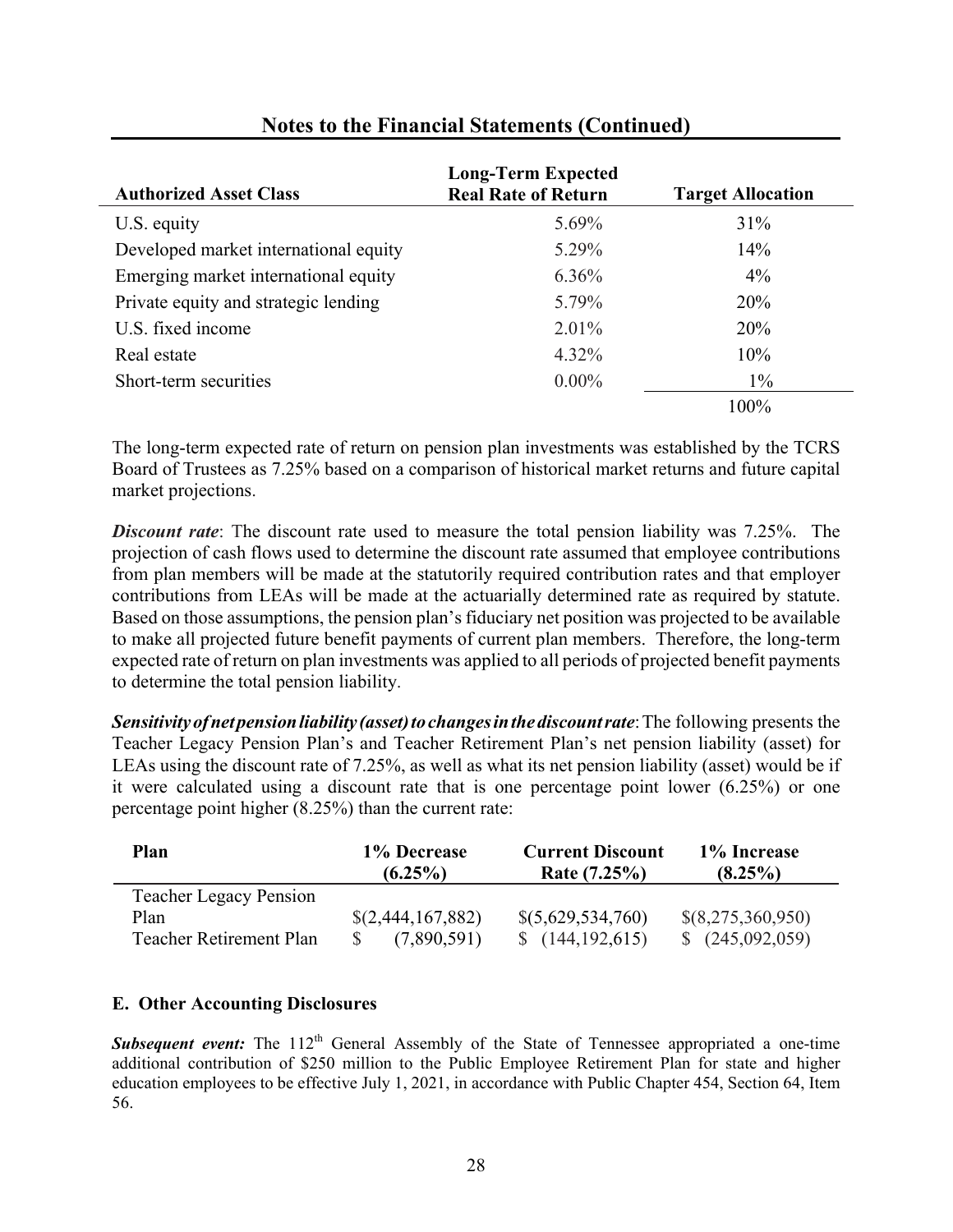#### **SCHEDULE OF CHANGES IN THE TEACHER LEGACY PENSION PLAN'S NET PENSION LIABILITY (ASSET)**

| <b>Fiscal Year Ended June 30</b>                                              |                   |                                                                      |                  |                 |                    |                    |                 |                 |
|-------------------------------------------------------------------------------|-------------------|----------------------------------------------------------------------|------------------|-----------------|--------------------|--------------------|-----------------|-----------------|
| <b>Total pension liability</b>                                                | 2021              | 2020                                                                 | 2019             | 2018            | 2017               | 2016               | 2015            | 2014            |
| Service cost                                                                  | \$320,188,346     | \$324,597,317                                                        | \$345,065,162    | \$345,257,426   | \$351,528,106      | \$359,568,654      | \$393,173,920   | \$404,576,942   |
| Interest                                                                      | 1,764,235,143     | 1,716,256,039                                                        | 1,695,569,610    | 1,636,816,010   | 1,618,619,959      | 1,582,470,751      | 1,578,251,721   | 1,483,656,307   |
| Change of benefit terms<br>Difference between expected and actual             |                   |                                                                      |                  |                 |                    |                    |                 |                 |
| experience                                                                    | (37, 149, 799)    | (442, 566, 506)                                                      | 72,474,157       | (119, 208, 468) | (296, 555, 977)    | (764, 354, 573)    | 46,576,630      |                 |
| Change of assumptions<br>Benefit payments, including refunds of               |                   |                                                                      |                  | 346, 381, 384   |                    |                    |                 |                 |
| member contributions                                                          | (1,359,548,443)   | (1,314,913,673)                                                      | (1,268,406,149)  | (1,218,622,546) | (1, 172, 892, 841) | (1, 138, 014, 028) | (1,096,410,122) | (1,037,013,093) |
| Net change in total pension liability                                         | 687,725,247       | 283, 373, 177                                                        | 844,702,780      | 990,623,806     | 500,699,247        | 39,670,804         | 921,592,149     | 851,220,156     |
| <b>Total pension liability - beginning</b>                                    | 24,732,472,757    | 24,449,099,580                                                       | 23,604,396,800   | 22,613,772,994  | 22,113,073,747     | 22,073,402,943     | 21,151,810,794  | 20,300,590,638  |
| Total pension liability - ending (a)                                          | 25,420,198,004    | 24,732,472,757                                                       | 24,449,099,580   | 23,604,396,800  | 22,613,772,994     | 22,113,073,747     | 22,073,402,943  | 21,151,810,794  |
| <b>Plan fiduciary net position</b>                                            |                   |                                                                      |                  |                 |                    |                    |                 |                 |
| Contributions-employer                                                        | 337,066,627       | \$353,767,319                                                        | 350,734,176      | 318,336,627     | 319,576,407        | 327,521,593        | 338, 301, 211   | 348,474,887     |
| Contributions-members                                                         | 164,846,662       | 167, 155, 248                                                        | 168,919,223      | 176,442,688     | 177,940,219        | 181,763,296        | 187, 121, 567   | 195,520,938     |
| Net investment income<br>Benefit payments, including refunds of               | 6,455,724,460     | 1,215,904,780                                                        | 1,759,945,606    | 1,867,629,821   | 2,365,586,643      | 560,785,122        | 646,526,936     | 3,054,117,822   |
| member contributions                                                          | (1,359,548,443)   | (1,314,913,673)                                                      | (1,268,406,149)  | (1,218,622,546) | (1,172,892,841)    | (1,138,014,028)    | (1,096,410,122) | (1,037,013,093) |
| Administrative expense                                                        | (4,589,318)       | (4,571,564)                                                          | (5,201,742)      | (5,789,356)     | (5,347,136)        | (6,893,993)        | (5,635,689)     | (2,663,319)     |
| Net change in plan fiduciary net<br>position<br>Plan fiduciary net position - | 5,593,499,987     | 417,342,110                                                          | 1,005,991,114    | 1,137,997,234   | 1,684,863,292      | (74,838,010)       | 69,903,903      | 2,558,437,235   |
| beginning                                                                     | 25,456,232,777    | 25,038,890,667                                                       | 24,032,899,553   | 22,894,902,319  | 21,210,039,027     | 21,284,877,037     | 21,214,973,134  | 18,656,535,899  |
| Plan fiduciary net position - ending (b)                                      | 31,049,732,764    | 25,456,232,777                                                       | 25,038,890,667   | 24,032,899,553  | 22,894,902,319     | 21,210,039,027     | 21,284,877,037  | 21,214,973,134  |
| Net pension liability (asset)- ending                                         |                   |                                                                      |                  |                 |                    |                    |                 |                 |
| $(a) - (b)$                                                                   | \$(5,629,537,760) | \$(723,760,020)                                                      | \$ (589,791,087) | \$(428,502,753) | \$(281,129,325)    | \$903,034,720      | \$788,525,906   | \$(63,162,340)  |
| This schedule is intended to show information for ten years.                  |                   | Additional years' information will be shown as it becomes available. |                  |                 |                    |                    |                 |                 |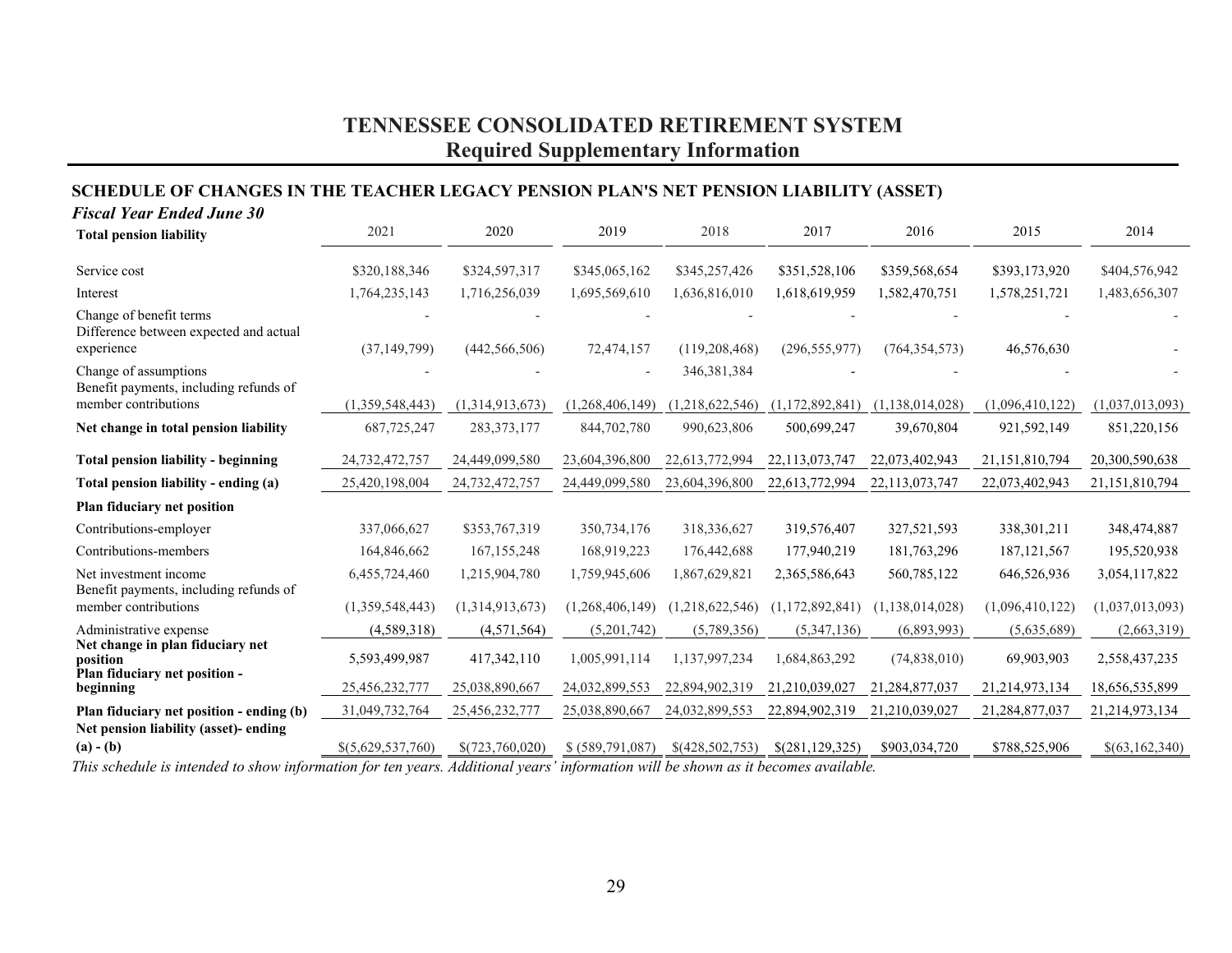#### **SCHEDULE OF CHANGES IN THE TEACHER RETIREMENT PLAN'S NET PENSION LIABILITY (ASSET)**

*Fiscal Year Ended June 30* 

| <b>Total pension liability</b>                   | 2021            | 2020           | 2019           | 2018           | 2017           | 2016             | 2015          |
|--------------------------------------------------|-----------------|----------------|----------------|----------------|----------------|------------------|---------------|
| Service cost                                     | \$98,704,242    | \$85,848,628   | \$74,297,210   | \$60,633,198   | \$43,440,149   | \$28,980,449     | \$15,581,497  |
| Interest                                         | 28,379,472      | 20,721,440     | 14,804,562     | 9,275,807      | 5,159,135      | 2,175,079        | 583,011       |
| Change of benefit terms                          |                 |                |                |                |                |                  |               |
| Difference between expected and actual           |                 |                |                |                |                |                  |               |
| experience                                       | (3,478,690)     | (10, 298, 460) | 1,446,372      | 763,491        | 2,054,643      | (1,477,409)      |               |
| Change of assumptions                            |                 |                |                | 2,496,211      |                |                  |               |
| Benefit payments, including refunds of           |                 |                |                |                |                |                  |               |
| member contributions                             | (4,252,985)     | (3,695,228)    | (2,206,627)    | (1,628,598)    | (1,021,752)    | (283, 467)       | (34, 531)     |
| Net change in total pension liability            | 119,352,039     | 92,576,380     | 88, 341, 517   | 71,540,109     | 49,632,175     | 29,394,652       | 16,129,977    |
| <b>Total pension liability - beginning</b>       | 347,614,810     | 255,038,430    | 166,696,913    | 95,156,804     | 45,524,629     | 16,129,977       |               |
| Total pension liability - ending (a)             | 466,966,849     | 347,614,810    | 255,038,430    | 166,696,913    | 95,156,804     | 45,524,629       | 16,129,977    |
| Plan fiduciary net position                      |                 |                |                |                |                |                  |               |
| Contributions-employer                           | 29,152,958      | \$25,616,933   | 20,529,121     | 34,957,065     | 26,262,053     | 17,538,589       | 8,310,132     |
| Contributions-members                            | 72,213,168      | 63,182,574     | 52,929,975     | 43,730,696     | 32,848,220     | 21,855,921       | 10,390,077    |
| Net investment income                            | 115,660,117     | 16,947,487     | 18,475,708     | 13,554,381     | 10,058,396     | 1,011,283        | 294,742       |
| Benefit payments, including refunds of           |                 |                |                |                |                |                  |               |
| member contributions                             | (4,252,985)     | (3,695,228)    | (2,206,627)    | (1,628,598)    | (1,021,752)    | (283, 467)       | (34, 531)     |
| Administrative expense                           | (2,559,673)     | (2,295,363)    | (2,018,230)    | (1,846,534)    | (1,417,125)    | (819,972)        | (280, 047)    |
| Net change in plan fiduciary net position        | 210, 213, 585   | 99,756,403     | 87,709,947     | 88,767,010     | 66,729,792     | 39, 302, 354     | 18,680,373    |
| Plan fiduciary net position - beginning          | 400,945,879     | 301,189,476    | 213,479,529    | 124,712,519    | 57,982,727     | 18,680,373       |               |
| Plan fiduciary net position - ending (b)         | 611,159,465     | 400,945,879    | 301,189,476    | 213,479,529    | 124,712,519    | 57,982,727       | 18,680,373    |
| Net pension liability (asset) - ending (a) - (b) | \$(144,192,616) | \$(53,331,069) | \$(46,151,046) | \$(46,782,616) | \$(29,555,715) | \$(12, 458, 098) | \$(2,550,396) |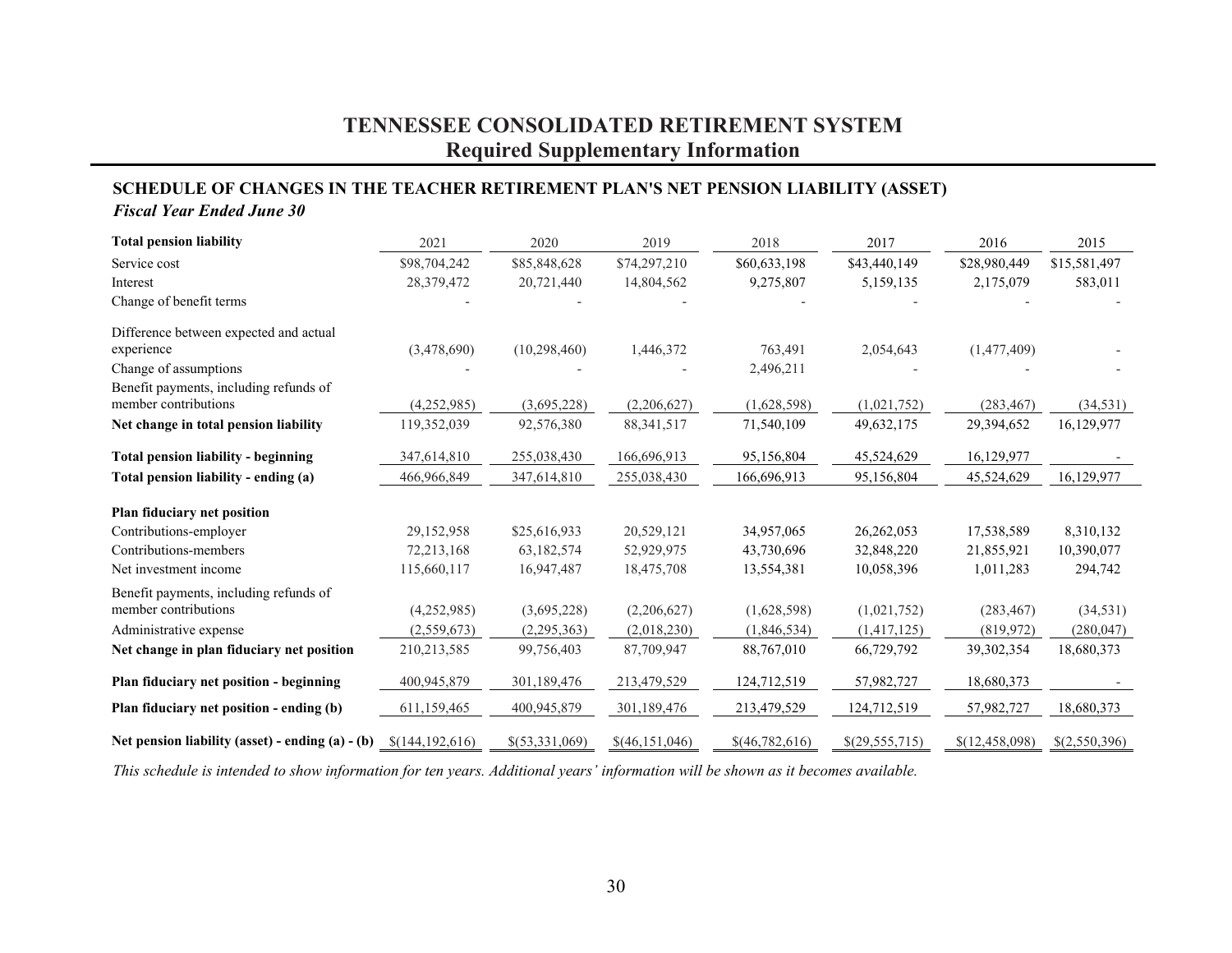#### **SCHEDULE OF THE TEACHER LEGACY PENSION PLAN'S NET PENSION LIABILITY (ASSET)** *Fiscal Year Ended June 30*

|                                                                                  | 2021              | 2020             | 2019             | 2018             | 2017             | 2016             | 2015             | 2014              |
|----------------------------------------------------------------------------------|-------------------|------------------|------------------|------------------|------------------|------------------|------------------|-------------------|
| Total pension liability                                                          | \$25,420,198,004  | \$24,732,472,757 | \$24,449,099,580 | \$23,604,396,800 | \$22,613,772,994 | \$22,113,073,747 | \$22,073,402,943 | \$21,151,810,794  |
| Plan fiduciary net position                                                      | 31,049,732,764    | 25,456,232,777   | 25,038,890,667   | 24,032,899,553   | 22,894,902,319   | 21,210,039,027   | 21,284,877,037   | 21, 214, 973, 134 |
| Net pension liability (asset)                                                    | \$(5,629,534,760) | \$(723,760,020)  | \$(589,791,087)  | \$(428,502,753)  | \$(281,129,325)  | \$903,034,720    | \$788,525,906    | \$(63,162,340)    |
| Plan fiduciary net position as a<br>percentage of the total pension<br>liability | 122.15%           | 102.93%          | 102.41%          | 101.82%          | 101.24%          | 95.92%           | 96.43%           | 100.30%           |
| Covered payroll                                                                  | \$3,282,482,099   | \$3,326,750,965  | \$3,352,756,393  | \$3,501,703,581  | \$3,536,976,053  | \$3,622,228,641  | \$3,742,270,034  | \$3,925,131,835   |
| Net pension liability (asset) as a<br>percentage of covered payroll              | $(171.50)\%$      | $(21.76)\%$      | $(17.59)\%$      | $(12.24)\%$      | $(7.95\%)$       | 24.93%           | 21.07%           | $(1.61\%)$        |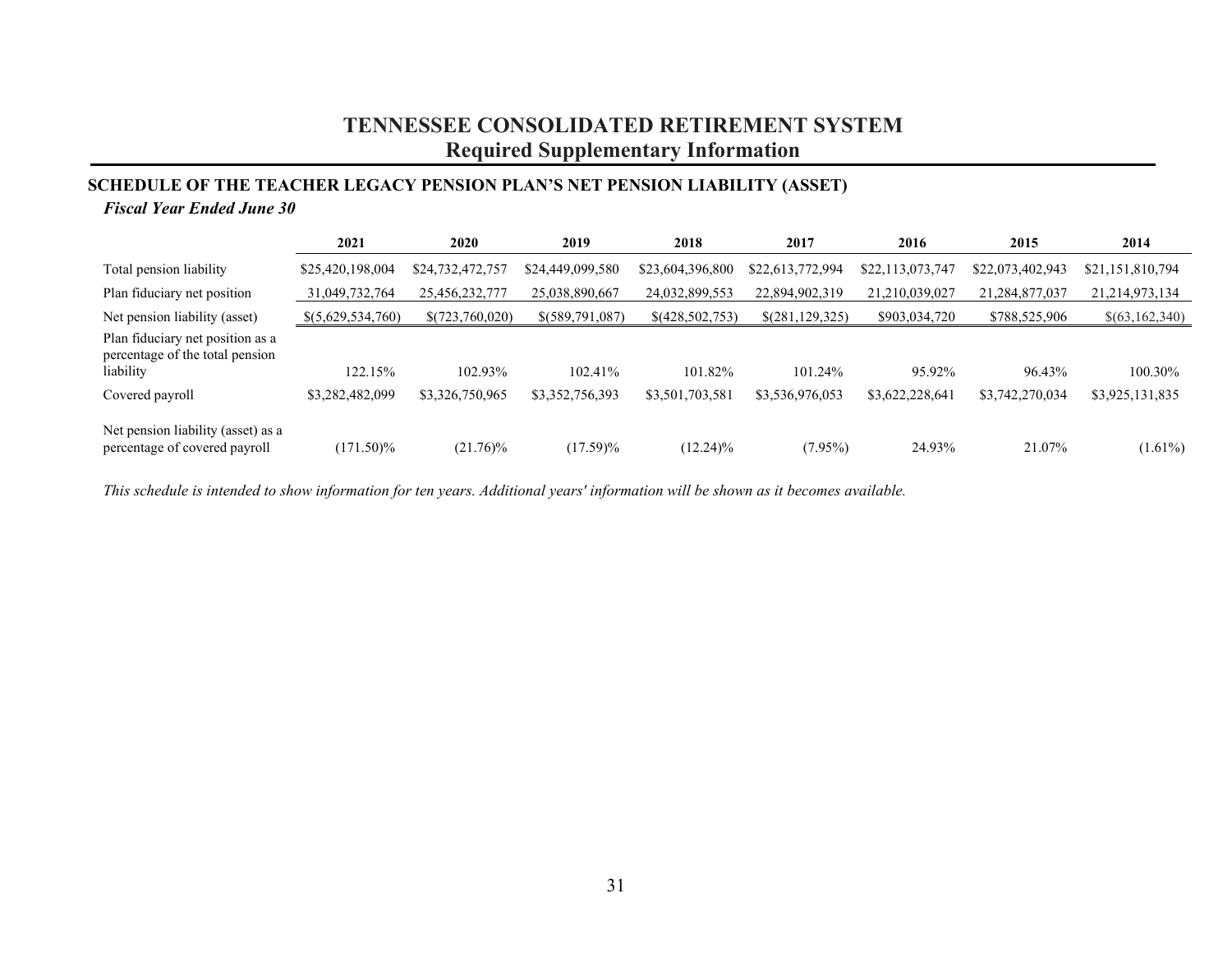#### **SCHEDULE OF THE TEACHER RETIREMENT PLAN'S NET PENSION LIABILITY (ASSET)**  *Fiscal Year Ended June 30*

|                                                                               | 2021            | 2020            | 2019            | 2018           | 2017           | 2016           | 2015          |
|-------------------------------------------------------------------------------|-----------------|-----------------|-----------------|----------------|----------------|----------------|---------------|
| Total pension liability                                                       | \$466,966,849   | \$347,614,810   | \$255,038,430   | \$166,696,913  | \$95,156,804   | \$45,524,629   | \$16,129,977  |
| Plan fiduciary net position                                                   | 611,159,465     | 400,945,879     | 301,189,476     | 213,479,529    | 124,712,519    | 57,982,727     | 18,680,373    |
| Net pension liability (asset)                                                 | \$(144,192,616) | \$(53,331,069)  | \$(46,151,046)  | \$(46,782,616) | \$(29,555,715) | \$(12,458,098) | \$(2,550,396) |
| Plan fiduciary net position as a percentage of<br>the total pension liability | 130.88%         | 115.34%         | 118.10%         | 128.06%        | 131.06%        | 127.37%        | 115.81%       |
| Covered payroll                                                               | \$1,442,090,457 | \$1,261,909,185 | \$1,056,859,310 | \$873,677,206  | \$655,205,868  | \$441,775,131  | \$207,753,299 |
| Net pension liability (asset) as a percentage<br>of covered payroll           | $(10.00)\%$     | $(4.23)\%$      | $(4.37\%)$      | $(5.35\%)$     | $(4.51\%)$     | $(2.82\%)$     | $(1.23\%)$    |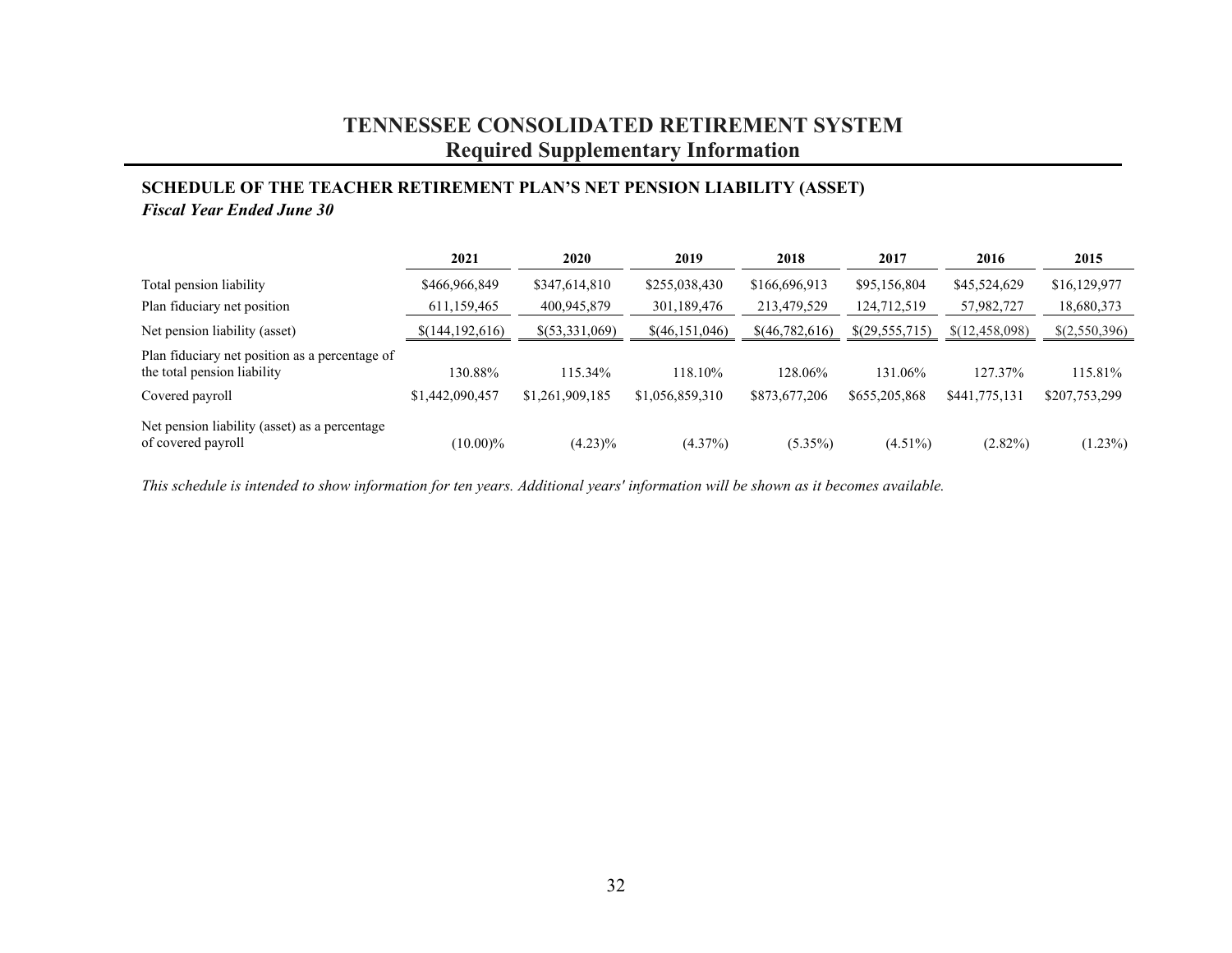# **SCHEDULE OF THE TEACHER LEGACY PENSION PLAN'S CONTRIBUTIONS**  *Fiscal Year Ended June 30*

|      | Actuarially<br>Determined<br>Contribution | Contributions in<br>Relation to the<br>Actuarially<br>Determined<br>Contribution | Contribution<br>Deficiency | Covered Payroll | Contributions as a<br>Percentage of<br>Covered<br>Payroll |
|------|-------------------------------------------|----------------------------------------------------------------------------------|----------------------------|-----------------|-----------------------------------------------------------|
| 2021 | \$337,066,627                             | \$337,066,627                                                                    | \$0                        | \$3,282,482,099 | 10.27%                                                    |
| 2020 | 353, 767, 319                             | 353,767,319                                                                      | $\boldsymbol{0}$           | 3,326,750,965   | 10.63%                                                    |
| 2019 | 350,734,176                               | 350,734,176                                                                      | $\boldsymbol{0}$           | 3,352,756,393   | 10.46%                                                    |
| 2018 | 318,336,627                               | 318,336,627                                                                      | $\boldsymbol{0}$           | 3,501,703,581   | 9.08%                                                     |
| 2017 | 319,576,407                               | 319,576,407                                                                      | $\boldsymbol{0}$           | 3,536,976,053   | 9.04%                                                     |
| 2016 | 327,521,593                               | 327,521,593                                                                      | $\boldsymbol{0}$           | 3,622,228,641   | 9.04%                                                     |
| 2015 | 338,301,211                               | 338,301,211                                                                      | $\boldsymbol{0}$           | 3,742,270,034   | 9.04%                                                     |
| 2014 | 348,474,888                               | 348,474,888                                                                      | $\boldsymbol{0}$           | 3,931,983,889   | 8.86%                                                     |
| 2013 | 344,534,643                               | 344,534,643                                                                      | $\boldsymbol{0}$           | 3,879,878,989   | 8.88%                                                     |
| 2012 | 343,594,496                               | 343,594,496                                                                      | $\boldsymbol{0}$           | 3,796,077,699   | 9.05%                                                     |
| 2011 | 339,833,421                               | 339,833,421                                                                      | $\boldsymbol{0}$           | 3,754,600,827   | 9.05%                                                     |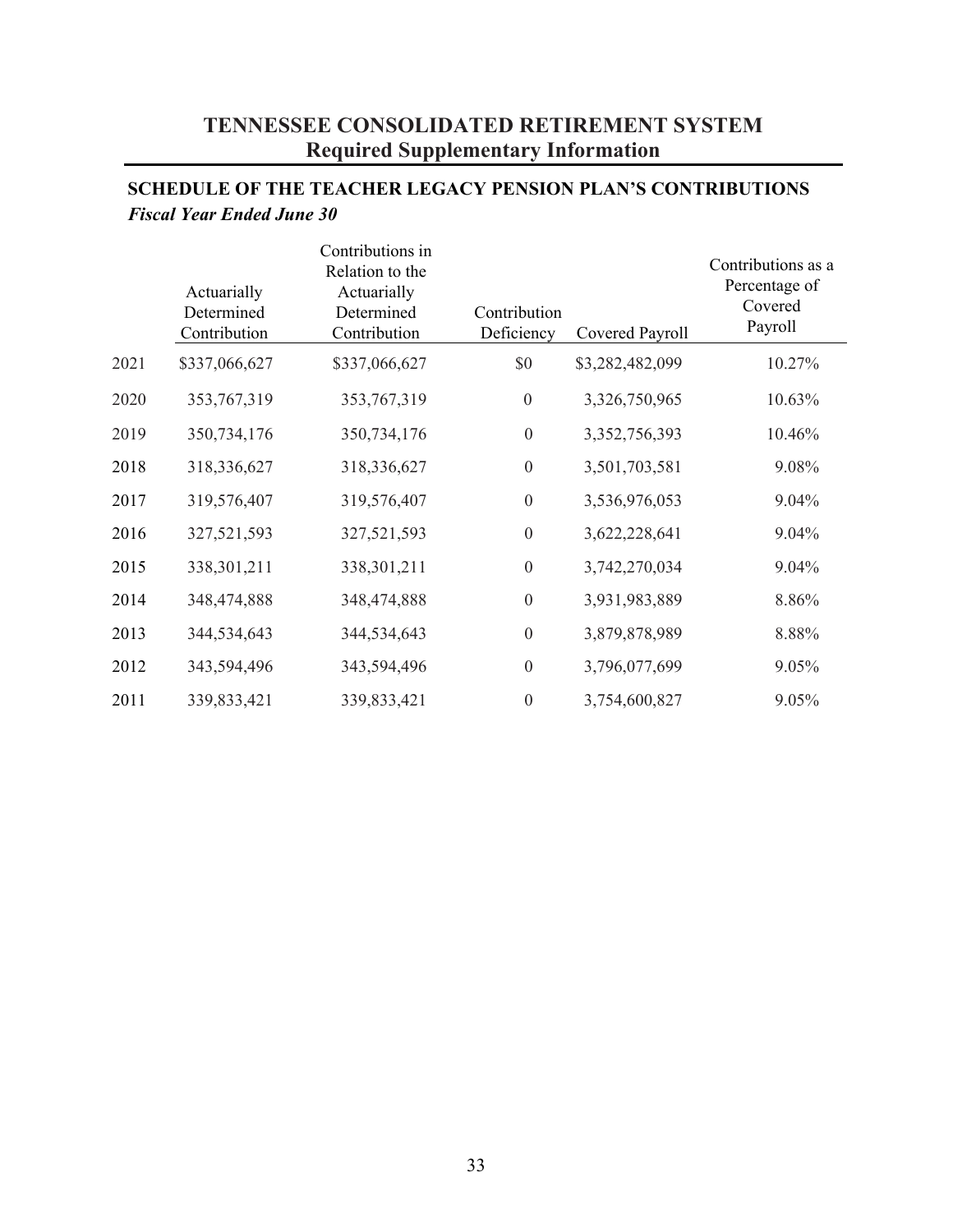# **SCHEDULE OF THE TEACHER RETIREMENT PLAN'S CONTRIBUTIONS**  *Fiscal Year Ended June 30*

|      |                                           | Contributions<br>in Relation to                  |                                        |                 |                                                        |
|------|-------------------------------------------|--------------------------------------------------|----------------------------------------|-----------------|--------------------------------------------------------|
|      | Actuarially<br>Determined<br>Contribution | the<br>Actuarially<br>Determined<br>Contribution | Contribution<br>Deficiency<br>(Excess) | Covered Payroll | Contributions as<br>a Percentage of<br>Covered Payroll |
| 2021 | \$29,152,958                              | \$29,152,958                                     | \$0                                    | \$1,442,090,457 | 2.02%                                                  |
| 2020 | 25,616,933                                | 25,616,933                                       | $\boldsymbol{0}$                       | 1,261,909,185   | 2.03%                                                  |
| 2019 | 20,529,121                                | 20,529,121                                       | $\boldsymbol{0}$                       | 1,056,859,310   | 1.94%                                                  |
| 2018 | 14,251,505                                | 34,957,065                                       | (20,705,560)                           | 873, 677, 206   | $4.00\%$                                               |
| 2017 | 10,221,212                                | 26,262,053                                       | (16,040,841)                           | 655,205,868     | 4.01%                                                  |
| 2016 | 11,044,378                                | 17,538,589                                       | (6,494,211)                            | 441,775,131     | 3.97%                                                  |
| 2015 | 5,193,832                                 | 8,310,132                                        | (3, 116, 300)                          | 207, 753, 299   | 4.00%                                                  |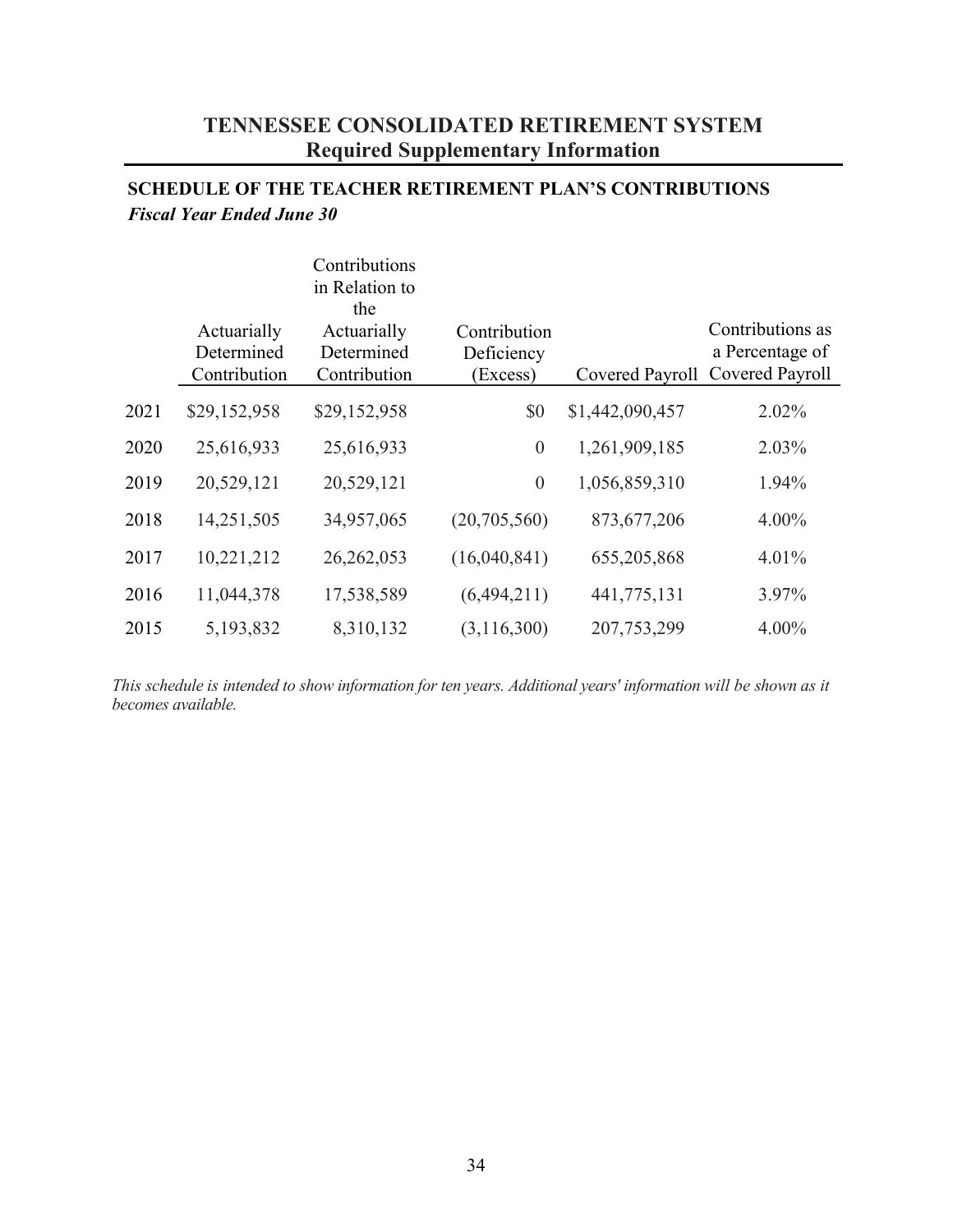# **SCHEDULE OF THE PUBLIC EMPLOYEE RETIREMENT PLAN, THE TEACHER LEGACY PENSION PLAN, AND THE TEACHER RETIREMENT PLAN INVESTMENT RETURNS**

*Fiscal Year Ended June 30* 

|                                           | 2021 | 2020 | 2019 | 2018 | 2017                                               | 2016 | 2015 | 2014 |
|-------------------------------------------|------|------|------|------|----------------------------------------------------|------|------|------|
| Annual money-weighted rate of return, net |      |      |      |      |                                                    |      |      |      |
| of investment expense                     |      |      |      |      | 25.78% 5.05% 7.76% 8.40% 11.30% 2.78% 3.29% 16.49% |      |      |      |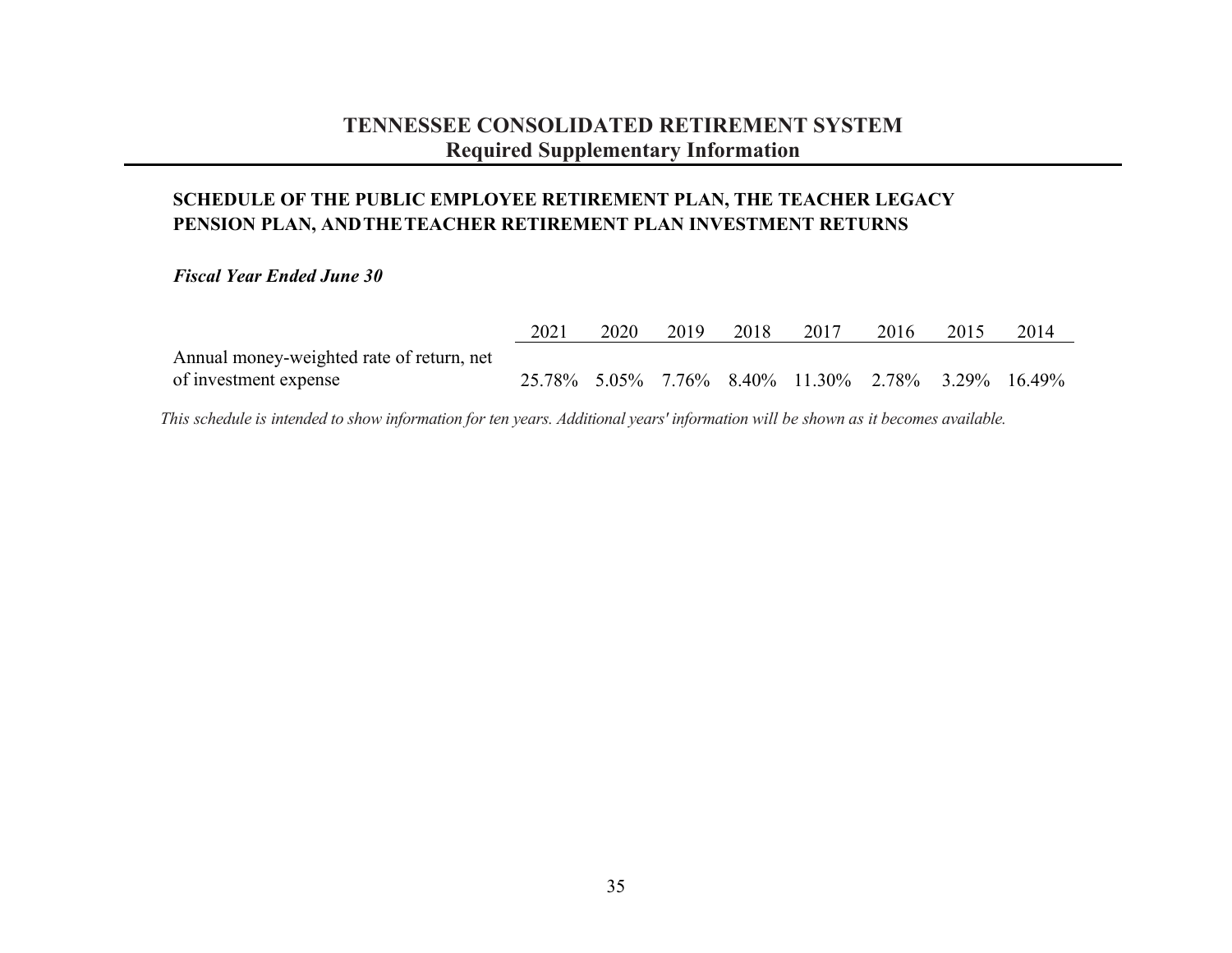# **TENNESSEE CONSOLIDATED RETIREMENT SYSTEM Required Supplementary Information Notes to the Required Supplementary Information**

#### *Method and assumptions used in calculations of actuarially determined contributions.*

The actuarially determined contributions for the fiscal year ended June 30, 2021, for Local Education Agencies for the Teacher Legacy Plan were calculated as a result of an actuarial valuation performed as of June 30, 2019. The actuarially determined contributions for the fiscal year ended June 30, 2021, for Local Education Agencies for the Teacher Retirement Plan were calculated as a result of an actuarial valuation performed as of June 30, 2019. The following actuarial methods and assumptions were used to determine contribution rates reported in the schedule:

|                                         | <b>Teacher Legacy Pension Plan</b>                                                     | <b>Teacher Retirement Plan</b>                                                            |
|-----------------------------------------|----------------------------------------------------------------------------------------|-------------------------------------------------------------------------------------------|
| <b>Actuarial cost method</b>            | Entry Age Normal                                                                       | Entry Age Normal                                                                          |
| <b>Amortization method</b>              | Level Dollar Amortization                                                              | Level Dollar Amortization                                                                 |
| <b>Remaining amortization</b><br>period | N/A                                                                                    | N/A                                                                                       |
| Inflation                               | $2.5\%$                                                                                | $2.5\%$                                                                                   |
| <b>Cost-of-living adjustments</b>       | 2.25%                                                                                  | 2.25%                                                                                     |
| <b>Salary increases</b>                 | Graded salary ranges from<br>8.72\% to 3.46\%, including<br>inflation, averaging 4.00% | Graded salary ranges from<br>8.72\% to 3.46\%, including<br>inflation, averaging $4.00\%$ |
| <b>Investment rate of returns</b>       | 7.25%, net of pension plan<br>investment expense, including<br>inflation               | 7.25%, net of pension plan<br>investment expense,<br>including inflation                  |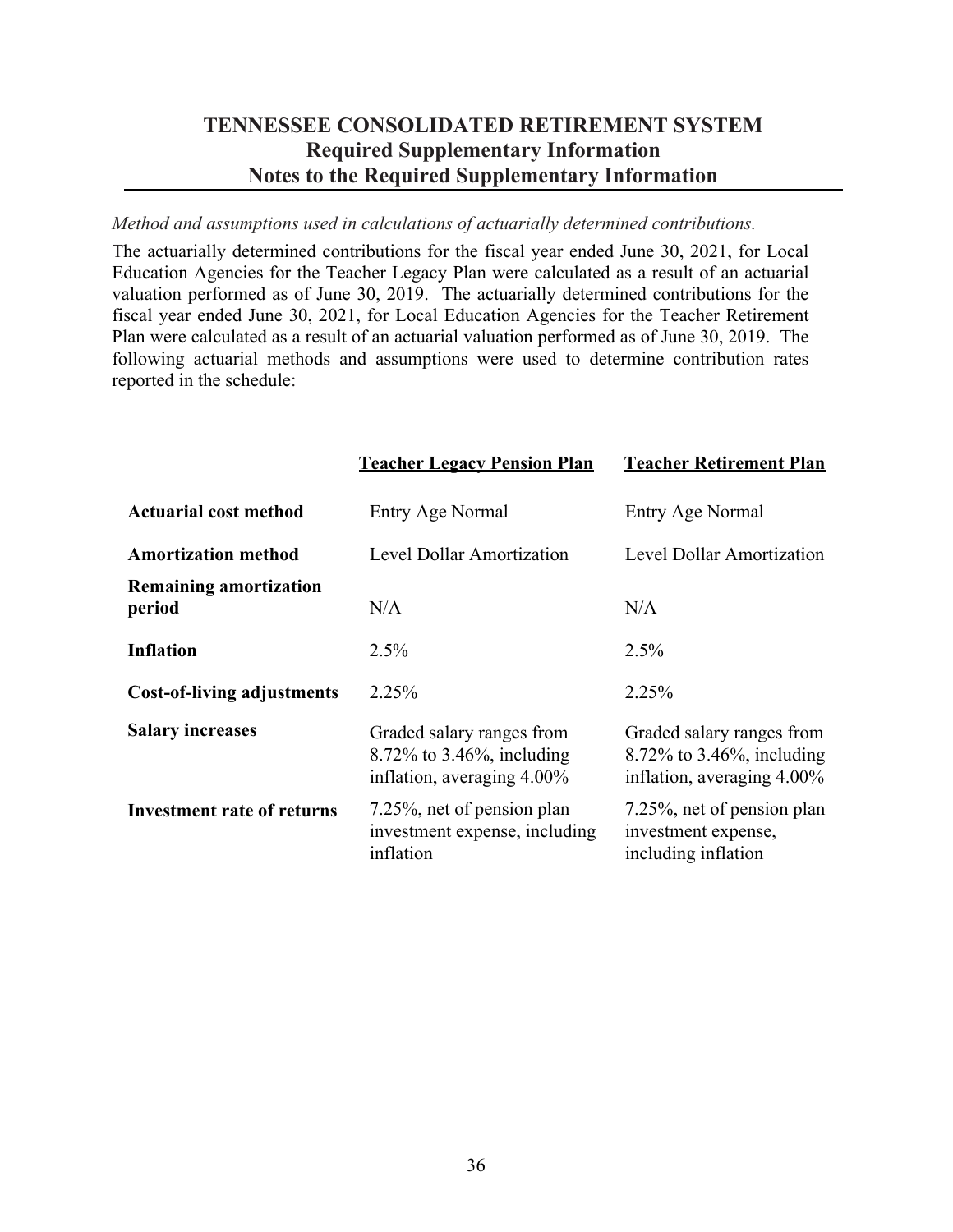

**JASON E. MUMPOWER** Comptroller

# **Independent Auditor's Report on Internal Control Over Financial Reporting and on Compliance and Other Matters Based on an Audit of Financial Statements Performed in Accordance With** *Government Auditing Standards*

Members of the General Assembly Members of the Board of Trustees The Honorable David H. Lillard, Jr., Treasurer

We have audited the financial statements of the Tennessee Consolidated Retirement System, a component unit of the State of Tennessee, as of and for the year ended June 30, 2021, and the related notes to the financial statements, which collectively comprise the Tennessee Consolidated Retirement System's basic financial statements, and have issued our report thereon dated December 9, 2021. We conducted our audit in accordance with auditing standards generally accepted in the United States of America and the standards applicable to financial audits contained in *Government Auditing Standards* issued by the Comptroller General of the United States.

#### **Internal Control Over Financial Reporting**

In planning and performing our audit of the financial statements, we considered the Tennessee Consolidated Retirement System's internal control over financial reporting (internal control) to determine the audit procedures that are appropriate in the circumstances for the purpose of expressing our opinion on the financial statements, but not for the purpose of expressing an opinion on the effectiveness of the Tennessee Consolidated Retirement System's internal control. Accordingly, we do not express an opinion on the effectiveness of the Tennessee Consolidated Retirement System's internal control.

A *deficiency in internal control* exists when the design or operation of a control does not allow management or employees, in the normal course of performing their assigned functions, to prevent, or detect and correct, misstatements on a timely basis. A *material weakness* is a deficiency, or a combination of deficiencies, in internal control, such that there is a reasonable possibility that a material misstatement of the entity's financial statements will not be prevented, or detected and corrected on a timely basis. A *significant deficiency* is a deficiency, or a combination of deficiencies, in internal control that is less severe than a material weakness, yet important enough to merit attention by those charged with governance.